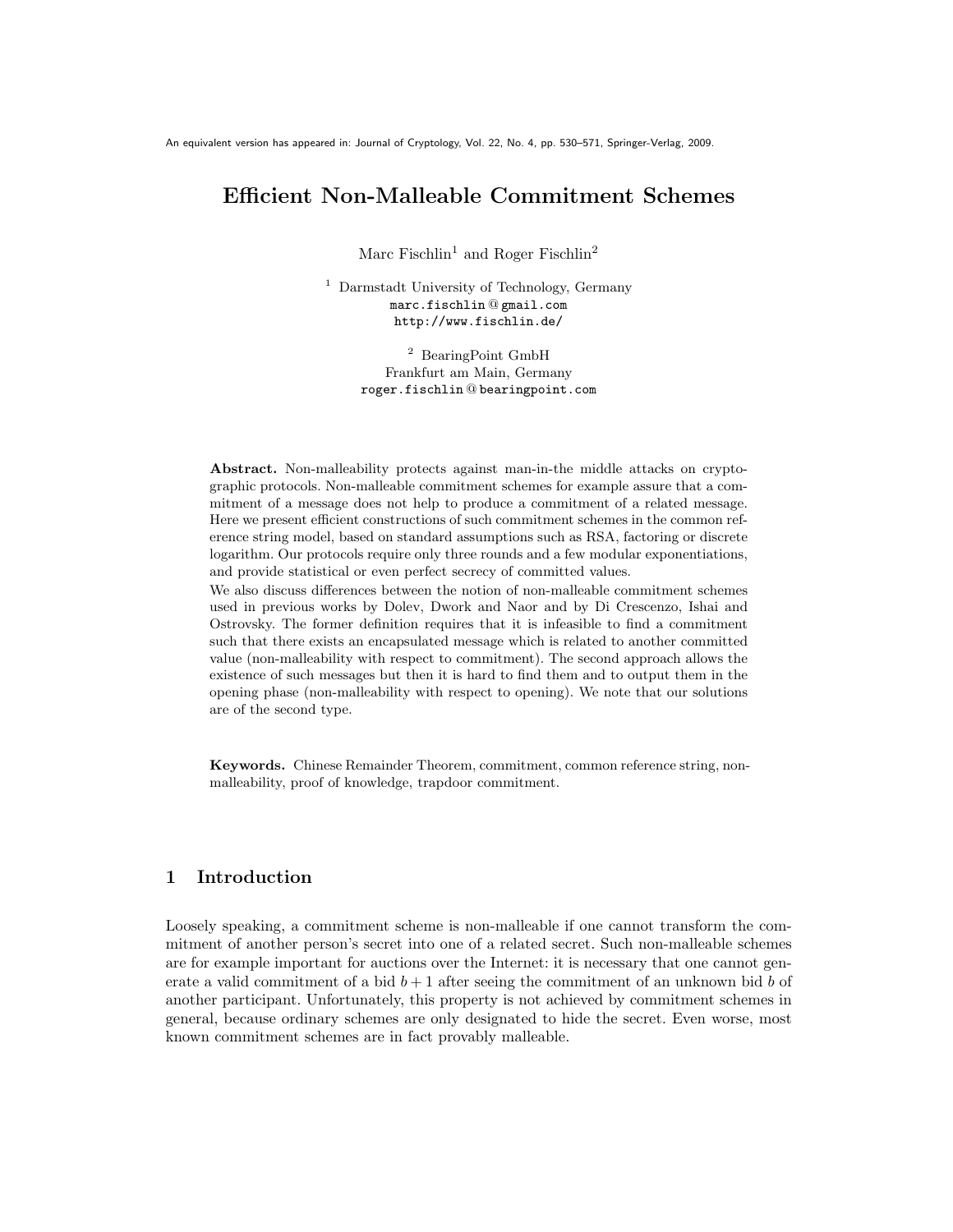### 1.1 Chronology (Part I)

The concept of non-malleability has been introduced by Dolev et al. [18]. They present a non-malleable public-key encryption scheme (based on any trapdoor permutation) and a nonmalleable commitment scheme with logarithmically many rounds based on any one-way function. Yet, their solutions involve cumbersome non-interactive and interactive zero-knowledge proofs, respectively. Further non-malleable encryption schemes with improved efficiency under various assumptions have appeared since then [3, 4, 12].

As for commitment protocols, Di Crescenzo et al. [17] present a non-interactive and nonmalleable commitment scheme based on any one-way function in the common random string model. Though being non-interactive, their system is rather theoretical as it applies an ordinary commitment scheme multiple times to non-malleably commit to a single bit. Other non-malleable commitment protocols have been suggested after the proceedings version of our paper [24] had been published; we review these schemes at the end of this introduction.

#### 1.2 Our Results

We present efficient perfectly- and statistically-secret non-malleable commitment schemes based on standard assumptions, such as the RSA assumption or the hardness of computing discrete logarithms. Our schemes are designed in the common reference string (CRS) model (aka. public parameter or auxiliary string model), where public parameters like a random prime p and generators of some subgroup of  $\mathbb{Z}_p^*$  are generated and published by a trusted party. This model relies on a slightly stronger assumption than the common random string model where the public data consist simply of a random string. Yet, as in the example of discrete logarithms, the CRS model can sometimes be formally reduced to the common random string model if we let the participants map the random string via standard procedures to a prime and appropriate generators.

In our schemes the sender commits to his message using an ordinary, possibly malleable discrete-log- or RSA-based commitment scheme and performs an efficient three-round witnessindependent proof of knowledge, both times using the CRS. While the straightforward solution of a standard proof of knowledge fails (because the adversary may in addition to the commitment also transform the proof of knowledge), with the help of the CRS we force the adversary to give her "own" proof of knowledge. That is, the adversary cannot adapt the proof of the original sender. Similar ideas have also been used in [18] where independency of the proofs comes from a sophisticated message scheduling of the interactive commitment.

We also present a version of our commitment scheme which is based on the factoring assumption. Yet, while discrete-log and RSA commitments support efficient proofs of knowledge, similar proofs are not known to exist for commitments based on factoring. Fortunately, we do not need proofs of knowledge to the full extent, but it suffices that the proof is verifiable by the receiver only after the sender has decommitted and the witness is revealed. We call such proofs a-posteriori verifiable.

Based on the Chinese Remainder Theorem we then give efficient instantiations of aposteriori verifiable proofs of knowledge. The resulting commitment scheme based on factoring thus comes with a potentially milder assumption than in the RSA case, yet at the same time it achieves a technically weaker notion called  $\epsilon$ -non-malleability. As a positive side effect, our a-posteriori verifiable proofs now allow to hash longer messages before committing. In contrast to this, the discrete-log- and RSA-based non-malleable schemes relying on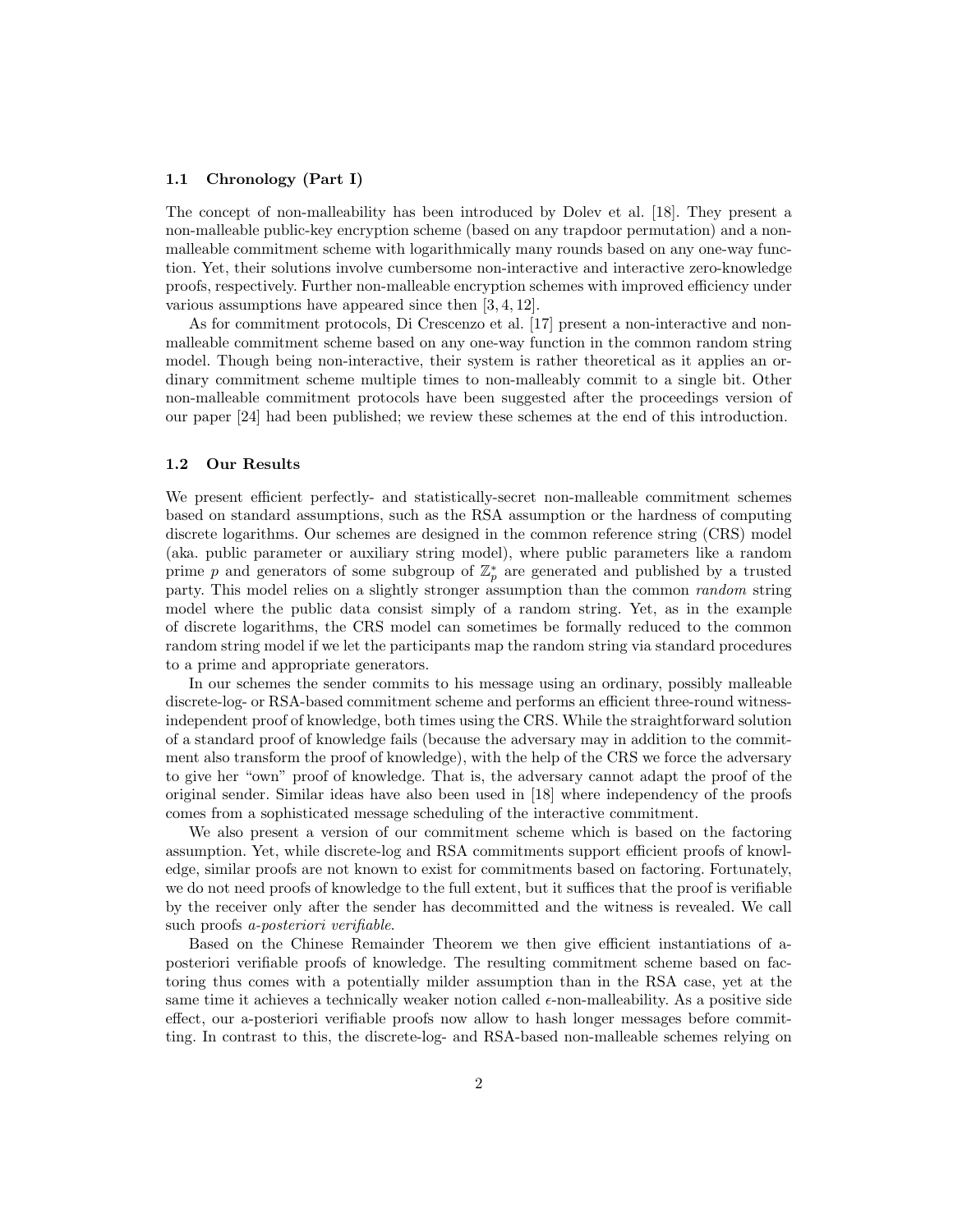well-known proofs of knowledge do not seem to support the hash-and-commit paradigm in general.

#### 1.3 On the Definition of Non-Malleable Commitments

We also address definitional issues. According to the definition of Di Crescenzo et al. [17], a scheme is non-malleable if the adversary cannot construct a commitment from a given one, such that after having seen the opening of the original commitment, the adversary is able to correctly open her commitment with a related message. But the definition of Dolev et al. [18] demands more: if there is a one-to-one correspondence between the commitment and the message (say, if the commitment binds unconditionally), then they define that such a scheme is non-malleable if one cannot even generate a commitment of a related message.

We call schemes having the [18] property non-malleable with respect to commitment. For these schemes to contradict non-malleability it suffices to come up with a commitment such that there exists a related opening. Schemes satisfying the definition of [17] are called nonmalleable with respect to decommitment or, for sake of distinctiveness, with respect to opening. In this case, the adversary must also be able to open the modified commitment correctly given the decommitment of the original commitment. The scheme in [18] achieves the stronger notion, whereas we do not know if the scheme in [17] is also non-malleable with respect to commitment.

A commitment scheme which is non-malleable in the strong sense is non-malleable with respect to opening, too.<sup>1</sup> We stress that the other direction does not hold in general. That is, given any statistically-secret commitment scheme which is secure with respect to opening, we can devise a commitment scheme satisfying the weak notion, but not the strong definition. Since our statistically-secret schemes based on standard assumptions like RSA or discrete-log achieve non-malleability with respect to opening, this separates both notions under any of these standard assumptions.

We believe that non-malleability with respect to opening is the appropriate notion for perfectly- and statistically-secret schemes. The reason is that for such schemes virtually any commitment can be opened with any message in principle. Hence, finding a commitment of a related message to a given commitment is easy: any valid commitment works with very high probability. Although there is at least one application of non-malleable commitment schemes in the context of authenticated key-exchange where non-malleability with respect to commitment is necessary [28], non-malleability with respect to opening still seems to be adequate for most applications. For instance, recall the example of Internet auctions. The commitments of the bids are collected and then, after a deadline has passed, are requested to be opened. Any secret which is not correctly revealed is banned. Therefore, security with respect to opening suffices in this setting.

#### 1.4 Chronology (Part II)

Following the publication of the proceedings version of our work several other non-malleable commitment schemes have been proposed. Di Crescenzo et al. [16] present more practical

<sup>1</sup> Although this seems to follow directly from the requirements, it depends on the subtleties of the definitions. Indeed, compared to [18], we strengthen the requirements for non-malleability with respect to commitment in order to imply the notion of non-malleability with respect to opening. The scheme in [18] also satisfies our more stringent definition.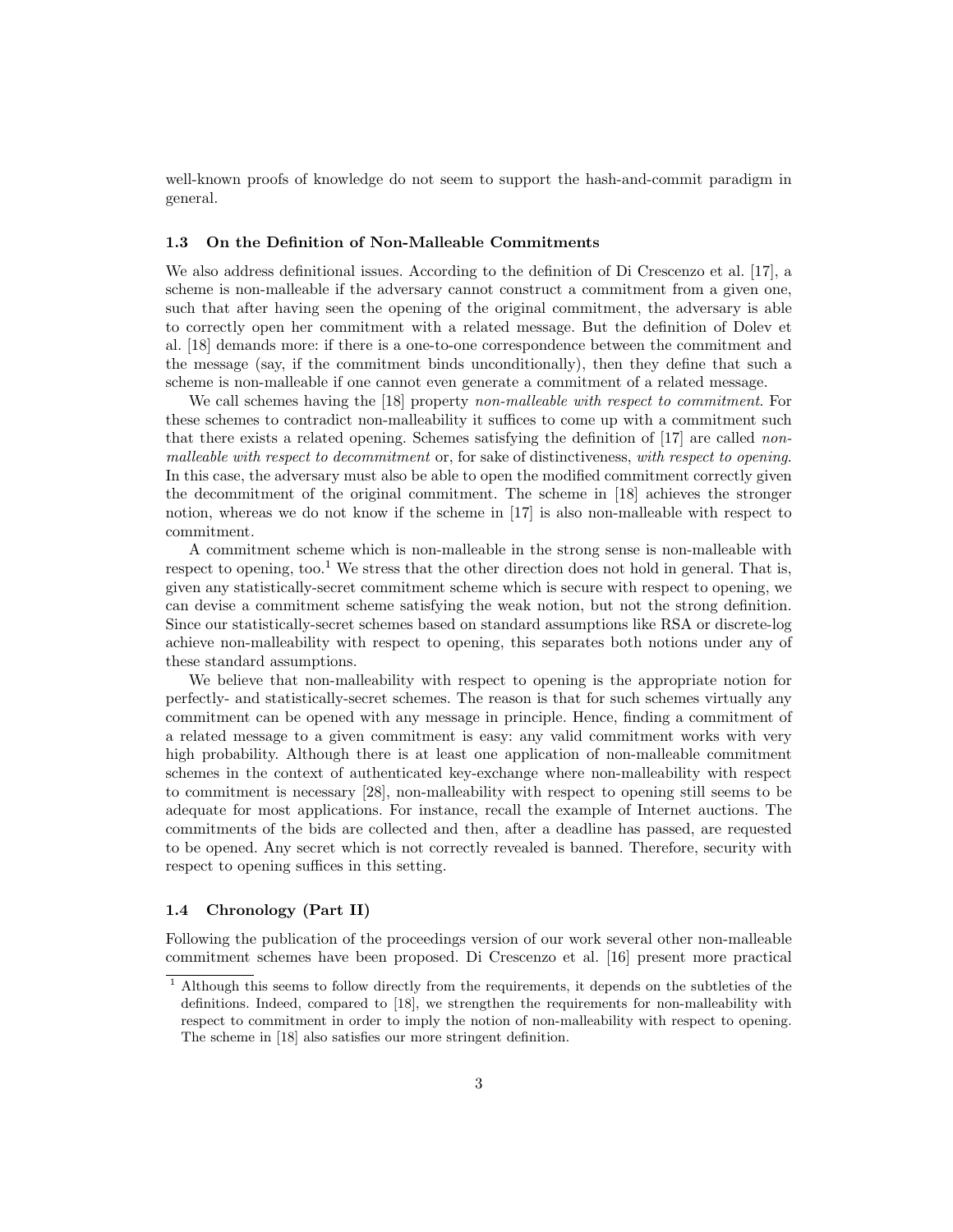variants of the system in [17] relying on the RSA or discrete-log assumption and the CRS model; see also [25] for further improvements of these protocols, resulting in more efficient schemes than the ones here. Focusing on the case of multiple commitments Damgård and Groth [14] derive further efficient non-interactive commitment schemes in the CRS model; see also [26] for constructions of such reusable commitments based on multi-trapdoor commitment schemes. All these protocols are non-malleable with respect to opening.

While our protocols consists of three rounds the aforementioned schemes all provide efficient non-interactive solutions. Yet, this comes at the price of reduced security. First, all these protocols are not known to preserve non-malleability if the adversary is additionally given some useful side information about the message for which it tries to find a related commitment, e.g., if the message is used in other sub protocol executions. Second, the solutions merely achieve the weaker notion of  $\epsilon$ -non-malleability. In contrast, our DL-based and RSA-based commitment schemes are not subject to these restrictions but, unlike the non-interactive solutions, do not support hashing of longer messages before committing. Our factoring-based solution lies somewhere in between: it allows upstream hashing, but merely achieves  $\epsilon$ -nonmalleability, yet tolerates a-priori knowledge of the adversary about the sender's message.

In [16] it is also pointed out that secure public-key encryption is sufficient for non-malleable commitments. Basically, the CRS contains a public key of a secure encryption scheme and in order to commit the sender encrypts the message and hands it to the receiver. Hence, using potentially stronger assumptions like the decisional Diffie-Hellman assumption and the encryption scheme in [12], or non-standard assumptions like the random oracle methodology, one derives alternatives to the solutions here and in [16, 25, 14, 26]. Yet, the encryption-based approach provides only computational secrecy and the latter may be insufficient in some settings, especially since knowledge of the secret key to the public parameters enables to decrypt the message. Also, using random oracles there is a simpler approach to construct non-malleable commitments. We sketch this solution in Appendix A.

More non-malleable (but less efficient) commitment schemes in the broader context of universally composable commitments have been constructed by Canetti and Fischlin [9] and subsequently by Damgård and Nielsen [15] and Canetti et al. [8]. Also, Prabhakaran and Sahai [45] present quite efficient universally composable commitments based on somewhat non-standard assumptions. Conversely, Liskov et al. [36] derive more efficient commitment schemes by aiming at the weaker notion of mutually independence. MacKenzie and Yang [37] discuss the relationship between non-malleable commitments and so-called simulation-sound trapdoor commitments. Finally, let us remark that, recently, Barak [1] gave the first (rather theoretical) constant-round non-malleable commitment scheme in the plain model. Also, Pass and Rosen [43] recently showed how to build concurrently executable non-malleable commitment schemes.

#### 1.5 Organization

The paper is organized as follows. In Section 2 we introduce basic notations and definitions of commitment schemes as well as the notions of non-malleability. Section 3 separates the notions of non-malleability with respect to commitment and opening. In Section 4 we present efficient schemes in the CRS model based on the discrete-log assumption, and in Section 5 we turn to the RSA case. Finally, in Section 6 we show how to use a-posteriori verifiable proofs of knowledge to achieve non-malleable commitments under the factoring assumption.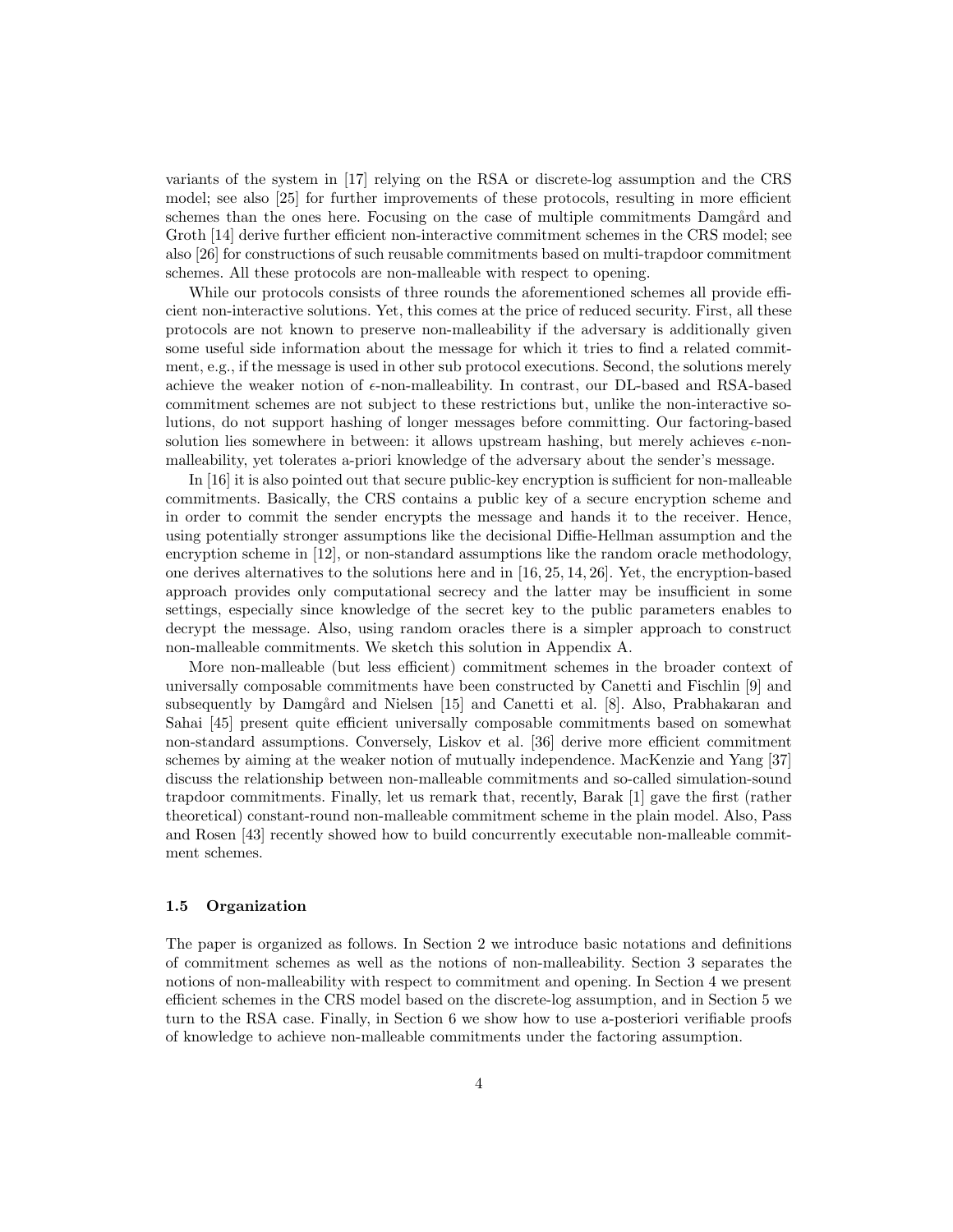# 2 Preliminaries

Unless stated otherwise all parties and algorithms are probabilistic polynomial-time. Throughout this paper, we use the notion of uniform algorithms; all results transfer to the non-uniform model of computation. A function  $\delta(n)$  is said to be *negligible* if  $\delta(n) < 1/p(n)$  for every polynomial  $p(n)$  and sufficiently large n's. A function  $\delta(n)$  is called *overwhelming* if  $1 - \delta(n)$  is negligible. A function is noticeable if it is not negligible.

Two sequences  $(X_n)_{n\in\mathbb{N}}$  and  $(Y_n)_{n\in\mathbb{N}}$  of random variables are called *computationally in*distinguishable if for any probabilistic polynomial-time algorithm  $\mathcal D$  the advantage

$$
|\mathrm{Prob}\left[\mathcal{D}(1^n, X_n) = 1\right] - \mathrm{Prob}\left[\mathcal{D}(1^n, Y_n) = 1\right]|
$$

of  $D$  is negligible, where the probabilities are taken over the coin tosses of  $D$  and the random choice of  $X_n$  and  $Y_n$ , respectively. The sequences are called *statistically close* or *statistically* indistinguishable if

$$
\frac{1}{2} \cdot \sum_{s \in S_n} |\text{Prob}\left[X_n = s\right] - \text{Prob}\left[Y_n = s\right]|
$$

is negligible, where  $S_n$  is the union of the supports of  $X_n$  and  $Y_n$ .

#### 2.1 Commitment Schemes

We give a rather informal definition of ordinary commitment schemes and focus on the definition of non-malleability instead. For a formalization of regular commitments we refer the reader to [27]. A commitment scheme is a two-phase interactive protocol between two parties, the sender S holding a message m and a random string r, and the receiver  $\mathcal{R}$ .

In the first phase, called the commitment phase,  $S$  gives some information derived from  $m, r$  to  $\mathcal R$  such that, on one hand,  $\mathcal R$  does not gain any information about  $m$ , and on the other hand,  $S$  cannot later change his mind about m. We call the whole communication in this phase the commitment of  $S$ . Of course, both parties should check (if possible) that the values of the other party satisfy structural properties, e.g., that a value belongs to a subgroup of  $\mathbb{Z}_p^*$ , and should reject immediately if not. In the following, we do not mention such verification steps explicitly. We say that a commitment, i.e., the communication, is valid if the honest receiver does not reject during the commitment phase.

In the decommitment stage, the sender communicates the message  $m$  and some evidence showing the correctness of  $m$  to the receiver, who verifies that these values match the communication of the first phase. If the sender obeys the protocol description, then the commitment is valid and  $R$  always accepts the decommitment. Usually, the sender's random string itself makes up the decommitment evidence, and for simplicity we adhere to this in the rest of the paper. In particular, we assume that the decommitment phase is non-interactive and consists of a single message from the sender to the receiver, revealing the message and the random coins.

There are two fundamental kinds of commitment schemes:

 $-$  A scheme is *statistically-binding (and computationally-secret)* if any arbitrarily powerful malicious  $S^*$  cannot open a valid commitment ambiguously except with negligible probability (over the coin tosses of  $\mathcal{R}$ ), and two commitments are computationally indistinguishable for every probabilistic polynomial-time (possibly malicious)  $\mathcal{R}^*$ . If the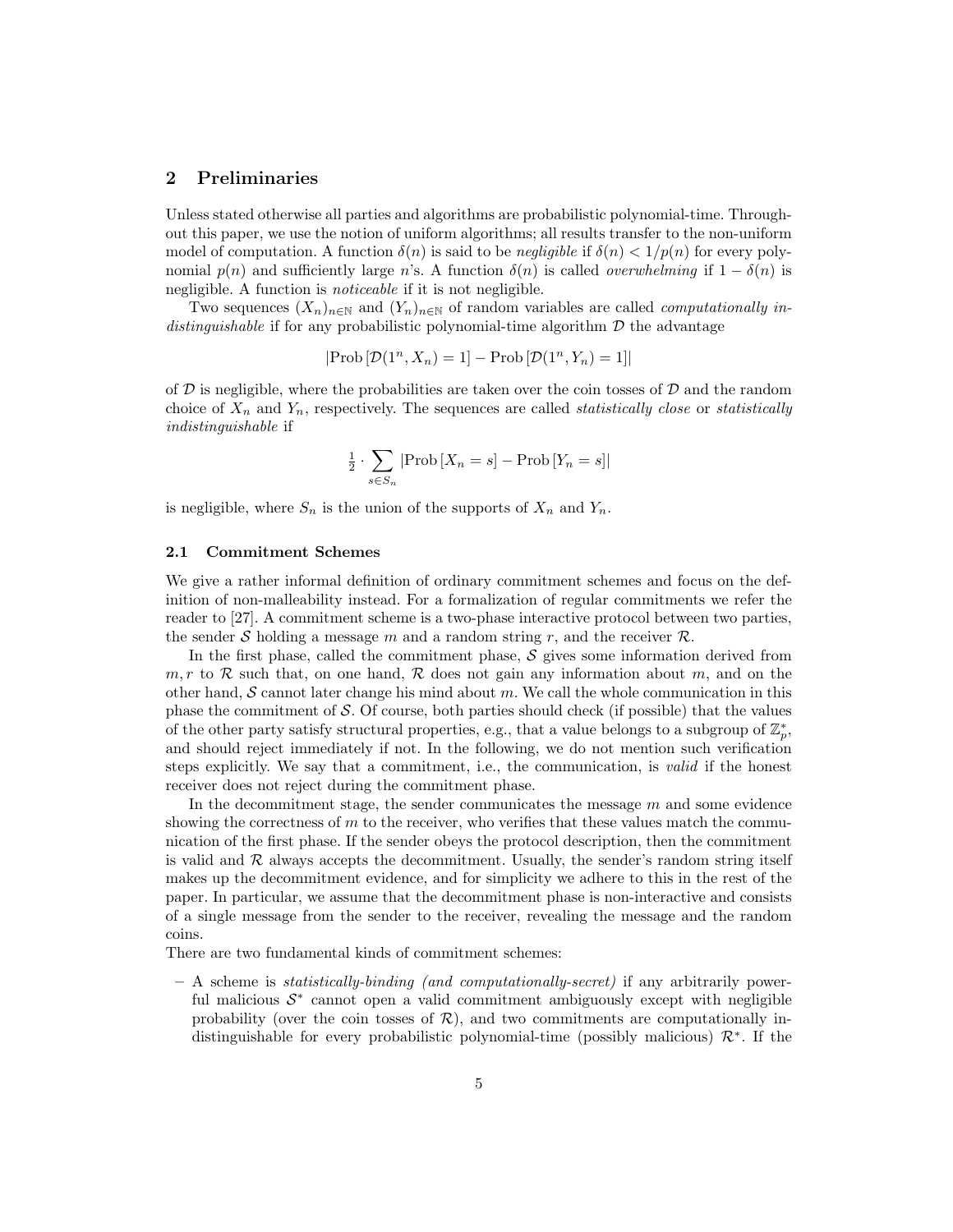binding property holds unconditionally and not only with high probability, then we call the scheme unconditionally-binding.

 $-$  A scheme is *(computationally-binding and) statistically-secret* if it satisfies the "dual" properties, that is, if the distribution of the commitments are statistically close for any arbitrarily powerful  $\mathcal{R}^*$ , and yet opening a valid commitment ambiguously contradicts the hardness of some cryptographic assumption. If the distribution of the commitments of any messages are identical, then a statistically-secret schemes is called perfectly-secret.

Technically, there are also commitment schemes where binding and secrecy both hold in a computational sense only. However, since one of the properties is usually attainable in an information-theoretic sense we focus on the aforementioned types only.

#### 2.2 Non-Malleability

As mentioned in the introduction, different notions of non-malleability have been used implicitly in the literature. To highlight the difference we give a formal definition of non-malleable commitment schemes, following the approach of [18].

Scenario. For non-interactive commitment schemes, all the adversary attacking the nonmalleability property can do is modify a given commitment. In the interactive case, though, the adversary might gain advantage from the interaction. We adopt this worst-case scenario and assume that the adversary interacts with the original sender, while at the same time she is trying to commit to a related message to the original receiver.

A pictorial description of a so-called person-in-the-middle attack (PIM attack) on an interactive protocol is given in Figure 1. The adversary  $A$  intercepts the messages of the sender S. Then A may modify the messages before passing them to the receiver R and proceeds accordingly with the answers. In particular, A decides to whom she sends the next message, i.e., to the sender or to the receiver. This is the setting where  $A$  has full control over the parties  $\mathcal{R}_1$  and  $\mathcal{S}_2$  in two supposedly independent executions  $\langle \mathcal{S}_1, \mathcal{R}_1 \rangle(m)$ ,  $\langle \mathcal{S}_2, \mathcal{R}_2 \rangle(m^*)$ of the same interactive protocol. Here and in the sequel, we usually mark values sent by the adversary with an asterisk.

| $\mathcal{S}_{\mathcal{S}}$ |                              | А        |             | ${\cal R}$ |
|-----------------------------|------------------------------|----------|-------------|------------|
|                             | $\sqrt{s_{1}}$               |          | $s_1^*$     |            |
|                             |                              |          | $r_1$       |            |
|                             |                              |          | $s_2^*$     |            |
|                             |                              |          | $r_{\rm 2}$ |            |
|                             | $r_{\scriptscriptstyle 1}^*$ |          |             |            |
|                             | $\sqrt{s_{2}}$               |          |             |            |
|                             |                              | $\cdots$ |             |            |

Fig. 1. Person-In-The-Middle Attack on Interactive Protocols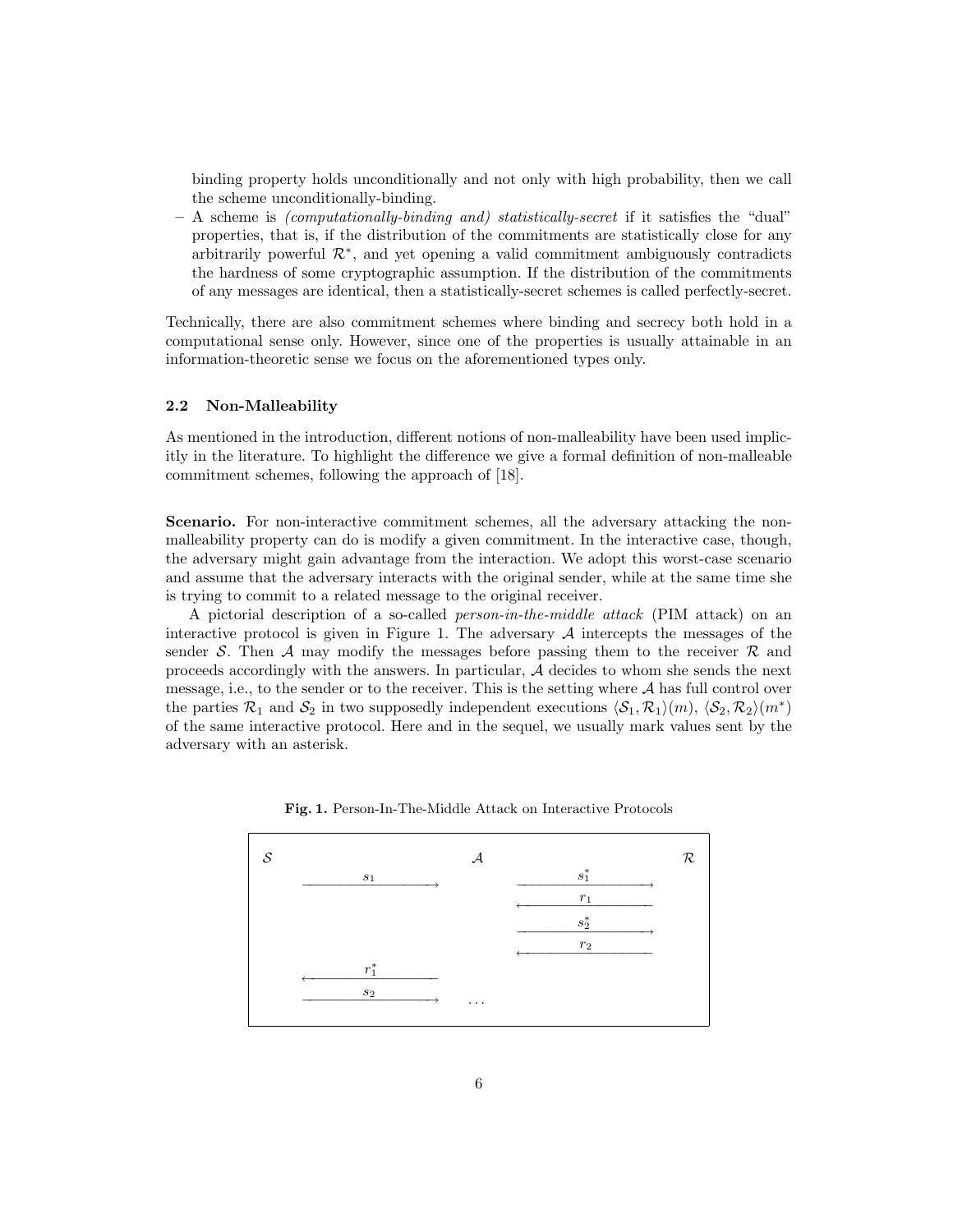Apparently, the adversary can always commit to the same message by forwarding the communication. In many applications, this can be prevented by letting the sender append his identity to the committed message. The messages of the sender and the adversary are taken from a space M. Abusing notations, we view M also as an efficiently computable distribution, and write  $m \in_R M$  for a randomly drawn message according to M.

The adversary is deemed to be successful if she commits to a related message, where related messages are identified by so-called interesting relations: a probabilistic polynomialtime algorithm R taking inputs from  $M \times M$  and returning a bit is called an *interesting relation* if  $R(m, m) = 0$  with probability 1 for all  $m \in M$  (to exclude copying). Moreover, we let the interesting relation on the second argument accept the undefined symbol ⊥, capturing the case that the adversary does not produce a valid commitment or decommitment; in this case we set  $m^* = \perp$  and we demand  $R(m, \perp) = 0$  with probability 1.

We assume that M generates the sender's message m and also a value hist<sub>m</sub> representing the a-priori information the adversary has about m. For instance, hist<sub>m</sub> could represent an additional hash value of the sender's message  $m$ , or information gathered from other protocol executions where the sender uses  $m$ . The value hist<sub>m</sub> may not be efficiently samplable in general. Here, however, we simplify the description and attribute hist<sub>m</sub> to the efficient distribution M, admitting an easy way to also include information about the sampling process of m into hist<sub>m</sub>. For ease of notation we then write both  $m \in_R M$  and  $(m, \text{hist}_m) \in_R M$ .

Since we work in the CRS model we extend the input of M and R by adversarial parameters advpar the adversary produces after having learned the parameters crs (generated before by a trusted third party). The value advpar may for example include the public parameters crs. The motivation for this is that it should be infeasible for the adversary to find a suitable relation or distribution on the messages even if the publicly available parameters are given. For the same reason, we base the relation R also on the side information hist<sub>m</sub>, which itself may now depend on ADVPAR through the generation via  $M(ADVPAR).<sup>2</sup>$  In summary, we denote the message space and distribution as  $M(ADVPAR)$  and the relation by  $R(ADVPAR, hist_m, \cdot, \cdot)$ .

Definition. The definition on non-malleable commitments follows the well-known idea of defining secure encryption, namely, we will demand that for any adversary A transforming the sender's commitment successfully, there should be an adversary  $A'$  that finds a commitment to a related message with almost the same probability as  $A$  but without the sender's help. All probabilities below are implicit functions of a security parameter and the probability space in each case is taken over the randomness of all algorithms.

We describe the attack in detail. First, the public string CRS are generated by a trusted party according to a publicly known, efficiently samplable distribution (if a protocol does not need public information then this step is skipped). On input CRS the adversary  $A$  then picks the adversarial parameters ADVPAR for M and R.

The sender S is initialized with  $m \in_R M$ (ADVPAR). Now A, given hist<sub>m</sub>, mounts a PIM attack with  $\mathcal{S}(m)$  and R. Let  $\pi_{\text{com}}(\mathcal{A}, M, R)$  denote the probability that, at the end of the commitment phase, the protocol execution between  $A$  and  $R$  constitutes a valid commitment for some message  $m^*$  satisfying R(ADVPAR, hist<sub>m</sub>, m, m<sup>\*</sup>). Let  $\pi_{open}(\mathcal{A}, \mathsf{M}, \mathsf{R})$  denote the

<sup>&</sup>lt;sup>2</sup> We do not include the actual commom reference string in the distribution and the relation, as such a definition appears to be unachievable in general (see [23] for a discussion about the case of non-malleable encryption). Testifying to this, our schemes for example are not known to satisfy such a stronger notion.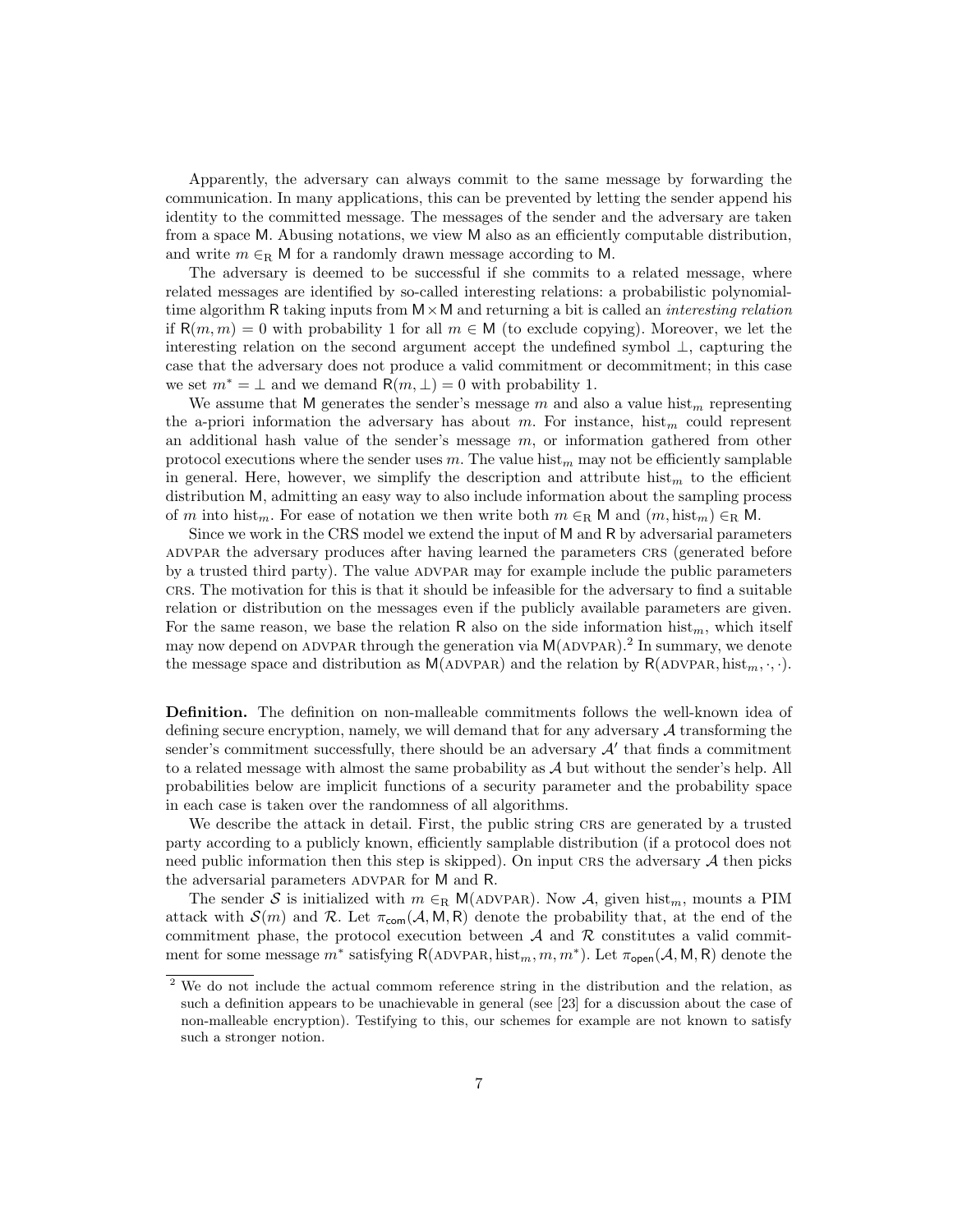probability that  $\mathcal A$  is also able to successfully open the commitment after  $\mathcal S$  has decommitted (where  $S$  does not decommit before the adversary finishes her commitment phase).

In a second experiment, a simulator  $A'$  tries to commit to a related message without the help of the sender. That is,  $\mathcal{A}'$  gets as input random parameters CRS, generates adversarial parameters ADVPAR' and then, given hist<sub>m</sub> for some  $(m, \text{hist}_m) \in_R M(\text{ADVPAR}'),$  it commits to R without interacting with  $\mathcal{S}(m)$ . Let  $\pi'_{\text{com}}(\mathcal{A}', \mathsf{M}, \mathsf{R})$  denote the probability that this is a valid commitment to some related message  $m'$  under parameter CRS with respect to relation  $R(ADVPAR', hist_m, \cdot, \cdot)$ . By  $\pi'_{open}(\mathcal{A}', M, R)$  we denote the probability that  $\mathcal{A}'$  additionally reveals a correct decommitment. Equivalently, we may define  $\pi'_{open}(\mathcal{A}', \mathsf{M}, \mathsf{R})$  as the probability that  $A'$  simply outputs a related message (without reference to a CRS, commitment and decommitment).

It is now tempting to define non-malleability with respect to commitment and with respect to opening by comparing  $\pi_{\text{com}}(\mathcal{A}, \mathsf{M}, \mathsf{R})$ ,  $\pi'_{\text{com}}(\mathcal{A}', \mathsf{M}, \mathsf{R})$  as well as  $\pi_{\text{open}}(\mathcal{A}, \mathsf{M}, \mathsf{R})$ ,  $\pi'_{open}(\mathcal{A}', M, R)$  and asking for small differences. In the former case this would agree with the definition in [18] and in the other case this would extend it straightforwardly to nonmalleability with respect to opening. But, surprisingly at first, for non-malleability with respect to commitment we even oblige the simulator to open its commitment and contrast  $\pi_{\text{com}}(\mathcal{A}, \mathsf{M}, \mathsf{R})$  with  $\pi'_{\text{open}}(\mathcal{A}', \mathsf{M}, \mathsf{R})$ . The are two reasons for this. First, otherwise any statistically-secret commitment protocol would be non-malleable with respect to commitment, because if the simulator merely outputs a commitment of some fixed message this is also a commitment of a related message with high probability. However, this would certainly contradict the intuition of non-malleable systems.

The other reason is that, even in the case of statistically-binding schemes, we were unable to show that the presumably stronger non-malleability notion a la [18] implies the weaker one. With our approach here this trivially follows from the definition, because the requirements for the simulator in both cases are identical while the adversary trying to refute non-malleability with respect to commitment even faces a simpler task.

For sake of completeness we include the original definition of Dolev et al. [18] and call this non-malleability with respect to commitment $_{\text{DDN}}$ , whereas we denote the more stringent version by commitment $_{\text{FF}}$ . We remark that the commitment scheme in [18] also satisfies "our" notion of non-malleability with respect to commitment. Unless stated differently, throughout this paper we simply refer to the "FF" version by non-malleability with respect to commitments.

### Definition 1. A commitment scheme is called

- a) non-malleable with respect to commitment<sub>FF</sub> if for every adversary A there exists a simulator  $A'$  such that for any message space  $M$  and any interesting relation  $R$  the difference  $\pi_{\mathsf{com}}(\mathcal{A}, \mathsf{M}, \mathsf{R}) - \pi_{\mathsf{open}}'(\mathcal{A}', \mathsf{M}, \mathsf{R})$  is negligible.<sup>3</sup>
- b) non-malleable with respect to opening if for every adversary  $A$  there exists a simulator  $A'$  such that for any message space M and any interesting relation R the difference  $\pi_{\text{open}}(\mathcal{A}, \mathsf{M}, \mathsf{R}) - \pi_{\text{open}}'(\mathcal{A}', \mathsf{M}, \mathsf{R})$  is negligible.

<sup>&</sup>lt;sup>3</sup> Here we allow a very liberal definition of negligible functions: the function may also be negative at some value n, in which case it is certainly less than  $1/p(n)$  for any strictly positive polynomial  $p(\cdot)$ . In our case this means that the simulator does even better than the adversary and thus still reflects our idea of non-malleability.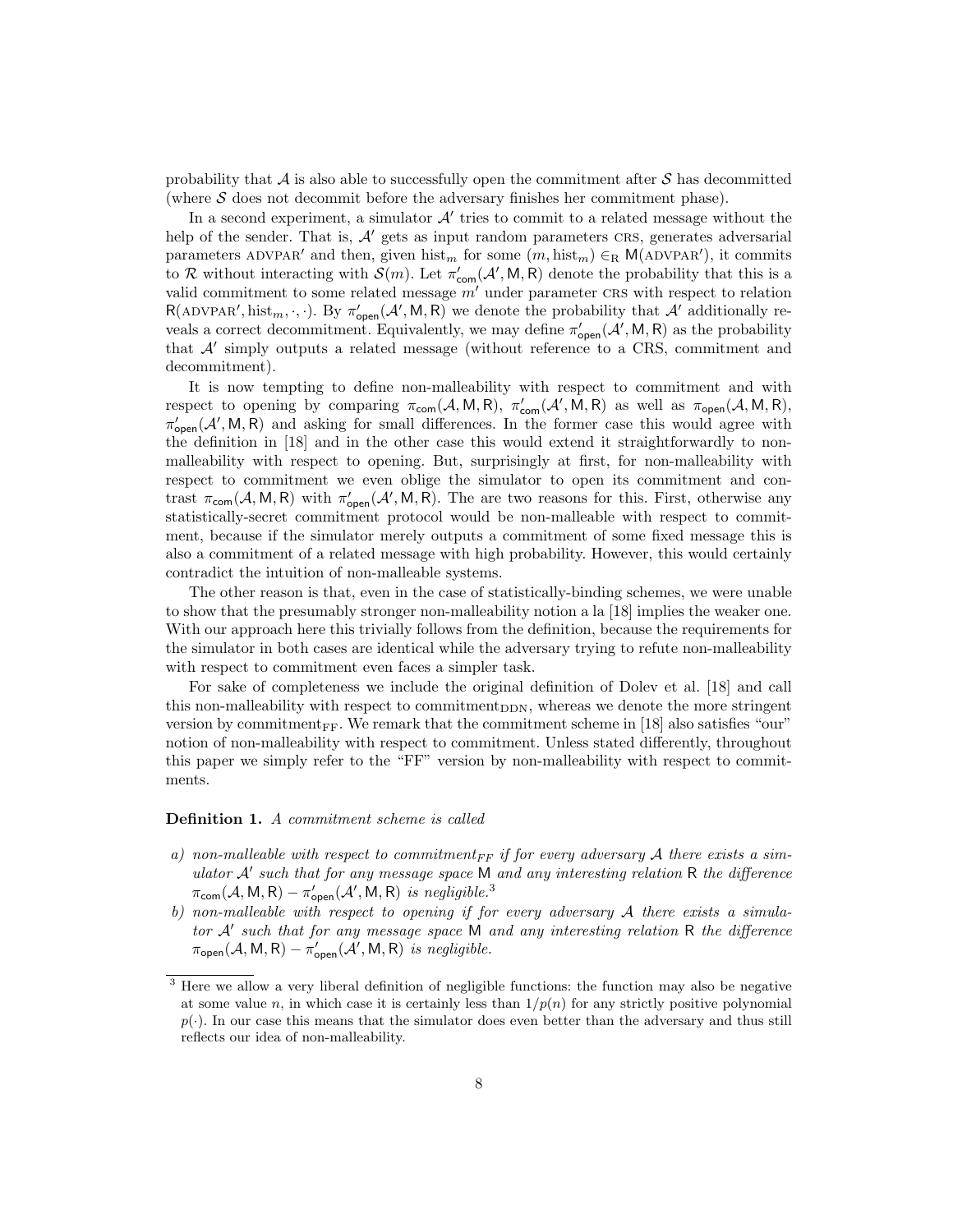c) non-malleable with respect to commitment<sub>DDN</sub> if for every adversary A there exists a simulator  $A'$  such that for any message space  $M$  and any interesting relation  $R$  the difference  $\pi_{\textsf{com}}(\mathcal{A}, \mathsf{M}, \mathsf{R}) - \pi_{\textsf{com}}'(\mathcal{A}', \mathsf{M}, \mathsf{R})$  is negligible.

If M and R are clear from the context we usually abbreviate the success probabilities by  $\pi_{\text{com}}(\mathcal{A}), \pi'_{\text{com}}(\mathcal{A}'), \pi_{\text{open}}(\mathcal{A})$  and  $\pi'_{\text{open}}(\mathcal{A}'),$  respectively.

Some remarks about the experiment of  $\mathcal{A}'$  follow. The simulator  $\mathcal{A}'$  does not have the power to choose the string CRS for the commitment to  $R$ . This is so because the simulator is obliged to produce a correct commitment to  $R$  under the same honestly chosen public data CRS as the sender and the adversary. This rules out counterintuitive solutions proving obviously transformable commitments non-malleable. For instance, consider (a straightforward noninteractive version of) Naor's bit commitment scheme [40] where the public string consists of the string  $\sigma$  and the sender commits to 0 by transmitting  $y = G(r)$  for the pseudorandom generator G, and  $y = G(r) \oplus \sigma$  for a 1-commitment. Clearly, this scheme is malleable in an intuitive sense as the adversary can always change y to  $y \oplus \sigma$  in order to commit to the flipped bit. If we would let the simulator  $\mathcal{A}'$  prepare the public string in this case,  $\mathcal{A}'$ could set  $\sigma = G(r_0) \oplus G(r_1)$  and send  $y = G(r_0)$  to the receiver R and would succeed in committing to a related message without talking to the sender (because y can be opened both as 0 and 1). Hence, formally the scheme would be non-malleable although it allows to transpose commitments.

Still, we allow  $A'$  to pick its own string ADVPAR' in the simulation, not necessarily related to  $\mathcal{A}$ 's selection ADVPAR. But since the relation R depends on these adversarial parameters ADVPAR and ADVPAR', it is clear that the relation can rule out significantly diverging choices of  $A'$ , and hence ADVPAR' is likely to be indistinguishable from ADVPAR.

Slightly relaxing the definition, we admit an *expected* polynomial-time simulator  $A'$ . In fact, we are only able to prove our DLog- and RSA-based schemes non-malleable with this deviation. The reason for this is that we apply proofs of knowledge, so in order to make the success probability of  $A'$  negligibly close to the adversary's success probability, we run a knowledge extractor taking expected polynomial-time. Following the terminology in [18], we call such schemes with  $A'$  running in expected polynomial-time *liberal non-malleable* with respect to commitment and opening, respectively.

Alternatively, the authors of [18] also propose a definition of  $\epsilon$ -non-malleability, which says that for any given  $\epsilon$  there is a strict polynomial-time simulator (polynomial in the security parameter *n* and  $\epsilon^{-1}(n)$ ) whose success probability is only  $\epsilon$ -far from the adversary's probability. Indeed, we will use this definition of  $\epsilon$ -non-malleability to construct our factoring-based solution with the a-posteriori verifiable proofs of knowledge.

Consider a computationally-binding and perfectly-secret commitment scheme. There, every valid commitment is correctly openable with every message (it is, however, infeasible to find different messages that work). Thus, we believe that non-malleability with respect to opening is the interesting property in this case. On the other hand, non-malleability with respect to commitment is also a concern for statistically-binding commitment schemes: with overwhelming probability there do not exist distinct messages that allow to decommit correctly. This holds for *any dishonest* sender and, in particular, for the person-in-the-middle adversary. We can therefore admit this negligible error and still demand non-malleability with respect to commitment.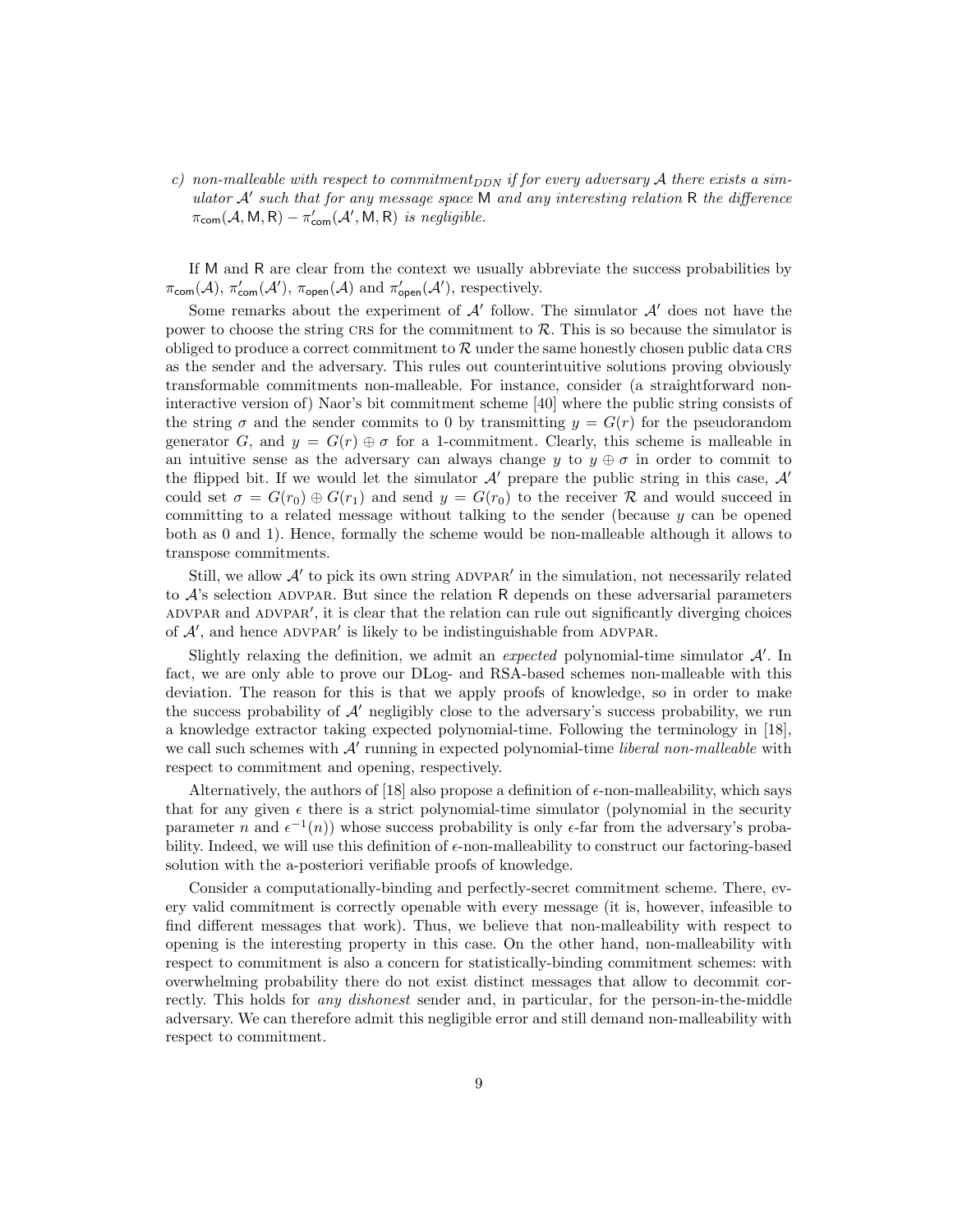The Multi-Party Setting. Our definition considers the setting of three parties. In the auction case, for instance, usually more parties participate and the adversary's intention may be to overbid only a certain opponent to ensure that this person does not win. Hence, we may let A talk to several senders  $S_1, \ldots, S_{poly}$  with (probably dependent) messages  $m_1, \ldots, m_{poly}$ generated by M(ADVPAR) together with side information hist $(m_1, \ldots, m_{poly})$ . The relation now takes ADVPAR, hist $(m_1, \ldots, m_{poly})$  and poly  $+1$  messages as input and it is required that the (poly +1)-st message  $m^*$  is different from any other message  $m_i$ , and that the relation is never satisfied if  $m^* = \perp$ . We remark that all our protocols remain secure in this multi-sender setting.

A problem occurs if we let the adversary commit in several executions with  $R$  to messages  $m_1^*, \ldots, m_{\text{poly}}^*$  and extend the relation accordingly, both in the single- or multi-sender case. Dolev et al. [18] show that this scenario is not reducible to the single case in general and suggest an alternative definition where the adversary is supposed to announce a subset  $i_1, \ldots, i_k$  of the executions with the receiver in the commitment phase, inducing a set of messages  $m_{i_1}^*, \ldots, m_{i_k}^*$ for which she tries to be successful. In  $[14]$  Damgård and Groth also discuss the issue of multiple senders and receivers for non-malleable commitments and present non-interactive schemes for this multi-party setting. Resembling the "announcement trick" of [18] their result requires that the relation's value does not change if some of the adversary's messages equal ⊥.

However, the assumptions about the relation's dependencies on dedicated decommitments must be treated with care. In the auction case, for example, the adversary may know beforehand that the sender commits to one out of, say, three values, each bid being equally likely. In order to overbid the sender with the minimal amount the adversary commits to each of the three values incremented by 1. Later, the adversary only opens the right choice correctly and refuses to decommit to the other two values (which are set to  $\perp$ ). Then the adversary would always overbid the sender easily, but would still not be considered successful according to the formal definition in [14]. Note that this problem is inherent for the commitment scenario and success probabilities depending on the validity of decommitments.

We return to the multi-party case at the end of Section 4.3 when discussing this issue for our schemes.

# 3 On the Relationship of Non-Malleability Notions

Clearly, non-malleability with respect to commitment implies non-malleability with respect to opening and with respect to DDN. On the other hand, we show that (under standard cryptographic assumptions) the converse does not hold in the CRS model. To this end, we construct a bit commitment scheme that does not even achieve the DDN notion, but is nonmalleable with respect to opening.

To separate the notions we consider once more Naor's bit commitment scheme [40] in the CRS model. Let G be a pseudorandom generator expanding n bits random input to  $3n$ bits pseudorandom output. That is, the variables  $(X_n)_{n\in\mathbb{N}}$  and  $(Y_n)_{n\in\mathbb{N}}$  are computationally indistinguishable, where  $X_n$  equals  $G(r)$  for a random  $r \in \{0,1\}^n$  and  $Y_n$  is the uniform distribution on  $\{0,1\}^{3n}$ .

Let  $\sigma$  be a random 3n-bit string put into the public parameters. In order to commit to a bit b in Naor's protocol the sender chooses a random  $r \in \{0,1\}^n$  and transmits  $y = G(r)$ for  $b = 0$  or  $y = G(r) \oplus \sigma$  if  $b = 1$ . The decommitment consists of  $(b, r)$ . Not only is this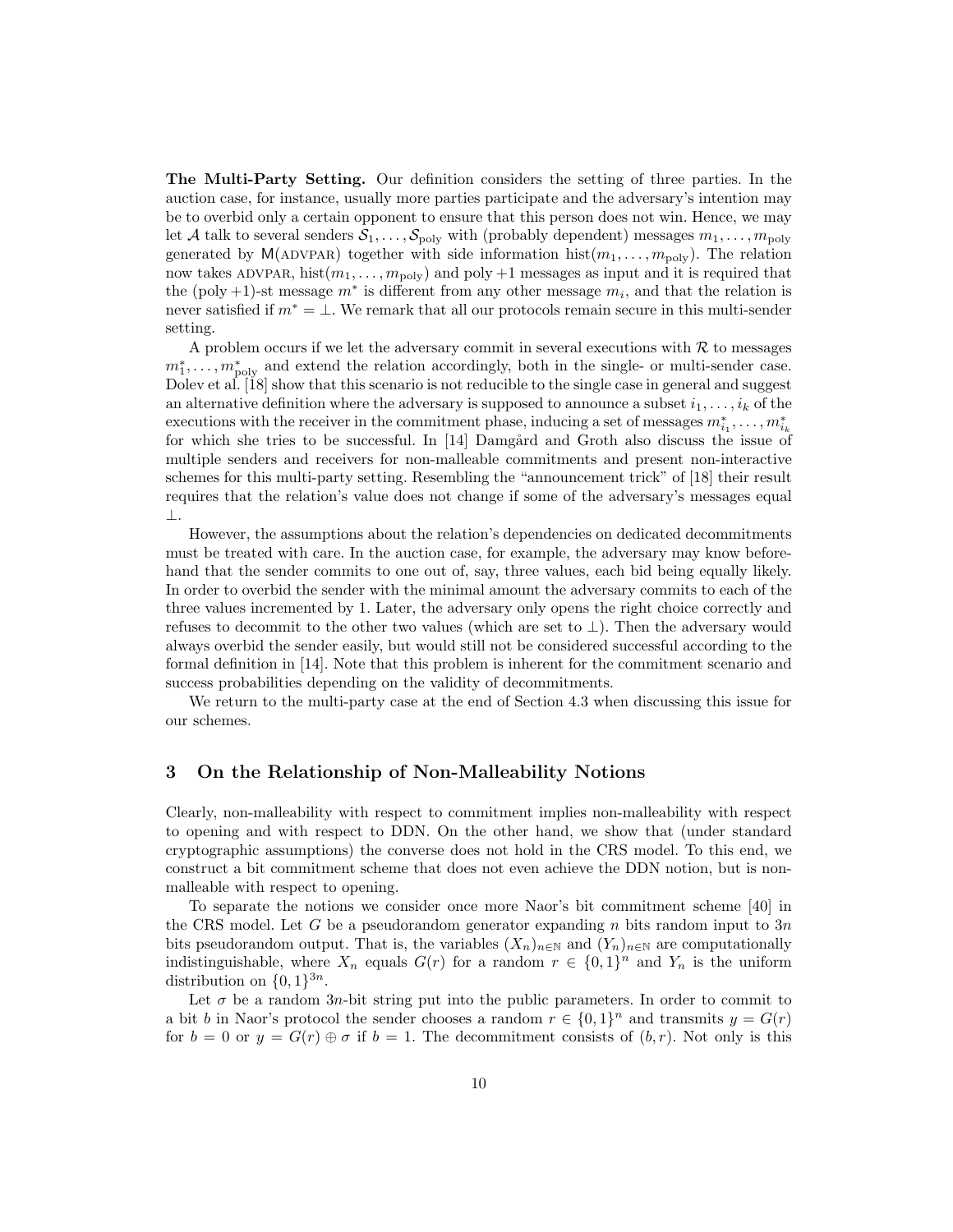scheme computationally secret and statistically binding, it is also *strongly malleable*, i.e., given a commitment y of a bit b one can always derive a commitment of  $b \oplus 1$  by sending  $y \oplus \sigma$ .

Next we construct an assembled commitment scheme (in the CRS model) which consists of a combination of Naor's scheme and an arbitrary statistically-secret system Comsecret which is non-malleable with respect to opening. To commit to bit  $b$ , independently execute the statistically-secret protocol and Naor's scheme on b, either in parallel or sequentially. Opening is done by decommitting for both schemes in parallel.

Obviously, this assembled scheme is computationally secret and statistically binding. We show that this scheme only achieves the weaker non-malleability property. The intuition is that the assembled scheme inherits non-malleability with respect to opening from the statisticallysecret protocol, and the strong malleability of Naor's scheme (together with the fact that virtually any statistically-secret commitment is in principle openable with any value) inhibits non-malleability with respect to commitment.

Theorem 1. If there is a statistically-secret bit commitment scheme that is non-malleable with respect to opening, then there exists a statistically-binding bit commitment scheme in the CRS model that is non-malleable with respect to opening, but not with respect to commitment<sub>FF</sub> and not with respect to commitment $_{DDN}$ .

Theorem 1 also holds for liberal non-malleable statistically-secret protocols in the CRS model.

Proof. Since one-way functions exist if commitment schemes exists [33], and one-way functions imply pseudorandom generators [32], Naor's scheme and therefore the assembled system above is realizable given the statistically-secret bit commitment scheme.

We first show that the assembled scheme is *not* non-malleable with respect to commitment<sub>DDN</sub> (and therefore not with respect to commitment<sub>FF</sub>). Define the relation R to consist of the pairs  $(b, b \oplus 1)$  and the message space to be the uniform distribution on  $\{0, 1\}$ , i.e., both M and R are independent of the adversarial parameters. Let hist $(b)$  be empty.

Given access to a sender committing to an unknown random bit  $b \in_R \{0, 1\}$  we run a PIM attack and relay all messages between the receiver and the sender for Comsecret. Additionally, we alter Naor's part of the sender's commitment to a commitment of  $b^* = b \oplus 1$  by the strong malleability property and forward it to the receiver (Figure 2).

Since Comsecret is statistically secret, with overwhelming probability that part of the sender's commitment can be opened as 0 and 1. Hence, with probability negligibly close to 1 we are able to construct a valid commitment of  $b^* = b \oplus 1$  for the assembled scheme and to satisfy the relation R. On the other hand, any simulator not seeing the commitment of the random bit b cannot output a commitment of  $b' = b \oplus 1$  with probability exceeding 1/2 by more than a negligible amount (this negligible amount is due to the binding error of Naor's protocol). Thus, the assembled scheme is *not* non-malleable with respect to commitment $_{\text{DDN}}$ .

The fact that the combined scheme is non-malleable with respect to opening follows from the non-malleability of the statistically-secret system. Specifically, let  $A$  be an adversary attacking the assembled system. We have to present a simulator that —"out of the blue" outputs a related message with essentially the same probability  $\pi_{open}(\mathcal{A})$  as  $\mathcal{A}$  for all M, R. In an intermediate step we construct an adversary  $\mathcal{A}_{\text{secret}}$  from  $\mathcal{A}$  such that  $\mathcal{A}_{\text{secret}}$  attacks the non-malleability property of Comsecret.

Define the adversary  $A_{\text{secret}}$  that commits and decommits to a related message for the protocol Com<sub>secret</sub> as follows.  $A_{\text{secret}}$  mounts a PIM attack interacting with the sender  $S_{\text{secret}}$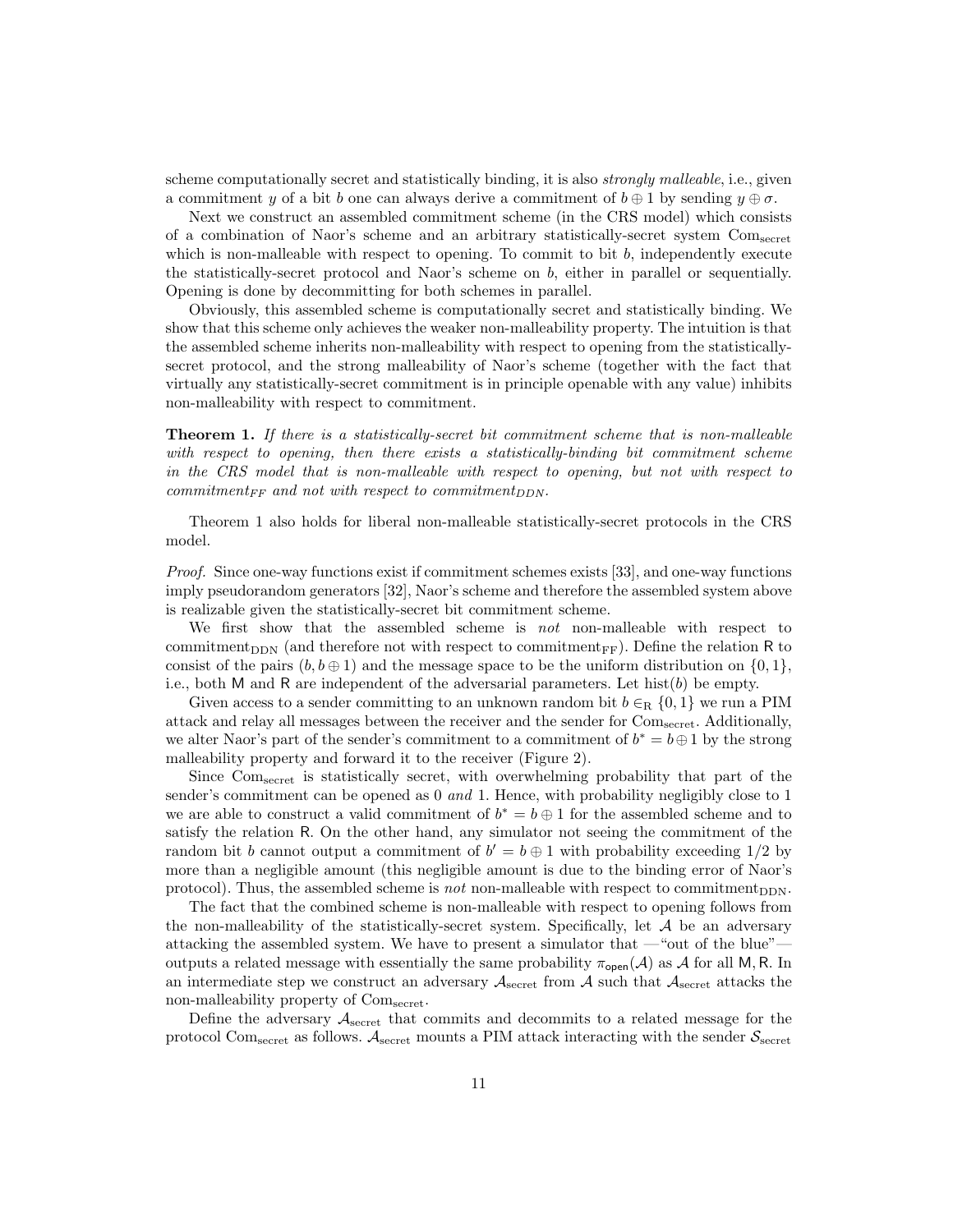Fig. 2. Malleability With Respect to Commitment of Assembled Scheme



and receiver  $\mathcal{R}_{\text{secret}}$  of Com<sub>secret</sub> on (possibly empty) parameters  $CRS_{\text{secret}}$ .  $\mathcal{A}_{\text{secret}}$  also runs a virtual copy of A attacking the assembled scheme. Basically,  $A_{\text{secret}}$  uses A to generate a related commitment and opening for Comsecret by adding the steps of Naor's scheme. For this,  $A_{\text{secret}}$  exploits the equivocal version of Naor's scheme presented in [17]. Informally, such an equivocal commitment enables the sender to prepare a dummy commitment which can be later opened with any value, yet this process is indistinguishable from a true execution. This means, instead of letting  $\sigma$  be a random string, we choose  $\sigma$  as  $G(r_0) \oplus G(r_1)$  for random  $r_0, r_1 \in \{0, 1\}^n$ . Then, to commit to a dummy value, send  $y = G(r_0)$ ; to open it with 0 reveal  $r_0$  or transmit  $r_1$  for a decommitment to 1.

 $\mathcal{A}_{\text{secret}}$  emulates A by choosing  $\sigma = G(r_0) \oplus G(r_1)$  and passing (CRS<sub>secret</sub>,  $\sigma$ ) to A. Adversary  $A$  returns parameters ADVPAR which  $A_{\text{secret}}$  uses in her attack on Com<sub>secret</sub>, too. This defines a distribution  $M(ADVPAR)$  on  $\{0,1\}$  as well as a relation  $R(ADVPAR, \cdot, \cdot, \cdot)$  for both  $\mathcal{A}$ 's and  $A_{\text{secret}}$ 's attack.  $A_{\text{secret}}$  next feeds all messages of  $S_{\text{secret}}$  and  $R_{\text{secret}}$  of the execution of Comsecret into A and also forwards all replies of A. Additionally,  $A_{\text{secret}}$  submits a dummy commitment  $y = G(r_0)$  on behalf of the sender to A in the simulation. Later, when  $A_{\text{secret}}$ learns  $S_{secret}$ 's decommitment of bit b it forwards this decommitment to A and opens the dummy commitment y in  $\mathcal{A}$ 's simulation accordingly. Output the part of  $\mathcal{A}$ 's opening for Comsecret and stop. See Figure 3.

As for the analysis, first note that  $A_{\text{secret}}$ 's success probability producing a valid commitment and decommitment of a related messages is negligibly close to  $\pi_{open}(\mathcal{A})$  for any M, R. This follows from the fact that a fake  $\sigma$  is indistinguishable from a honestly chosen one, i.e., otherwise it would be easy to derive a successful distinguisher contradicting the pseudorandomness of G's output.

More formally, assume that  $\mathcal{A}$ 's success probability drops noticeably when run on a fake string in the simulation (for some  $M, R$ ). Then we construct a distinguisher for the pseudorandom generator G as follows. We are given  $1^n$  and  $z \in \{0,1\}^{3n}$  and are supposed to tell whether z is truly random or has been derived by running G. Pick random  $r \in \{0,1\}^n$  and set  $\sigma = G(r) \oplus z$ . Next, start A's attack on the assembled scheme by presenting  $(CRS_{secret}, \sigma)$ .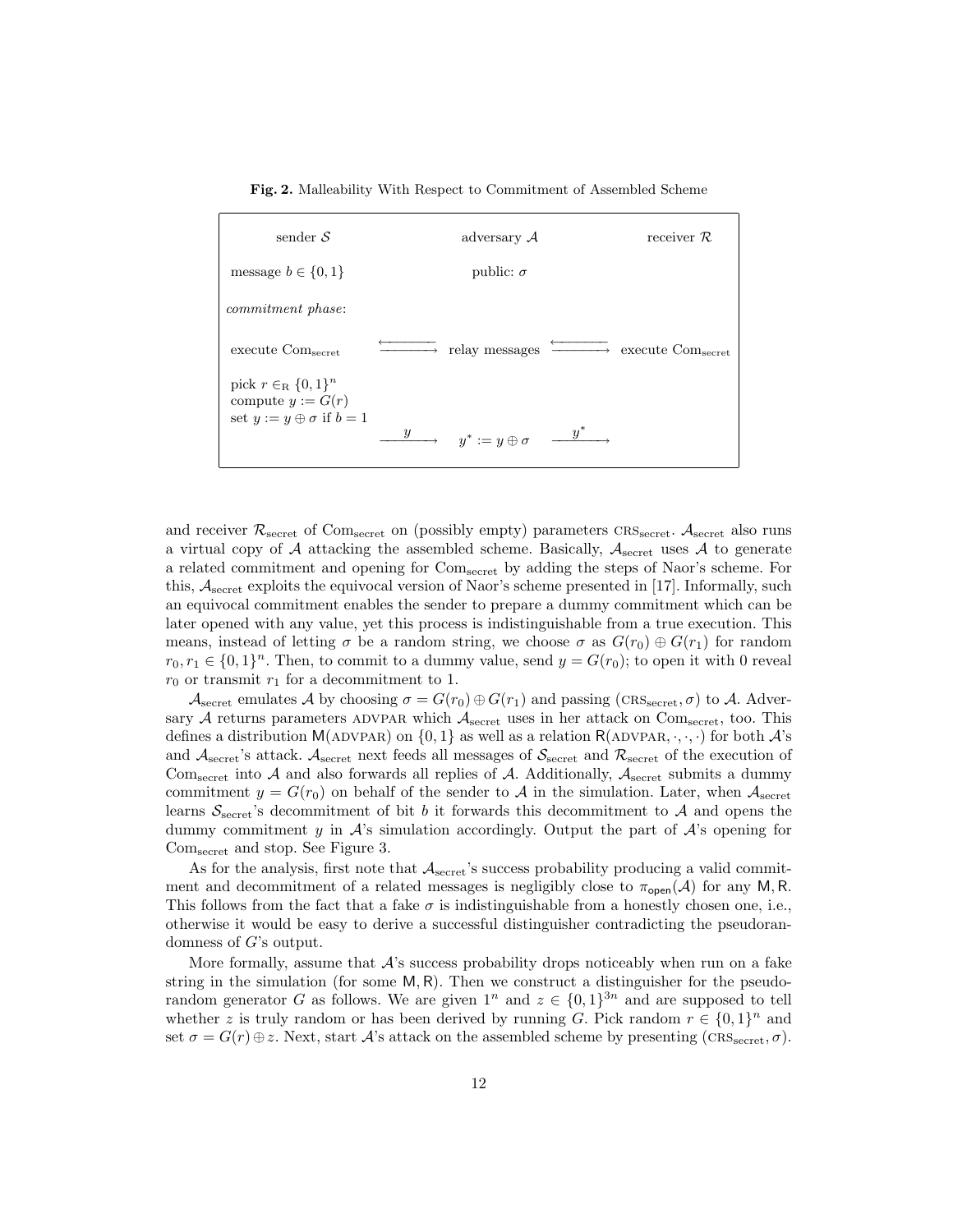Fig. 3. Non-Malleability With Respect to Opening of Assembled Scheme

| $\mathcal{S}_{\text{secret}}$ | $\mathcal{A}_{\mathrm{secret}}$                                                                                                                                                         | $\mathcal{R}_{\text{secret}}$ |
|-------------------------------|-----------------------------------------------------------------------------------------------------------------------------------------------------------------------------------------|-------------------------------|
| message $b \in \{0, 1\}$      | public: CRSsecret                                                                                                                                                                       |                               |
| a) commitment phase:          | run copy of $A$                                                                                                                                                                         |                               |
|                               | pick $r_0, r_1 \in_R \{0, 1\}^n$<br>$\sigma = G(r_0) \oplus G(r_1)$                                                                                                                     |                               |
| Com <sub>secret</sub>         | $\overline{\phantom{a}} \xrightarrow{\phantom{a}} A \xrightarrow{\phantom{a}}$                                                                                                          | $Com_{secret}$                |
|                               | $G(r_0) \to \mathcal{A} \to y^*$                                                                                                                                                        |                               |
| b) decommitment phase:        | $\frac{b, r_{\text{secret}}}{b, r_{\text{secret}}}, r_b) \rightarrow \mathcal{A} \rightarrow (b^*, r_{\text{secret}}^*, r^*) \stackrel{b^*, r_{\text{secret}}^*}{b, r_{\text{secret}}}$ |                               |

Sample  $(b, \text{hist}(b))$  according to the distribution  $M(ADVPAR)$  and continue  $\mathcal{A}$ 's attack by impersonating the honest parties in the execution of Comsecret. Also, let the simulated sender commit in Naor's protocol execution by sending  $y = G(r)$  if  $b = 0$  and z if  $b = 1$ . In the opening phase, decommit to this part by revealing  $(b, r)$ . Output 1 exactly if A succeeds, that is, if  $R$ (ADVPAR, hist $(b), b, b^*$ ) = 1 for a valid opening of A to  $b^*$ .

Observe that if z is really random we output 1 with probability  $\pi_{open}(\mathcal{A})$ , because the distribution of the data in the simulation is the same as in an actual attack on the assembled scheme. If z is pseudorandom then we output 1 with the probability that  $\mathcal{A}_{\text{secret}}$  is victorious. By assumption, this is noticeably smaller than  $\pi_{open}(\mathcal{A})$ , and therefore we distinguish random and pseudorandom inputs with noticeable advantage. This, however, refutes the pseudorandomness of G.

Altogether, we have started with an arbitrary adversary  $A$  attacking the assembled scheme, and derived an adversary  $A_{\text{secret}}$  that succeeds in attacking  $\text{Com}_{\text{secret}}$  for parameters  $\text{CRS}_{\text{secret}}$ virtually with the same probability that  $A$  succeeds in attacking the assembled scheme on  $CRS_{secret}$  and truly random  $\sigma$ . By assumption about the non-malleability of Comsecret, for  $\mathcal{A}_{\text{secret}}$  there is a simulator  $\mathcal{A}'_{\text{secret}}$  succeeding in outputting a related message essentially with the same probability as  $A_{\text{secret}}$ . But then this algorithm  $A'_{\text{secret}}$  is also an appropriate simulator for adversary  $\mathcal A$  attacking the assembled scheme.  $\Box$ 

Applying our constructions in this paper we conclude:

Corollary 1. Under the discrete-log or RSA assumption, there is an interactive bit commitment scheme in the CRS model that is liberal non-malleable with respect to opening, but not with respect to commitment<sub>FF</sub> and not with respect to commitment<sub>DDN</sub>.

We finally remark that our separation shows that schemes which are non-malleable with respect to opening do not necessarily fulfill the stronger definition per se. Yet, there may still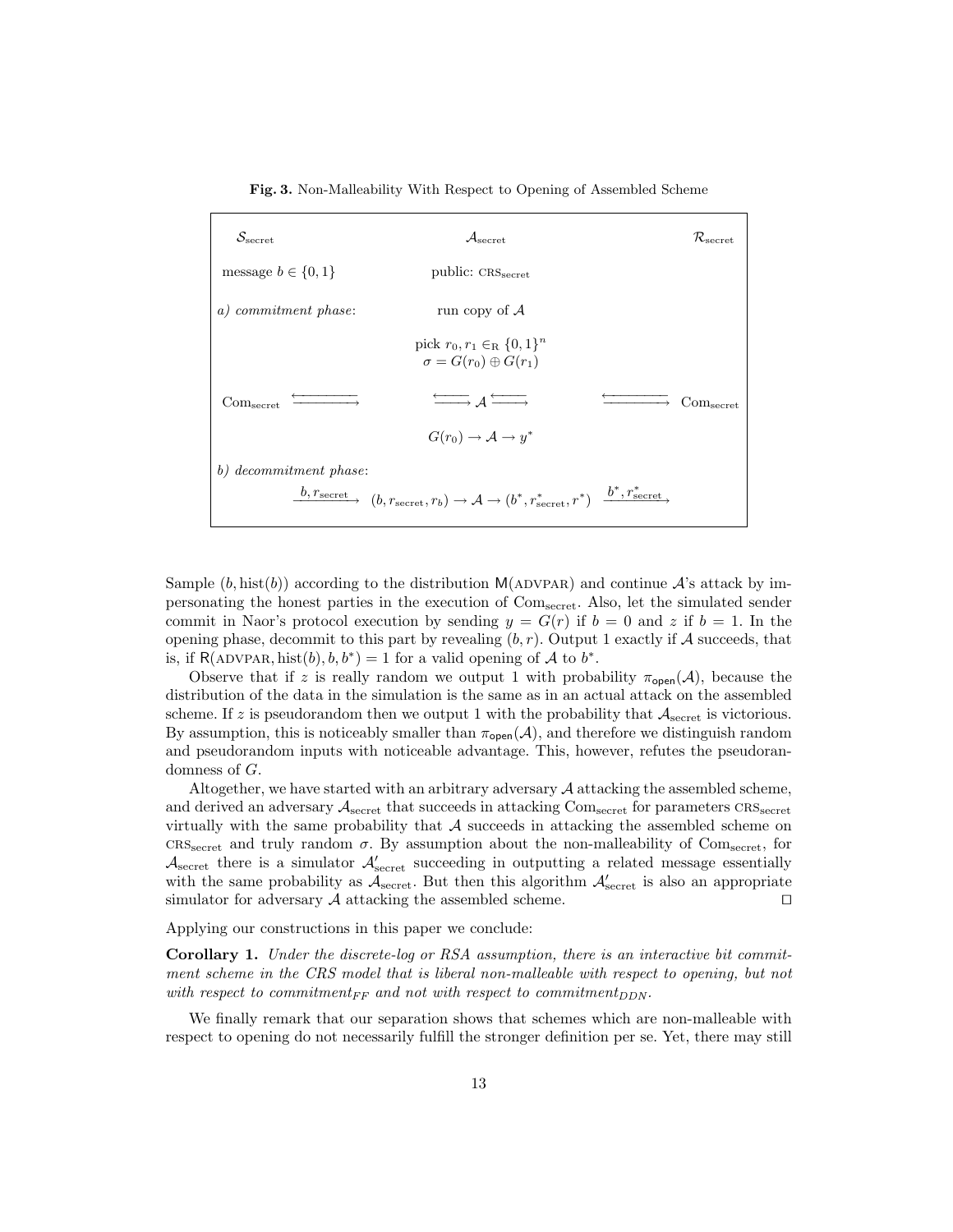be general transformations lifting such schemes to the higher security level. For example, a trivial transformation is to neglect the original scheme entirely and run the DDN protocol from scratch instead.

### 4 Discrete-Log-Based Non-Malleable Commitments

In this section we introduce our discrete-log based commitment schemes which are nonmalleable with respect to opening; the RSA and factoring case are discussed in Section 5 and Section 6, respectively.

In Section 4.1 we start with an instructive attempt to achieve non-malleability by standard proof-of-knowledge techniques. We show that this approach yields a scheme which is only nonmalleable with respect to opening in presence of static adversaries, i.e., adversaries that try to find a commitment after passively observing a commitment between the original sender and receiver. In Section 4.2 we develop out of this our scheme which is non-malleable against the stronger PIM adversaries. The formal proof of non-malleability appears in Section 4.3.

# 4.1 Non-Malleability with Respect to Static Adversaries

Consider Pedersen's well-known discrete-log-based perfectly-secret scheme [44]. Let  $G_q$  be a cyclic group of prime order q and  $g_0$ ,  $h_0$  two random generators of  $G_q$ . Assume that computing the discrete logarithm  $\log_{g_0} h_0$  is intractable (e.g., if  $G_q$  is an appropriate elliptic curve or subgroup of  $\mathbb{Z}_p^*$ ). To commit to a message  $m \in \mathbb{Z}_q$ , choose  $r \in_R \mathbb{Z}_q$  and set  $M := g_0^m h_0^r$ . To open this commitment, reveal  $m$  and  $r$ . Obviously, the scheme is perfectly secret as  $M$ is uniformly distributed in  $G_q$ , independently of the message. It is computationally binding because opening a commitment with distinct messages requires computing  $\log_{g_0} h_0$ .

Unfortunately, Pedersen's scheme is malleable: given a commitment  $M$  of some message m an adversary obtains a commitment for  $m + 1 \mod q$  by multiplying M with g. Later, the adversary reveals  $m+1 \mod q$  and r after learning the original decommitment  $m, r$ . This holds even for static adversaries. Such adversaries do not try to inject messages in executions, but rather learn a protocol execution of S and  $\mathcal{R}$  —which they cannot influence— and afterwards try to commit to a related message to  $R$ . In case of non-malleability with respect to opening, the adversary must also be able to open the commitment after the sender has decommitted.

A possible fix that might come to one's mind are proofs of knowledge showing that the sender actually knows the message encapsulated in the commitment. For the discrete-log case such a proof of knowledge consists of the following steps [42]: the sender transmits a commitment  $S := g_0^s h_0^t$  of a random value  $s \in_R \mathbb{Z}_q$  under randomness  $t \in_R \mathbb{Z}_q$ , the receiver replies with a random challenge  $c \in_R \mathbb{Z}_q$  and the sender answers with  $y := s + cm \mod q$  and  $z := t + cr \mod q$ . The receiver finally checks that  $SM<sup>c</sup> = g<sub>0</sub><sup>y</sup>h<sub>0</sub><sup>z</sup>$ .

If we add a proof of knowledge to Pedersen's scheme we obtain a protocol which is nonmalleable with respect to opening against static adversaries. This follows from the fact that any static adversary merely sees a commitment of an unknown message before trying to find an appropriate commitment of a related message. Since the proof of knowledge between  $\mathcal S$ and  $\mathcal R$  is already finished at this point, the static adversary cannot rely on the help of  $\mathcal S$ and transfer the proof of knowledge. We leave further details to the reader and address the non-malleable protocol against PIM adversaries in the next section instead.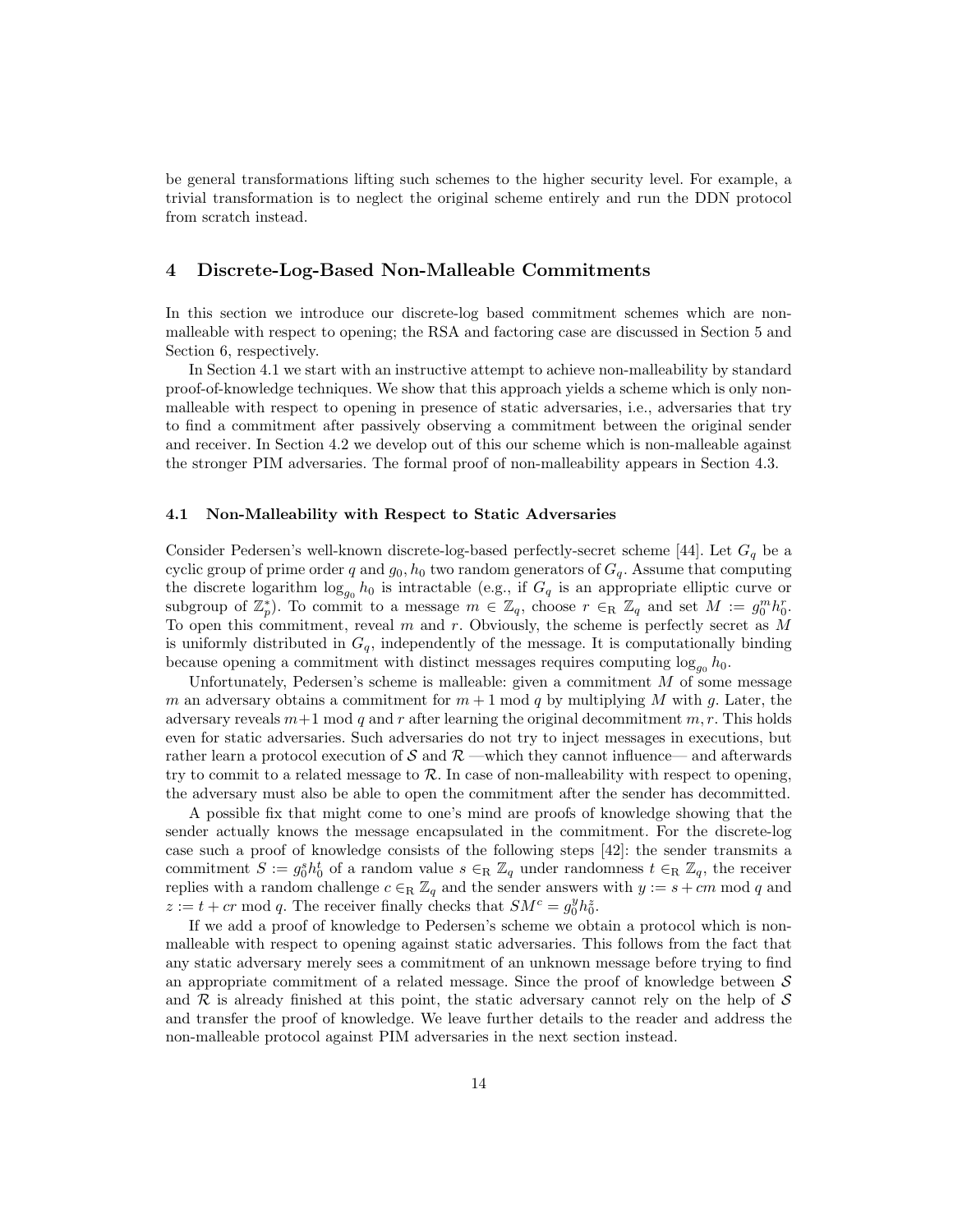#### 4.2 Non-Malleability with Respect to PIM Adversaries

The technique of assimilating a proof of knowledge as in the previous section does not thwart PIM attacks. Consider again the PIM adversary committing to  $m+1$  mod q by multiplying M with g. First, this adversary forwards the sender's commitment S for the proof of knowledge to the receiver and hands the challenge  $c$  of the receiver to the sender. Conclusively, she modifies the answer y, z of the sender to  $y^* := y + c \mod q$  and  $z^* := z$ . See Figure 4. Clearly, this is a valid proof of knowledge for  $m + 1 \mod q$  and this PIM adversary successfully commits and later decommits to a related message.

Fig. 4. PIM Attack on Pedersen's Commitment Scheme with Proof of Knowledge

| sender $\mathcal S$                                                                                                                                                                                    | adversary $A$                                                                                                                                                 | receiver $\mathcal{R}$                           |
|--------------------------------------------------------------------------------------------------------------------------------------------------------------------------------------------------------|---------------------------------------------------------------------------------------------------------------------------------------------------------------|--------------------------------------------------|
| message $m \in \mathbb{Z}_q$                                                                                                                                                                           | public: $G_q$ , $g_0$ , $h_0$                                                                                                                                 |                                                  |
| a) commitment phase:                                                                                                                                                                                   |                                                                                                                                                               |                                                  |
| choose $r, s, t \in_R \mathbb{Z}_q$<br>set $M := g_0^m h_0^r$<br>set $S := g_0^s h_0^t$ $\longrightarrow$ $M, S$<br>$M^* := gM$ $\longrightarrow$ $M^*, S^*$ choose $c \in_R \mathbb{Z}_q$             |                                                                                                                                                               |                                                  |
| $\begin{array}{lll} y:=s+c^*m\ (q)\\[2mm] z:=t+c^*r\ (q)\\[2mm] \begin{array}{lll} & y,z\\[2mm] & y^*:=y+c\ (q)\\[2mm] & & y^*:=y+c\ (q)\\[2mm] & & S^*(M^*)^c\stackrel{!}{=} \end{array} \end{array}$ |                                                                                                                                                               | $S^*(M^*)^c \stackrel{!}{=} q_0^{y^*} h_0^{z^*}$ |
| b) decommitment phase:                                                                                                                                                                                 | $\begin{array}{c}\nm, r \longrightarrow \text{ } r^* := r \longrightarrow \text{ } m^* := m + 1 \ (q) \xrightarrow{m^*, r^*} \text{ verify that} \end{array}$ | $M^* \stackrel{!}{=} q_0^{m^*} h_0^{r^*}$        |

Coin-flipping comes to rescue. In a coin flipping protocol one party commits to a random value  $a$ , then the other party publishes a random value  $b$ , and finally the first party decommits to a. The result of this coin flipping protocol is set to  $c := a \oplus b$  or, in our case, to  $c :=$  $a + b \mod q$  for  $a, b \in \mathbb{Z}_q$ . If at least one party is honest, then the outcome c is uniformly distributed (if the commitment scheme is binding and secret).

The idea is now to let the challenge in our proof of knowledge be determined by such a coin-flipping protocol. But if we also use Pedersen's commitment scheme with the public generators  $g_0, h_0$  to commit to value a in this coin-flipping protocol, we do not achieve any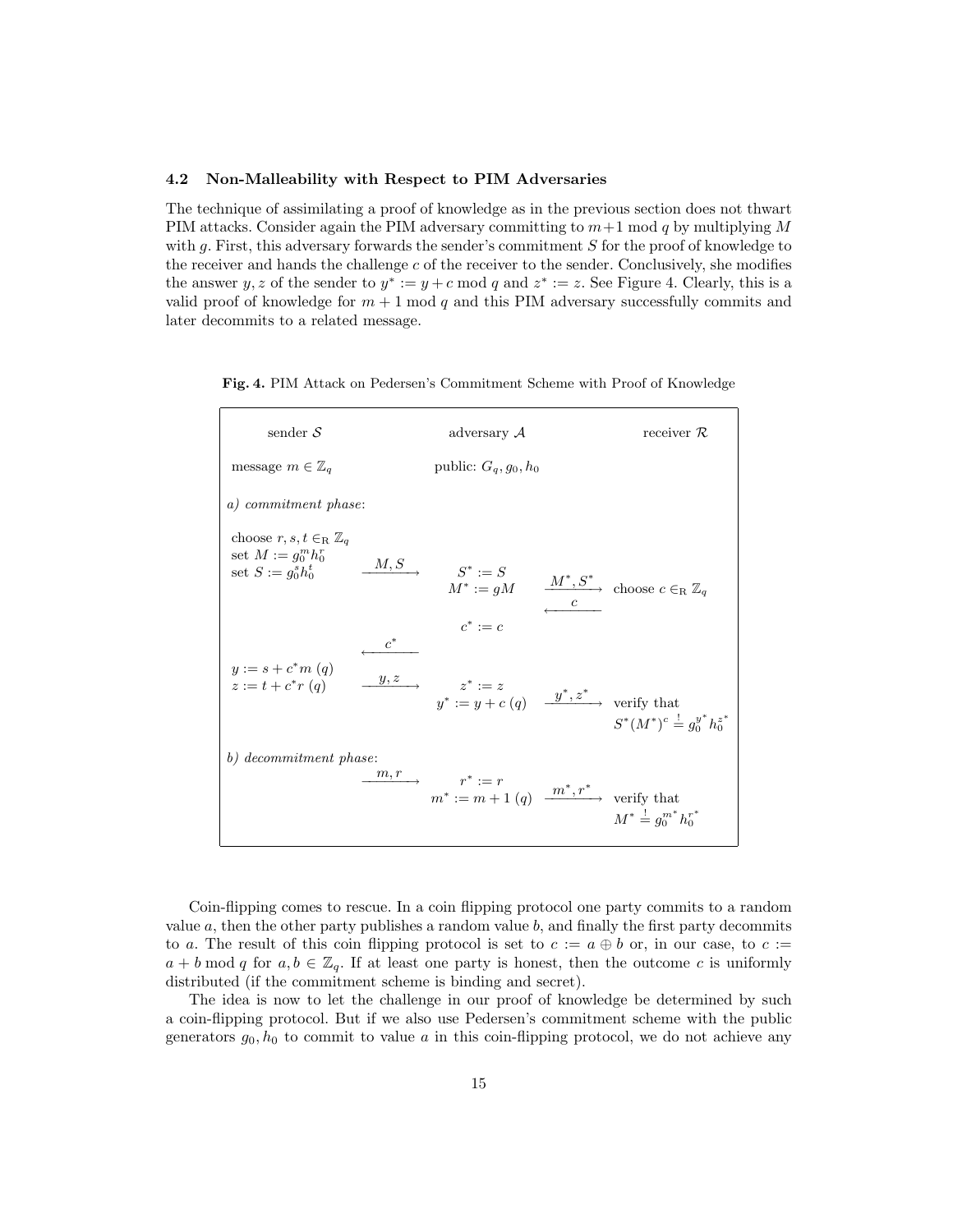progress: the adversary might be able to commit to a related  $a^*$  and thus bias the outcome of the coin-flipping to a suitable challenge  $c^*$ .

The solution is to apply Pedersen's scheme in this sub protocol with the commitment M as one of the generators, together with an independent generator  $h_1$  instead of  $g_0, h_0$ ; for technical reasons we rather use  $(g_1M)$  and  $h_1$  for another generator  $g_1$ . As we will show, since the coin-flipping in the proof of knowledge between  $A$  and  $R$  is based on generators  $g_1M^*$  and  $h_1$  instead of  $g_1M$ ,  $h_1$  as in the sender's proof of knowledge. Because the adversary's commitment  $M^*$ , even though possibly being related to  $M$ , is most likely different from  $M$  (or else the adversary's decommitment  $m^*$ ,  $r^*$  for  $M^*$  together with the original decommitment  $m, r$  for M would allow to compute the discrete logarithm of  $h_0$  to  $g_0$ ), this prevents the adversary from adapting the sender's and receiver's values and therefore to transfer the proof of knowledge. Details follow.

We describe the protocol given in Figure 5 which combines the aforementioned ideas. The public parameters are (a description of) a cyclic group  $G_q$  of prime order q and four random generators  $g_0, g_1, h_0, h_1$  of  $G_q$ . Basically, the sender S commits to his message  $m \in \mathbb{Z}_q^*$  with Pedersen's scheme<sup>4</sup> by computing  $M = g_0^m h_0^r$  and proves by a proof of knowledge (values  $S, c, y, z$  in Figure 5) that she is aware of a valid opening of the commitment. The challenge c in this proof of knowledge is determined by a coin-flipping protocol with values  $A, a, u, b$ .

| Sender $S$                                                                                                                                                                                                    | $G_a, q_0, q_1, h_0, h_1$                 | Receiver $R$                                                            |
|---------------------------------------------------------------------------------------------------------------------------------------------------------------------------------------------------------------|-------------------------------------------|-------------------------------------------------------------------------|
| message $m \in \mathbb{Z}_q^*$                                                                                                                                                                                |                                           |                                                                         |
| a) commitment phase:                                                                                                                                                                                          |                                           |                                                                         |
| choose $a, r, s, t, u \in_R \mathbb{Z}_q$<br>set $M := q_0^m h_0^r$<br>set $A := (q_1M)^a h_1^u$<br>set $S := g_0^s h_0^t$<br>set $c := a + b \mod q$<br>set $y := s + cm \mod q$<br>set $z := t + cr \mod q$ | M, A, S<br>$\boldsymbol{b}$<br>a, u, y, z | choose $b \in_R \mathbb{Z}_q$<br>set $c := a + b \mod q$                |
| b) decommitment phase:                                                                                                                                                                                        | m,r                                       | check $A = (g_1 M)^a h_1^u$<br>check $SM^c \stackrel{!}{=} g_0^y h_0^z$ |
|                                                                                                                                                                                                               |                                           | check $M \stackrel{!}{=} g_0^m h_0^r$                                   |

Fig. 5. Discrete-Log-Based Non-Malleable Commitment Scheme

<sup>&</sup>lt;sup>4</sup> Note that as opposed to Pedersen's scheme we require that  $m \neq 0$ ; the technical reason is that in the security proof we need to invert the message modulo  $q$ .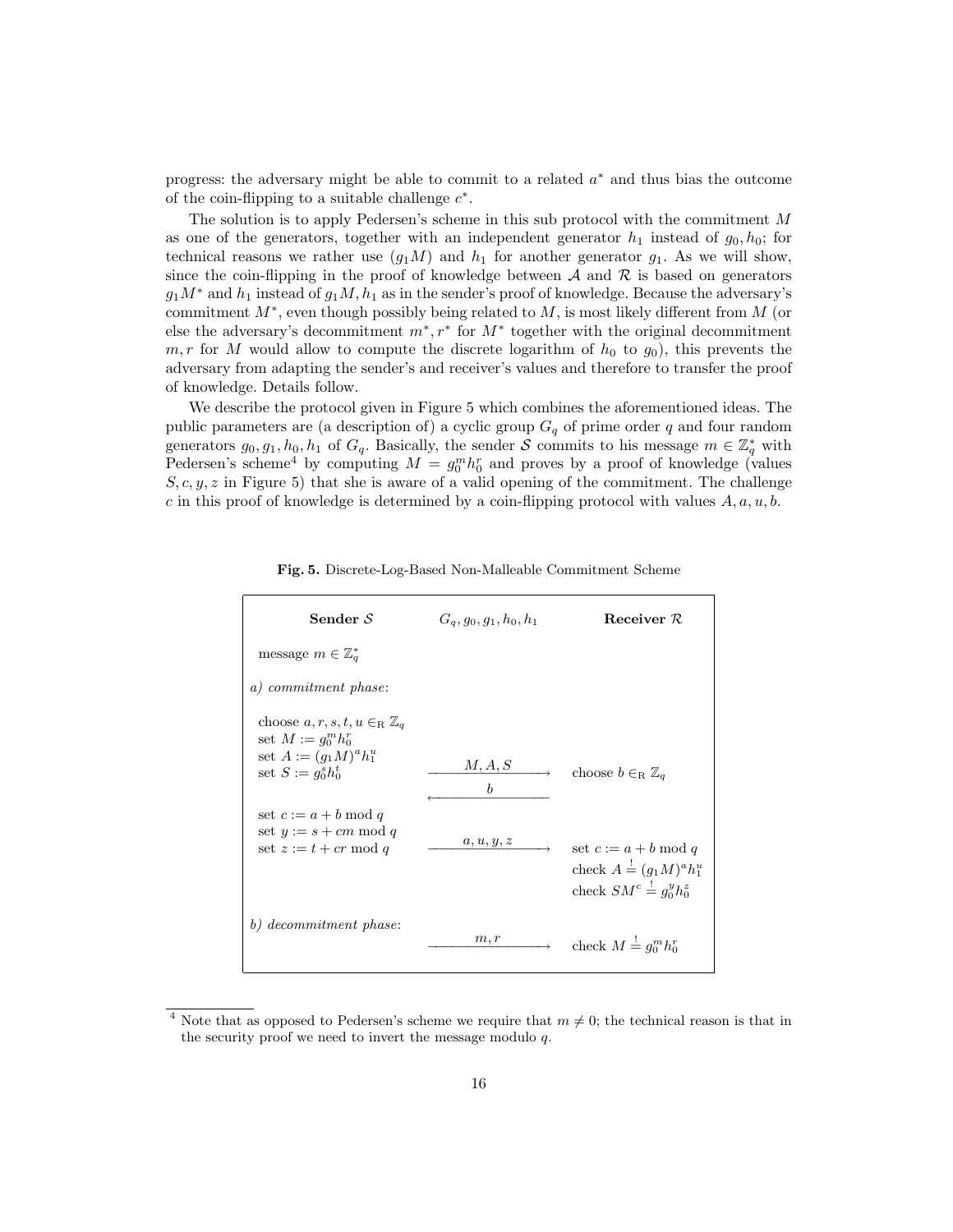It is clear that our protocol is computationally binding under the discrete-log assumption, and perfectly secret as the additional proof of knowledge for m is witness independent (aka. perfectly witness indistinguishable) [22], i.e., for any challenge c the transmitted values  $S, y, z$  are distributed independently of the actual message [42].

Proposition 1. The commitment scheme in Figure 5 is perfectly secret and, under the discrete-log assumption, computationally binding.

In the next section we stringently prove that our scheme is indeed non-malleable. By now, we already remark that the non-malleability property of our scheme also relies on the hardness of computing discrete logarithms. This dependency is not surprising: after all, any adversary being able to compute discrete logarithms with noticeable probability also refutes the binding property of Pedersen's scheme and can thus decommit for any related message with this probability.

A rough idea why our protocol is non-malleable can be described as follows. Given a commitment M of some unknown message m (together with a witness-independent proof of knowledge described by  $S, c, y, z$ ) with respect to parameters  $p, q, g_0, h_0$  we show how to employ the PIM adversary  $A$  to derive some information about m. Namely, if we are able to learn the related message m<sup>∗</sup> of the adversary by extracting it via her "self-employed" proof of knowledge, then we know that m is related to  $m^*$  for the relation R. This, of course, contradicts the perfect secrecy of the commitment  $M$ . We remark that the formal proof of non-malleability requires to come up with a simulator generating a related message without the help of the sender. However, as we will show, the essential part of the simulator is made out of such an extraction procedure.

For details and further discussion we refer to the next section.

**Theorem 2.** Under the discrete-logarithm assumption, the scheme in Figure 5 is a perfectlysecret commitment scheme which is liberal non-malleable with respect to opening.

It is worthwhile to point out that we cannot hash longer messages to  $\mathbb{Z}_q^*$  before applying our non-malleable commitment scheme. Because then we extract the hash value and not the message m<sup>∗</sup> itself. But this could be insufficient, since it might be impossible to deduce anything about m via  $R(\text{ADVPAR}, \text{hist}_m, m, m^*)$  given solely the hash value of  $m^*$ . The same disadvantage occurs in the RSA case. We stress that the schemes in Section 6 with the aposteriori verifiable proofs of knowledge do not suffer from this problem. There, one can first hash the message as the proof of knowledge operates on the original message instead of the hash value.

### 4.3 Formal Proof of Non-Malleability

We present the proof of non-malleability of the protocol in the previous section first from a bird's eye view and progressively fill in more details. The main part of the proof consists of the construction of an extraction procedure that enables us to extract the adversary's message related to the original message. We start with an outline of this procedure, then analyze it with respect to restricted attacks and, subsequently, supplement the remaining steps for full-fledged attacks. Finally, we discuss that the required non-malleability simulator can be derived from the extraction procedure. At the end of this section we address the multi-party setting.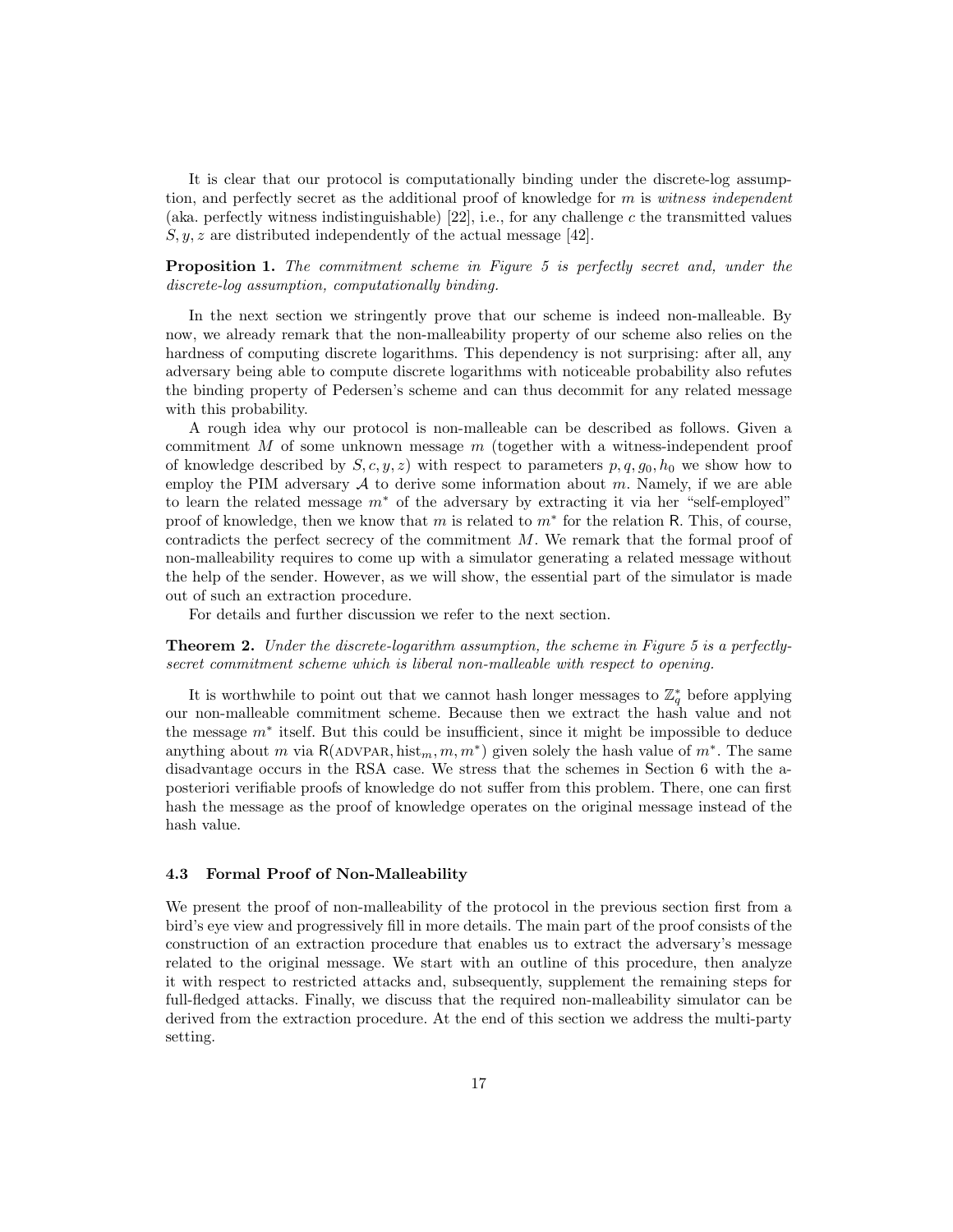Outline of Extraction Procedure. In this outline here, we make some simplifications concerning the adversary: first, we assume that the PIM adversary always catches up concerning the order of the transmissions, i.e., sends her first message after learning the first message of S and answers to S after having seen  $\mathcal{R}$ 's response etc. Second, let the adversary *always* successfully commit and decommit to a related message, rather than with, say, small probability. Third, we presume that M is independent of the adversarial parameters. All restrictions will be removed in subsequent sections.

To learn the adversary's message  $m^*$  in the simplified case we use the proof of knowledge in our commitment protocol. Intuitively, a proof of knowledge guarantees that the prover knows the message, i.e., one can extract the message by running experiments with the prover. Specifically, we inject values  $p, q, g_0, h_0, M, S, c, y, z$  into a simulated PIM attack with A and impersonate S and R. Additionally, we choose  $g_1$  at random and set  $h_1 := (g_1 M)^w$  for a random  $w \in_R \mathbb{Z}_q^*$ . We also compute random  $a_0, u_0 \in_R \mathbb{Z}_q$  and insert  $g_1, h_1$  and  $A := (g_1 M)^{a_0} h_1^{u_0}$ into the experiment with A. We start with the extraction procedure by committing to  $m, s, a_0$ via  $M, S, A$  on behalf of the sender. Then, by the presumption about the order of the transmissions, the adversary sends  $M^*, S^*, A^*$  (possibly by changing  $M, S, A$  and without knowing explicitly the corresponding values  $m^*$ ,  $r^*$  etc.). See Figure 6 on page 21 for a pictorial description.

We play the rest of the commitment phase twice by rewinding it to the step where the receiver chooses  $b$  and sends it to the adversary  $A$ . To distinguish the values in both repetitions we append the number of the loop as subscript and write  $a_1, a_1^*, a_2, a_2^*$  etc.

The first time, the adversary upon receiving  $b_1$  passes some  $b_1^*$  to the (simulated) sender  $S$ , and expects S to open the commitment for a and supplement the proof of knowledge for M with respect to the challenge  $a_1 + b_1^* \mod q$ . By the trapdoor property of Pedersen's commitment scheme [6] we are able to open A with any value for  $a_1$  since we know  $\log_{(a_1,M)} h_1$ . That is, to decommit A with some  $a_1$  reveal  $a_1$  and  $u_1 = u_0 + (a_0 - a_1)/\log_{(g_1 M)} h_1 \mod q$ ; it is easy to verify that indeed  $A = (g_1 M)^{a_1} h_1^{u_1}$ . In particular, we choose  $a_1$  such that  $a_1 + b_1^*$  mod q equals the given value c. Hence, y and z are proper values to complement the proof of knowledge for M. Finally, the adversary answers with the decommitment  $a_1^*, u_1^*$  for  $A^*$  and the rest of the proof of knowledge for  $M^*$  with respect to challenge  $a_1^* + b_1$  mod q.

Now we rewind the execution and select another random challenge  $b<sub>2</sub>$ . The adversary then decides upon her value  $b_2^*$  (possibly different from her previous choice  $b_1^*$ ) and hands it to  $S$ . Again, we open A with  $a_2$  such that  $c = a_2 + b_2^* \mod q$ . The adversary finishes her commitment with  $a_2^*, u_2^*$  as opening for  $A^*$  and the missing values for the proof of knowledge.

The fundamental proof-of-knowledge paradigm [19, 20, 2] (together with the so-called special soundness of Okamoto's protocol  $[42]$ ) says that we can extract the message  $m^*$  if we learn two valid executions between A and R with the same commitment  $M^*, S^*, A^*$  but different challenges. Hence, if the adversary's decommitments satisfy  $a_1^* = a_2^*$  and we have  $b_1 \neq b_2$ (which happens with probability  $1 - 1/q$ ), then this yields different challenges  $a_1^* + b_1$ ,  $a_2^* + b_2$ in the executions between  $A$  and  $R$  and we get to know the message  $m^*$ .

We are therefore interested in the event that the adversary is able to "cheat" by presenting different openings  $a_1^* \neq a_2^*$  during the extraction procedure. Below, we prove that the adversary cannot find different openings for commitment A<sup>∗</sup> too often, else we would derive a contradiction to the intractability of the discrete-log problem (Lemma 1). Hence, under the discrete-log assumption this event hardly occurs and we extract  $m^*$  with sufficiently high probability. To be precise we extract *some* message  $m'$  and have to show that this extracted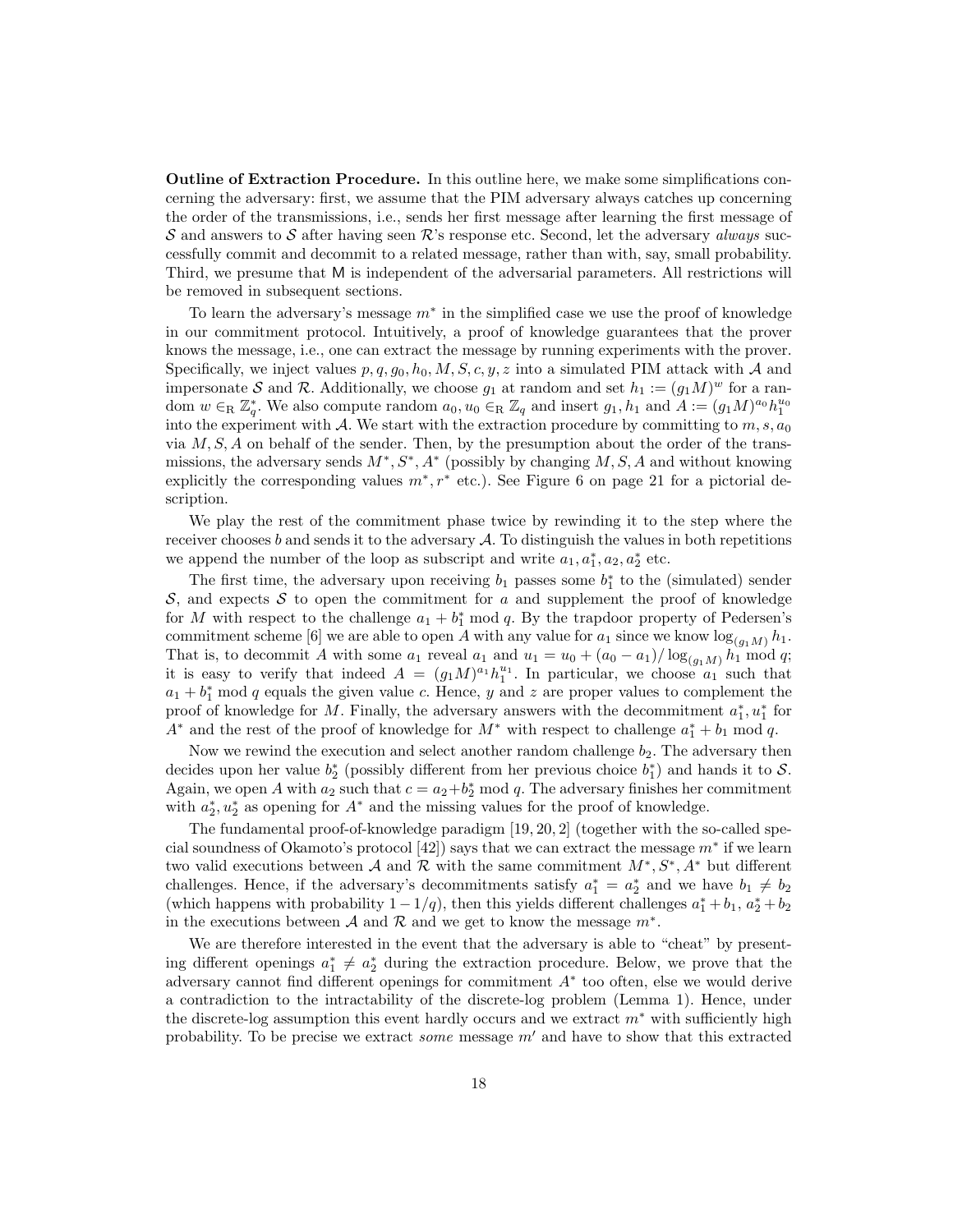message  $m'$  is almost as likely related to the original message as  $m^*$  is. This again follows form the hardness of computing discrete logarithms (Lemma 2).

Extraction With Respect to Restricted Attacks. We address a more formal approach to the extraction procedure, still considering a slightly restricted attack. Namely, as in the outline, we too adopt the convention that the adversary  $A$  does not "mix" the order of messages but rather catches up. We also presume for simplicity that the messages space M is independent of the adversarial parameters. Call this a restricted attack. We afterwards explain how to deal with full-fledged attacks.

Before we jump into restricted attacks, we first remark that the history value hist<sub>m</sub> can be neglected for the analysis of the extraction procedure for both restricted and full-fledged attacks. We omit mentioning it since we use only black-box simulations to extract the adversary's message in the commitment phase, hence, any value hist<sub>m</sub> given to  $\mathcal{A}'$  is simply forwarded to  $A$  in order to run the black-box simulation. Only the conclusive construction of the non-malleability simulator from the extraction procedure requires a more careful look at the history value.

Our aim is to extract the adversary's message from her commitment within a negligibly close bound to the adversary's success probability  $\pi_{open}(\mathcal{A})$ . To this end, we repeat some basic facts about proofs of knowledge and knowledge extractors [19, 20, 2]; we discuss them for the example of Okamoto's discrete-log-based proof of knowledge (see [42] or Section 4.1) for a given  $M = g_0^m h_0^r$ .

The knowledge extractor interacting with the prover works in two phases. Namely, it first generates a random conversation  $S, c, y, z$  by running the prover to obtain  $S$ , by selecting c and by letting the prover answer with  $y, z$  to  $S, c$ . If this communication in the initial run is invalid, then the extractor aborts. Otherwise it tries to extract at all costs. That is, the extractor fixes this communication up to the challenge, and then loops (till success) to seek another accepting conversation with the same communication prefix S. This is done by rewinding the execution to the choice of the challenge and reselecting other random challenges. Once the extractor has found another accepting execution for challenge c', it can extract if  $c \neq c'$ , and otherwise it stops with a failure message.

We claim that the extractor runs in expected polynomial time and outputs a representation of M with respect to  $g_0, h_0$  with probability at least  $\pi - 1/q$ . Here,  $\pi$  denotes the probability that the prover makes the verifier accept, and  $1/q$  is called the error of the protocol. This can been seen as follows. Fix an arbitrary pair  $M$  and  $S$  and the prover's coin tosses and condition all subsequent probabilities on these data. Let  $p$  denote the conditional probability (over the choice of the challenge) that the verifier accepts. Then we enter the loop phase with probability at most p and then need at most  $\frac{1}{p}$  repetitions on the average to find another accepting execution, resulting in an expected polynomial running time. Since  $M, S$  and the coin tosses are arbitrary this also holds for randomly chosen values. As for the success probability note that the extractor fails if the initial run is invalid (with probability at most  $1-\pi$ ) or the second successful execution is for the same challence (with probability  $1/q$ ). Hence, the extractor succeeds with probability at least  $\pi - 1/q$ .

Assume that we communicate with some party  $C$  which is going to commit to an unknown message  $m \in R$  M in Pedersen's commitment scheme, augmented by a proof of knowledge. Recall that our goal is to show that we can break the secrecy of this commitment scheme with the help of the attacker on the non-malleability. We choose a group  $G_q$  and two generators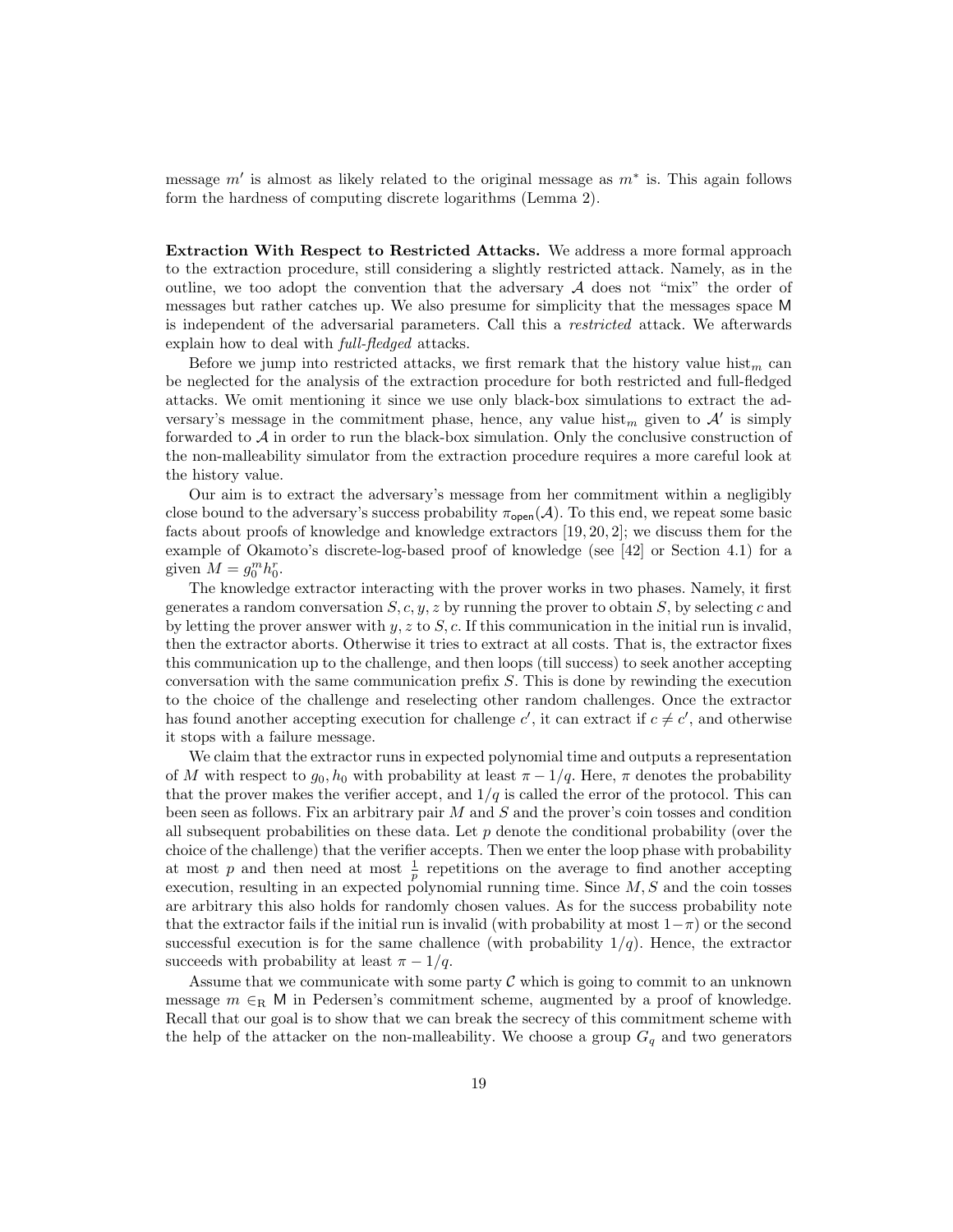$g_0, h_0$  and send them to C. Party C selects  $r, s, t \in_R \mathbb{Z}_q$  and sends  $M := g_0^m h_0^r$ ,  $S := g_0^s h_0^t$ . We answer with a random challenge  $c \in_R \mathbb{Z}_q$  and C returns  $y := s + cm, z := t + cr \text{ mod } q$ . Finally, we check the correctness. Put differently, we perform all the steps of the sender in our protocol except for the coin flipping.

The aim of our extraction procedure now is to get the message  $m^*$  of the PIM adversary when the adversary faces  $\mathcal{C}$ 's commitment. For this, the extractor chooses additional generators  $g_1, h_1$  by setting  $g_1 := g_0^v$  and  $h_1 := (g_1 M)^w$  for random  $v, w \in_R \mathbb{Z}_q^*$ , and computes  $A := (g_1 M)^{a_0} h_1^{u_0}$  according to the protocol description for random  $a_0, u_0 \in_R \mathbb{Z}_q$ .<sup>5</sup> Then the extractor starts to emulate the PIM attack by pretending to be  $S$  and  $R$  and with values  $G_q, g_0, g_1, h_0, h_1, M, S, A$ . Figure 6 shows a description.

Because of the assumption about the order of messages, the adversary commits to  $M^*, S^*, A^*$  after seeing M, S, A. Next, we use the same stop-or-extract technique as in [20, 2]. In our case, the rewind point (if we do rewind) is the step where the receiver sends b. In each repetition, we send a random value  $b_i \in_R \mathbb{Z}_q$  —the subscript denotes the number  $i = 1, 2, \ldots$ of the loop— on behalf of the receiver and the adversary hands some value  $b_i^*$  to the simulated sender. Knowing the trapdoor  $w = \log_{(g_1 M)} h_1$  we open A with  $a_i, u_i = u_0 + (a_0 - a_i)/w$  mod q such that  $a_i + b_i^*$  equals the given value c, and send the valid answer y, z to the challenge c in the proof of knowledge for M. The adversary replies with  $a_i^*, u_i^*, y_i^*, z_i^*$  to the receiver. Again, see Figure 6.

An important modification of the knowledge extractor in comparison to the one in [20, 2] is that, once having entered the loop phase, not only does our extractor stop in case of success; it also aborts with no output if in some repetitions  $i, j$  the adversary both times successfully finishes the commitment phase —which includes a correct decommitment to the "coin-flipping commitment"  $A^*$  but opens  $A^*$  with distinct values  $a_i^* \neq a_j^*$ . We say that A counterfeits a coin if this happens. In this case, the extractor fails to extract a message. We remark that we are only interested in the case that  $A$  sends distinct openings of  $A^*$  in accepting executions, because the extractor only relies on such executions. We call the derived procedure EXTRACT.

Our first observation is that our knowledge extractor stops (either with success or aborting prematurely) in expected polynomial-time. This follows as in [20, 2] since our extractor even has an additional abort requirement.

To analyze the success probability of our extractor let  $\pi$  denote the probability of  $\mathcal A$ completing the commitment phase with  $\mathcal R$  successfully in procedure EXTRACT. The basic extraction paradigm says that we are able extract with probability  $\pi - 1/q - \epsilon(n)$ , where  $\epsilon(n)$  denotes the probability that A counterfeits a coin (n is the security parameter). The reason for this is that, given A does not counterfeit, the adversary's openings  $a_{i_1}^* = a_{i_2}^* = \ldots$ in the valid commitment conversations are all equal. But then the values  $b_{i_j} + a_{i_j}^* \mod q$ for  $j = 1, 2, \ldots$  of challenges in the proof of knowledge between A and R are independently distributed. Analogously to [20, 2] it follows that the extractor finds a message with probability  $\pi - 1/q - \epsilon(n)$  in this case.

Recall that we would like to guarantee that we extract with probability approximately  $\pi_{\text{open}}(\mathcal{A})$ . Obviously,  $\pi$  upper bounds  $\pi_{\text{open}}(\mathcal{A})$ , and it would thus suffice to show that  $\epsilon(n)$ roughly equals  $\pi - \pi_{open}(\mathcal{A})$ , or put differently, that  $\delta(n) := \epsilon(n) - (\pi - \pi_{open}(\mathcal{A}))$  is negligible. One may think of the difference  $\pi - \pi_{open}(\mathcal{A})$  describing the probability of executions in which

 $5$  Clearly, the choice of the generators requires that M and therefore m and M are determined before the adversary is presented CRS and selects ADVPAR.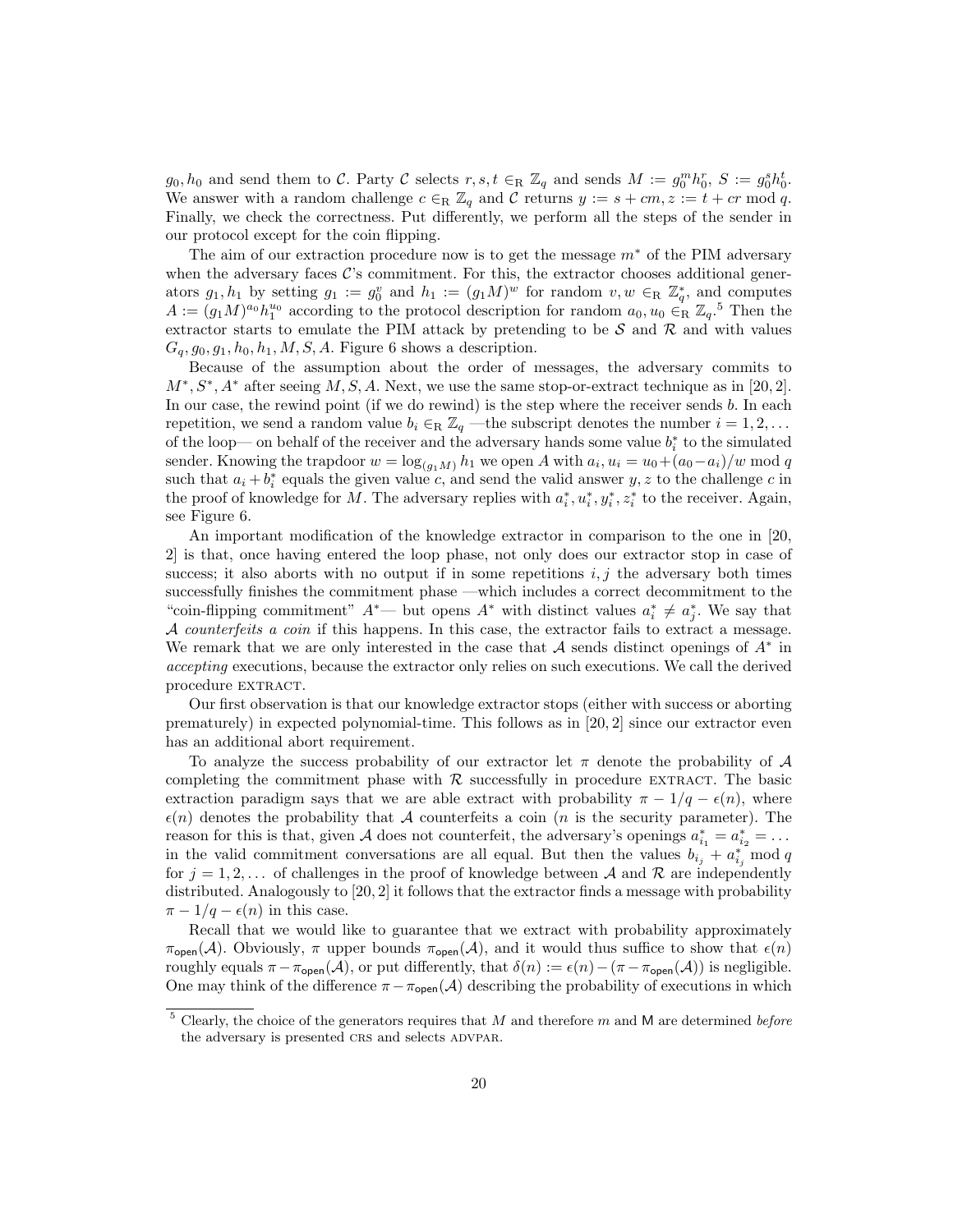Fig. 6. Knowledge Extraction

| simulation of $S$                                                                                                                                     |         | adversary $A$                | simulation of $R$               |
|-------------------------------------------------------------------------------------------------------------------------------------------------------|---------|------------------------------|---------------------------------|
| <i>given</i> parameters:                                                                                                                              |         |                              |                                 |
| $G_q, q_0, h_0$<br>M, S, c, y, z                                                                                                                      |         |                              |                                 |
| <i>additional parameters:</i>                                                                                                                         |         |                              |                                 |
| choose $a_0, u_0 \in_R \mathbb{Z}_q, v, w \in_R \mathbb{Z}_q^*$<br>set $g_1 := g_0^v$<br>set $h_1 := (g_1 M)^w$<br>set $A := (g_1 M)^{a_0} h_1^{u_0}$ |         |                              |                                 |
| frozen simulation:                                                                                                                                    |         | $G_a, q_0, q_1, h_0, h_1$    |                                 |
|                                                                                                                                                       |         | $M, A, S$<br>$M^*, A^*, S^*$ |                                 |
|                                                                                                                                                       |         |                              |                                 |
|                                                                                                                                                       |         | $b_i$ <sub>---</sub>         | choose $b_i \in_R \mathbb{Z}_q$ |
|                                                                                                                                                       | $b_i^*$ |                              |                                 |
| set $a_i := c - b_i^* \mod q$<br>set $u_i := u_0 + (a_0 - a_i)/w \bmod q \xrightarrow{a_i, u_i, y, z}$                                                |         | $a_i^*, u_i^*, y_i^*, z_i^*$ |                                 |

 $A$  successfully commits but never finds a related, valid opening (e.g., if  $A$  simply duplicates all messages of  $S$  in the commitment phase).

It remains to bound the probability  $\delta(n)$ . We will prove that  $\delta(n)$  is negligible under the discrete-log assumption.

**Lemma 1.** The probability that  $\mathcal A$  counterfeits a coin in procedure EXTRACT is negligibly close to  $\pi - \pi_{\text{open}}(\mathcal{A})$ .

We remark that the proof of this lemma makes use of two important aspects. On one hand, we exploit that the message space is fixed before the adversarial parameters are chosen. On the other hand, we apply the fact that we merely demand non-malleability with respect to opening, i.e., that  $A$  also reveals a valid decommitment.

Proof. We show that if Lemma 1 does not hold this contradicts the intractability of the discrete-log problem. We are given a group  $G_q$ , a generator g, and a random value  $X \in G_q$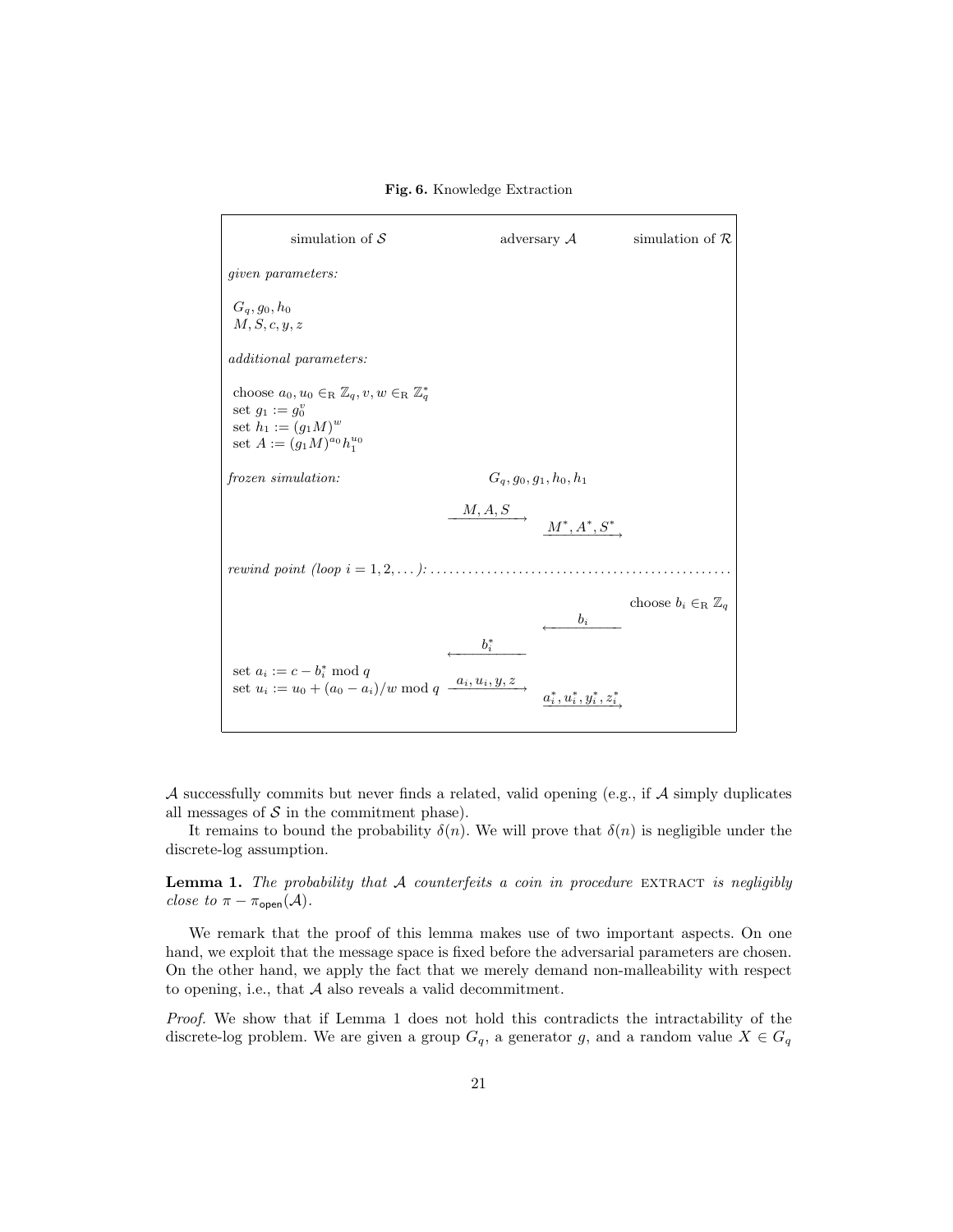for which we are supposed to compute  $\log_q X$ . We show how to use A to do so (in expected polynomial time with noticeable probability, yielding a strict polynomial time algorithm with noticeable probability by standard truncation techniques).

Instead of using the commitment  $M$  of the third party  $C$ , we modify procedure EXTRACT into a procedure COUNTERFEIT. In this modified procedure COUNTERFEIT we instead run the knowledge extraction procedure incorporating the given values  $G_q, g, X$ , but generate the same distribution as the extractor. That is, select a message  $m \in_R M$ , as well  $v, w \in_R \mathbb{Z}_q^*$ , set

$$
g_0 := g^{-1/m} X
$$
,  $g_1 := g$ ,  $h_0 := X^v$ ,  $h_1 := X^w$ ,

and compute M, A, S, c, y, z according to the protocol description. Wlog. assume that  $X \neq 1$ and  $X^m \neq g$ , else we already know the discrete log of X. Then  $g_0, g_1, h_0$  and  $h_1$  are random generators of the subgroup  $G_q$ . Furthermore,  $g_1 M = gg_0^m h_0^r = X^{m+rv}$  and thus  $\log_{(g_1 M)} h_1 =$  $(m + rv)/w \mod q$ .

Next we emulate A on values  $G_q$ ,  $g_0$ ,  $g_1$ ,  $h_0$ ,  $h_1$  and  $M$ ,  $A$ ,  $S$  by running the extraction procedure above —with the exception that this time we enter the rewind phase only if the adversary successfully commits and also reveals a valid decommitment  $(m^*, r^*)$  to a related message after learning our decommitment  $(m, r)$  in the initial execution.

Once we have entered the rewind phase, whenever the extractor is supposed to open A to determine the challenge  $c$  in the loop, we also open the commitment such that the coin flipping protocol always yields the same value c. This is possible as we know  $\log_{(g_1M)} h_1$  and are therefore able to open A ambiguously.

Unlike in the case of an actual extraction process, here we sometimes suspend before looping although the adversary's initial commitment is accepted (because we also stop if the adversary's decommitment in the initial execution is invalid or unrelated). This restriction decreases the probability of A counterfeiting a coin at most by  $\pi - \pi_{open}(\mathcal{A})$ . We call runs in which  $A$  also opens correctly in the initial execution good.

From  $\mathcal{A}$ 's point of view the communication in the commitment phase in procedure COUN-TERFEIT for a good run is identically distributed to the one in the original procedure EXTRACT because the data  $G_q$ ,  $g_0$ ,  $g_1$ ,  $h_0$ ,  $h_1$ ,  $M$ ,  $A$ ,  $S$ ,  $c$ ,  $y$ ,  $z$  and the  $a_i$ ,  $u_i$ ,  $b_i$ 's have the same distribution in both cases (i.e., the generators are random in both cases, the values  $M, A, S, c, y, z$ have been computed according to the protocol description in both cases, the  $b_i$ 's are random both times, and the values  $a_i, u_i$  are determined by the other values). Hence, given that  $\mathcal A$ counterfeits with probability  $\epsilon(n) = \pi - \pi_{\text{open}}(\mathcal{A}) + \delta(n)$  in the actual extraction procedure EXTRACT, A finds some  $a_i^* \neq a_j^*$  for two accepting executions i, j with probability at least  $\delta(n)$ in a good run in procedure COUNTERFEIT. By assumption,  $\delta(n)$  is noticeable, so it suffices to prove that if  $\mathcal A$  counterfeits in a good run in COUNTERFEIT then we can compute the discrete logarithm of  $X$ .

Let  $u_i^*, u_j^*$  denote the corresponding portions of the decommitment to  $a_i^*$  and  $a_j^*$  for  $A^*$ in loops i and j in COUNTERFEIT. In a good run we have obtained some  $m^*$ ,  $r^*$  satisfying the verification equation  $M^* = g_0^{m^*} h_0^{r^*}$  from the adversary by revealing  $m, r$  in place of the sender in the initial execution. Particularly, we have:

$$
(g_1M^*)^{a_i^*}h_1^{u_i^*}=A^*=(g_1M^*)^{a_j^*}h_1^{u_j^*}
$$

and therefore

$$
h_1^{(u_i^*-u_j^*)/(a_j^*-a_i^*)}=g_1M^*=g_1g_0^{m^*}h_0^{r^*}=g^{1-m^*/m}X^{m^*+r^*v}
$$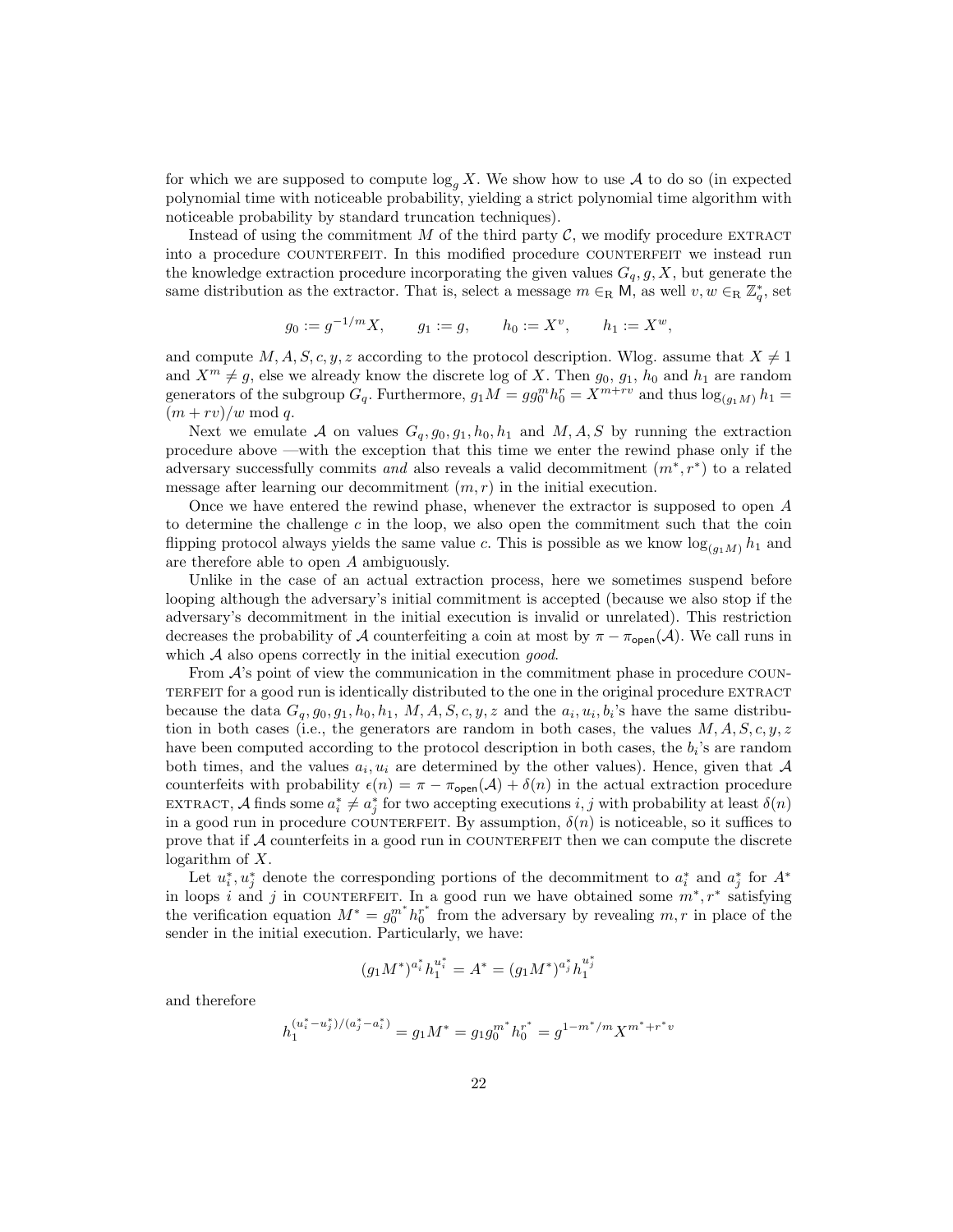Since  $h_1 = X^w$  we can transform this into

$$
g^{1-m^*/m} = X^{\Delta}
$$
 for  $\Delta = w(u_i^* - u_j^*)/(a_j^* - a_i^*) - (m^* + r^*v) \text{ mod } q$ 

Observe that  $\Delta$  is computable from the data that we have gathered so far. From  $m^* \neq m$ we conclude that  $1 - m^*/m \neq 0 \mod q$  and therefore  $\Delta \neq 0 \mod q$  has an inverse modulo q. Thus the discrete logarithm of X to base g equals  $(1 - m^*/m)/\Delta \mod q$ .

In summary, with probability  $\pi_{open}(\mathcal{A}) - 1/q - \delta(n)$  —which is negligibly close to the adversary's success probability— we extract some message  $m'$  through procedure EXTRACT. The final step is to show that indeed  $m'$  equals the adversary's decommitment  $m^*$  except with negligible probability (or, more precisely, that  $m'$  is at least an appropriate substitution for  $m^*$  insofar as it also satisfies R often enough). Denote by  $\pi_{open}(\mathcal{E})$  the probability that the extraction procedure EXTRACT returns  $m'$  that is related to  $m$  under R.

# **Lemma 2.** The probabilities  $\pi_{open}(\mathcal{A}) - 1/q - \delta(n)$  and  $\pi_{open}(\mathcal{E})$  are negligibly close.

Again, this lemma relies on the fact that the message space is independent of the adversarial parameters.

Proof. Similar to Lemma 1 if this were not the case we could compute the discrete logarithm of X to g in group  $G_q$ . Namely, modify procedure EXTRACT into procedure AMBOPEN by letting  $g_0 := g$  and  $h_0 := X$  and running the extraction procedure as before, only this time compute  $M, S, c, y, z$  for yourself, in particular, sample  $m \in_R M, r \in_R \mathbb{Z}_q$  and set  $M := g_0^m h_0^r$ , and choose  $g_1$  at random and set  $h_1 := (g_1 M)^w$  for a random  $w \in_R \mathbb{Z}_q^*$ .

In the initial run of the extraction procedure, if the adversary has finished the commitment phase successfully, hand the decommitment of M to the adversary and try to elicit the opening  $m^*, r^*$  of  $M^*$ . If the adversary refuses to decommit to  $M^*$  correctly, then stop; else continue the extraction. According to Lemma 1 the extraction yields a representation  $m', r'$  of  $M^*$  with probability  $\pi_{open}(\mathcal{A}) - 1/q - \delta(n)$ . We are interested in the probability that m' also satisfies the relation.

Suppose that  $\pi_{open}(\mathcal{A})-1/q-\delta(n)$  and  $\pi_{open}(\mathcal{E})$  have noticeable difference. In particular, we conclude that  $m' \neq m^*$  with noticeable probability in procedure AMBOPEN. But this implies that sufficiently often we obtain distinct representations  $(m^*, r^*)$ ,  $(m', r')$  of  $M^*$ . We are thus able to compute the discrete logarithm of  $h_0 = X$  to base  $g_0 = g$  with noticeable probability. Hence, under the discrete logarithm assumption, the probability that the extraction procedure returns m' that stands in relation to the sender's message is negligibly close to  $\pi_{open}(\mathcal{A})$  –  $1/q - \delta(n)$ .

Thwarting Full-Fledged Attacks. Our first observation is that the order of the messages in the PIM attack does not violate any of the discussions above. This is quite easy to see since any message on the sender's side can be predetermined at the outset of the knowledge extraction procedure (in terms of a function over the protocol communication so far).

So the final step is to remove the assumption about the message space. We have used three times the fact that M can be determined before the adversarial parameters are presented to the adversary. First, we have set  $h_1$  equal to  $g_1M$ , i.e., generated  $h_1$  after seeing the commitment of  $m \in R$  M in the extraction procedure. Second, in the proof of Lemma 1, we have sampled  $m \in R$  M and then incorporated it into the generators. Third, Lemma 2 also requires to choose  $M$  before the adversary generates ADVPAR. In any case, this boils down to select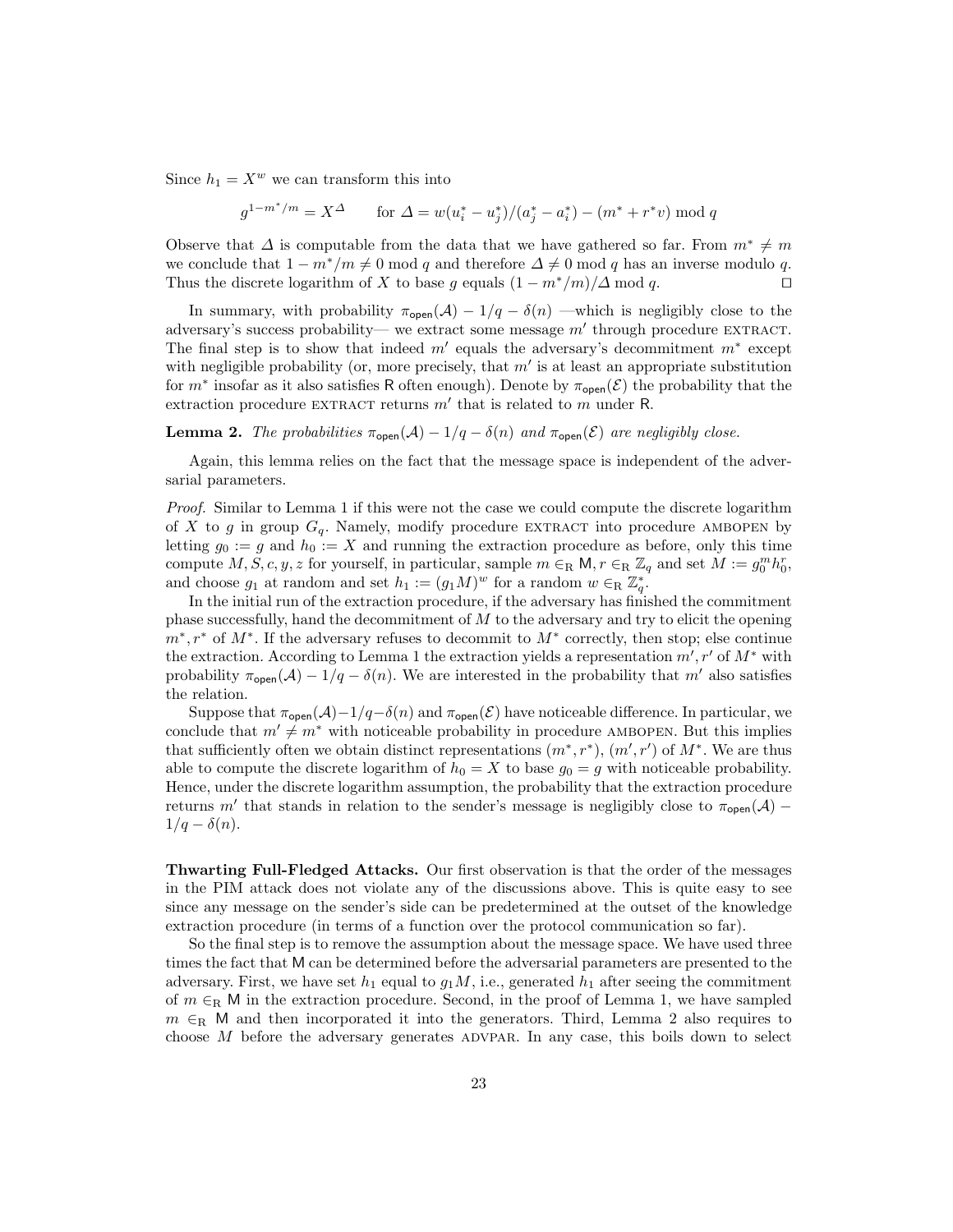the parameters CRS before sampling  $m$ , because ADVPAR is a random variable depending on crs only. Note that we do not change our protocol, but only the extraction and simulation procedures.

In the knowledge extraction procedure EXTRACT, recall that we copy the commitment M, S, c, y, z of party C into the extraction procedure and then set  $h_1 := (g_1 M)^w$  for random w. To remove the dependency of a preselected message space, we modify  $M, S$  before using it in the proof of knowledge. That is, one first selects a group  $G_q$  and  $M_{\text{fake}} \in_R G_q$ . Then we present  $G_q$ ,  $g_0$ ,  $h_0$ ,  $g_1$ ,  $h_1$  to the adversary, where  $g_0$ ,  $h_0$ ,  $g_1$  are random generators and  $h_1 := (g_1 M_{\text{fake}})^w$ . This also determines  $\mathsf{M} = \mathsf{M}(\text{ADVPAR})$  and we invoke C on  $G_q$ ,  $g_0$ ,  $h_0$  and M to obtain  $M, S, c, y, z$ . Instead of using  $M, S$  in the extraction procedure, we run the knowledge extractor with  $M_{\text{fake}}$  and  $S_{\text{fake}} := S(MM_{\text{fake}}^{-1})^c$  as well as  $c, y, z$ . Clearly, these values satisfy the verification equation  $S_{\text{fake}} M_{\text{fake}}^c = g_0^y h_0^z$ . Moreover, they are identically distributed to honestly generated ones, and hence the extractor achieves the same success probability. It is instructive to think of  $M_{\text{fake}}$  and  $S_{\text{fake}}$  as re-randomized versions of  $M, S$ .

The solution for the problem in Lemma 1 (procedure COUNTERFEIT) is similar to the previous case. There, we have chosen a group  $G_q$  and  $g_0 := g^{-1/m} X$ ,  $g_1 := g$ ,  $h_0 := X^v$ and  $h_1 := X^w$ . By this, we have possessed the discrete logarithm of  $h_1 = X^w$  to base  $g_1M = g_1g_0^mh_0^r = X^{(m+rv)}$ . Instead, we now select  $G_q$ , choose a dummy message  $m_0 \in_R \mathbb{Z}_q^*$ and set  $g_0 := g^{-1/m_0} X$ ,  $g_1 := g$ ,  $h_0 := (g^{-1/m_0} X)^v$  and  $h_1 := X^w$  and  $M := g_0^{m_0}$ . The values  $G_q$ ,  $g_0$ ,  $g_1$ ,  $h_0$ ,  $h_1$  fix  $M = M$ (ADVPAR) and enable us to choose now the genuine message  $m \in R$  M. Since we know  $v = \log_{g_0} h_0$  we can find an appropriate r with  $m + v = m_0$ . Thus,  $g_1M = g_1g_0^m h_0^r = X^{m+rv}$  and, again,  $\log_{(g_1M)} h_1 = (m+rv)/w$ . Except for the case that  $m + rv = 0$  in Lemma 1, which happens with probability  $1/q$ , this way of selecting the CRS is identical to the generation there.

We discuss that the proof carries over to the modification for Lemma 1. In the proof of Lemma 1 we finally find  $\Delta$  with  $g^{1-m^*/m} = X^{\Delta}$  and are able to compute the discrete logarithm of X to g since  $m^* \neq m$ . Here, we obtain the equation  $g^{1-(m^*+v\overline{r}^*)/(m+v\overline{r})} = X^{\Delta}$ . If we would have  $m^* + v^{*} = m + v^*$  with noticeable probability, then from  $m^* \neq m$  it would follow that the adversary finds a different representation  $m^*$ ,  $r^*$  of  $M = g_0^m h_0^r$  to base  $g_0, h_0$ with noticeable probability. Specifically, defining another procedure, given  $G_q$ ,  $g_0 := g$ ,  $h_0 :=$ X select random  $g_1, h_1$  and then sample a message  $m \in_R M(\text{CRs})$ . Compute the commitment  $M = g_0^m h_0^r$  for random r as well as the values  $S, A$  for the proof of knowledge. Run only the initial commitment and decommitment phase of Lemma 1. If the adversary sends  $b^*$  for the coin-flipping sub protocol in this initial run, then open the commitment for  $A$  with the previously selected values  $a, u$  and evaluate  $y, z$  for the proof of knowledge for  $S, c = a \oplus b^*$ . Finally, reveal  $m, r$  to the adversary to obtain  $m^*, r^*$ .

Note that we do not need to know the discrete logarithm of  $h_1$  to  $g_1M$  here, since we do not loop, but merely run the initial phase. By assumption,  $m^* + r^* \log_{g_0} h_0 = m + r \log_{g_0} h_0$ with noticeable probability. This, in turn, yields the discrete logarithm of  $h_0 = X$  to  $g_0 = g$ . Hence, under the discrete logarithm assumption this happens with negligible probability only, and by analogy with Lemma 1 we therefore derive that the probability of  $A$  counterfeiting a coin does not exceed  $\pi - \pi_{\text{open}}(\mathcal{A})$  noticeably.

Finally, to adapt Lemma 2, we need to show that extracting  $m'$  different than  $m^*$  is infeasible, even if we have to publish the CRS ahead of the choice of M. Remember that in Lemma 2 we have used the adversary to find distinct representations  $(m^*, r^*)$ ,  $(m', r')$  of  $M^*$ and to compute the discrete logarithm of  $h_0 = X$  to  $g_0 = g$  in  $G_q$ . Here, given  $G_q$ ,  $g, X$  we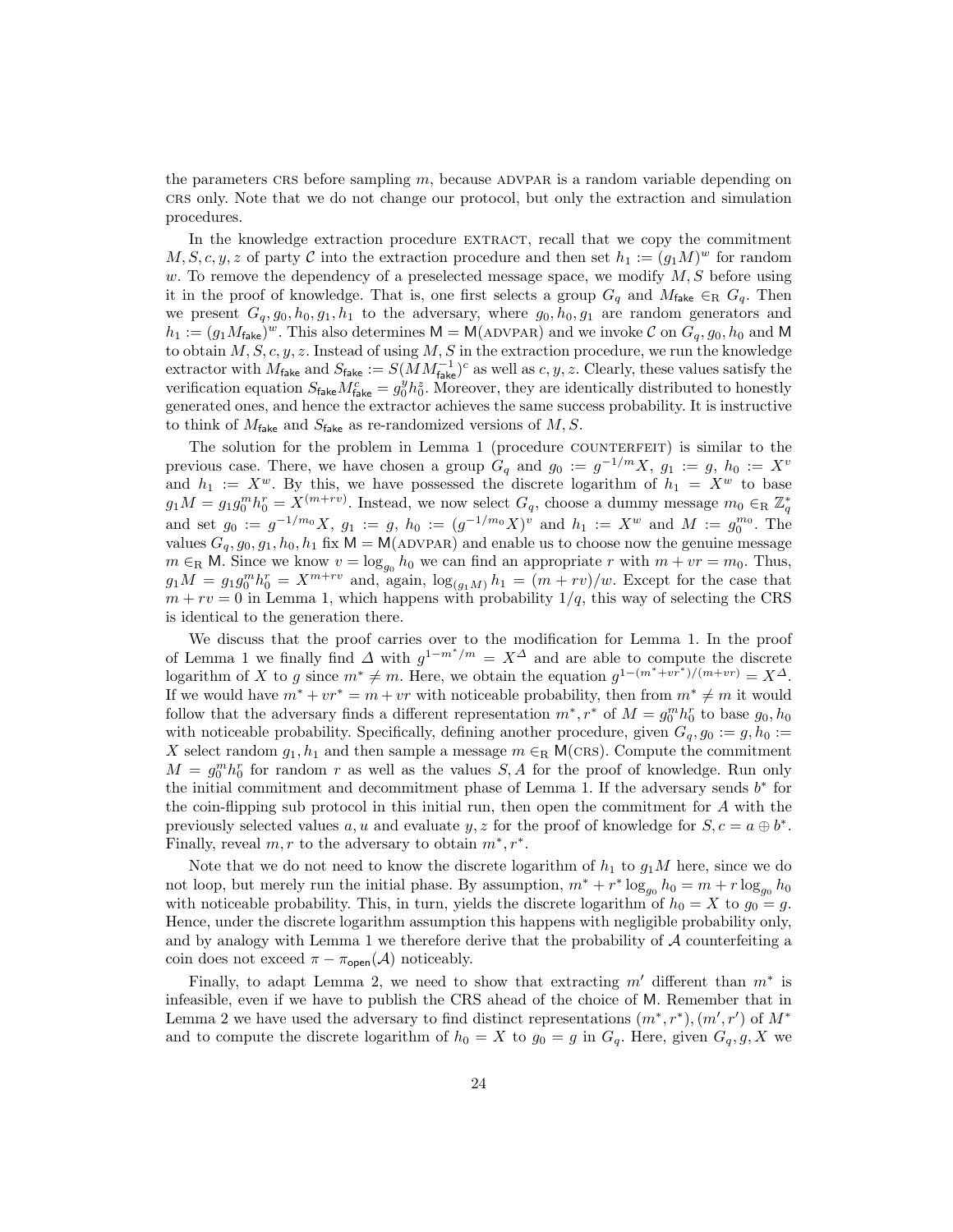make the following selection for random  $r, v, w \in \mathbb{Z}_q$ :

$$
g_0:=g, \qquad g_1:=g_0^vh_0^{-r}, \qquad h_0:=X, \qquad h_1:=g_0^w,
$$

These parameters pin down  $M = M(ADVPAR)$ . We sample  $m \in_R M$  and let  $M := g_0^m h_0^r$  for the preselected value  $r$ ; the values of the proof of knowledge are computed honestly. It is easy to see that all values have the correct distribution (unless  $g_1 = 1$  or  $h_1 = 1$ , in which case we simply abort). Furthermore, we know the discrete logarithm  $w/(v+m)$  of  $h_1$  with respect to  $g_1M$ .

This completes the analysis of the extraction procedure with respect to full-fledged attacks.

Extraction Implies Non-Malleability. A general construction of a non-malleability simulator  $A'$  from an extraction procedure has already appeared in [18] (for the plain model, but it is straightforward to adapt it to the CRS model, as done below). We briefly review the construction of  $A'$  for our case.

The non-malleability simulator  $\mathcal{A}^{\prime}$  prepares the CRS as required for the extraction procedure, invokes the adversary  $A$  to obtain ADVPAR and sets ADVPAR' := ADVPAR. Then the honest sender S is given a secret message  $m \in_R M(ADVPAR')$  and  $\mathcal{A}'$  receives hist<sub>m</sub> (which is forwarded to  $A$  for the black-box simulation).

For the extraction procedure,  $\mathcal{A}'$  also has to prepare a commitment M of m together with a proof of knowledge  $S, c, y, z$ , but without actually knowing the secret message m of the sender. We let A' simply take an arbitrary message  $m_0 \in M(ADVPAR')$  and compute  $M, S, c, y, z$  from this message  $m_0$  instead. Since the commitment M is perfectly secret and  $S, c, y, z$  are distributed independently of  $m_0$ , these values are equivalent to genuine values. This holds even if  $m_0$  does not match the a-priori information hist<sub>m</sub> the adversary has about the sender's message.<sup>6</sup>

Finally, the simulator  $\mathcal{A}'$  outputs the message it extracts from the PIM adversary. The results about the extraction procedure in the previous sections show that the success probability of  $A'$  is at most negligibly smaller than the probability of the PIM adversary. This completes the proof.

The Multi-Party Case. It is not hard to see that non-malleability in the multiple-sender scenario follows from the single-sender case for our protocols. Nevertheless, if we grant the adversary the possibility to commit in several executions then we are not aware if our proof technique still works. For a weaker security notion we use the proposal from [18] that the adversary announces some subset of indices  $i_1, \ldots, i_k$  in the commitment phase. The adversary is then called successful if she finds valid openings for these commitments and if  $m^*_{i_1}, \ldots, m^*_{i_k}$  stand in relation to m. That is, we can view R as a restricted relation  $R(\text{ADVPAR}, \text{hist}_m, m, m_{i_1}^*, \ldots, m_{i_k}^*)$ . It follows straightforwardly that, if we let the adversary in our case announce the subset after having sent all the commitments  $M_1^*, \ldots, M_{\text{poly}}^*$ , then our scheme becomes liberal non-malleable with respect to opening in the multi-sender/multireceiver setting.

Similarly, we can achieve non-malleability if we adopt the viewpoint of [14]. Suppose  $R(\text{ADVPAR}, \text{hist}_m, m_1, \ldots, m_{\text{poly}}, m_1^*, \ldots, m_{\text{poly}^*})$  is 0 whenever some  $m_i^* = \perp$ , and presume

<sup>&</sup>lt;sup>6</sup> In fact, a slightly more sophisticated argument shows that it would even be imperceptible for the adversary if the commitment scheme was only computationally secret [18].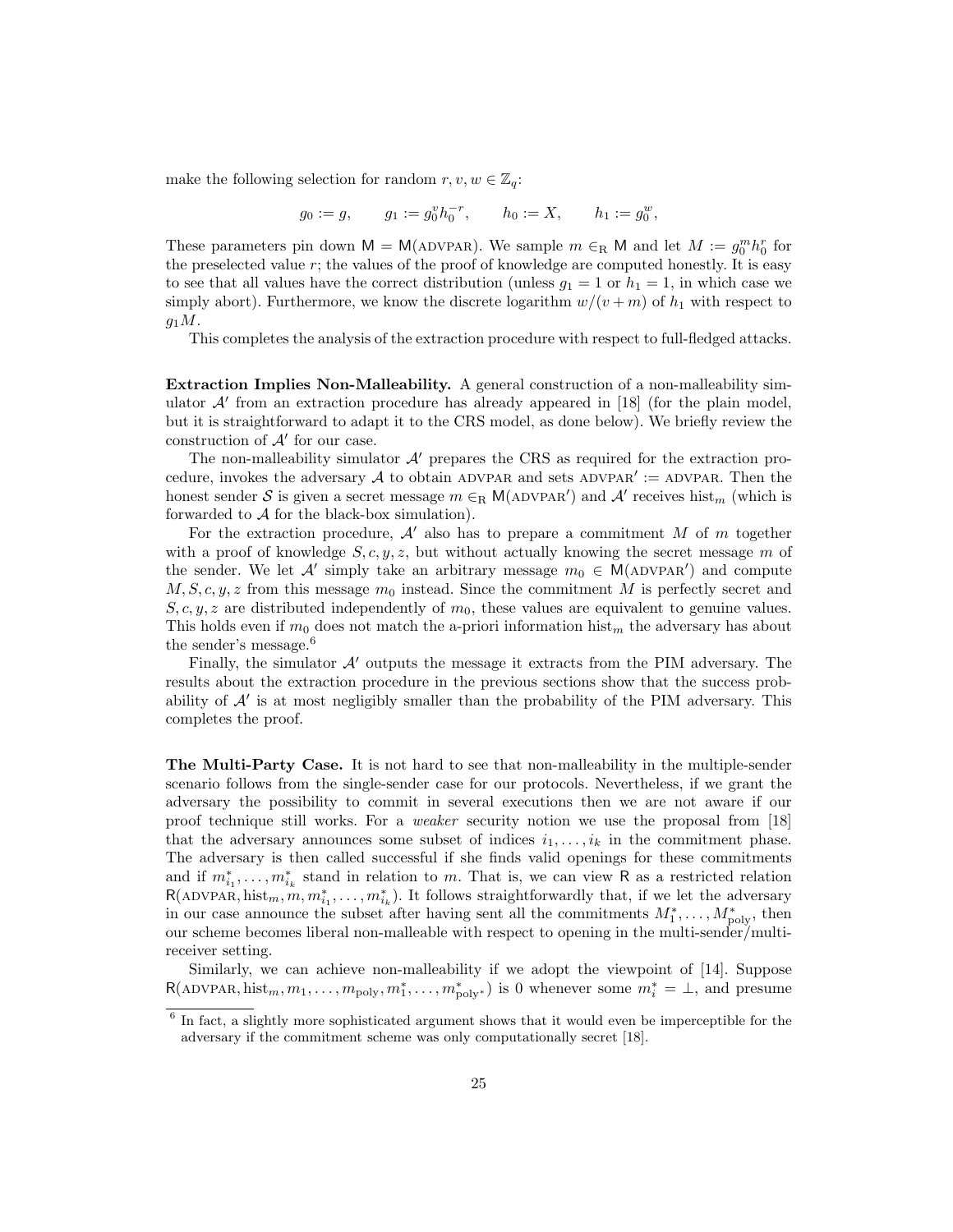further that the adversary first has to commit to each value by sending all  $M_1^*, \ldots, M_{\text{poly}^*}^*$ before seeing any of the receiver's challenges. Then our scheme is also non-malleable with respect to opening in the multi-sender/multi-receiver setting.

## 5 Non-Malleable Commitments Based on RSA

In this section, we present the protocols based on RSA. The basic ideas remain: add a proof of knowledge to a commitment of the message, where the challenge is determined by a coin-flip sub protocol which involves the commitment of the message. Some slight adjustments have to been done, though.

#### 5.1 RSA-Based Scheme

Let N be an RSA modulus, i.e., the product of two large primes. An RSA exponent for N is an integer e which is co-prime to the Euler totient function  $\varphi(N)$  and satisfies  $e \neq 1 \mod \varphi(N)$ . The RSA assumption says that computing  $g^{1/e}$  mod N for a random  $g \in_R \mathbb{Z}_N^*$  is intractable.

The RSA-based non-malleable commitment scheme is built on the function  $(m, r) \mapsto$  $g^{m}r^{e}$  mod N for  $m \in \mathbb{Z}_{e}$ ,  $r \in \mathbb{Z}_{N}^{*}$  and e prime [42]. A commitment of  $m \in \mathbb{Z}_{e}$  is given by  $M := g^m r^e \mod N$  for a random  $r \in_R \mathbb{Z}_N^*$ . This commitment scheme is perfectly secret (as taking e-th powers is a permutation on  $\mathbb{Z}_N^*$  and computationally binding, and it supports an efficient three-round witness-independent proof of knowledge similar to the discrete-log case. Furthermore, it also gives rise to a trapdoor property. If (and only if) one knows the trapdoor  $g^{1/e}$  mod N, then one can open the commitment with arbitrary messages. Finally, we notice that one can efficiently compute an e-th root of h from k, h,  $\Delta$ , N, e satisfying the equation  $h^k = \Delta^e \mod N$  for  $k \neq 0 \mod e$ .

For our protocol we also require a family of universal one-way hash functions [41]. This is a sequence  $H = (H_n)_{n \in \mathbb{N}}$  of function sets  $H_n := \{H_{k,n} \mid k\}$ , where each  $H_{k,n}$  maps elements from the common domain  $D_n$  to a common range  $R_n$ . Additionally, the family is targetresistant, i.e., for any probabilistic polynomial-time algorithm  $\mathcal A$  the probability that  $\mathcal A(1^n)$ generates some  $x \in D_n$  and, after some function  $H_{k,n}$  has been chosen uniformly from  $H_n$ and has been presented to A, then A returns  $x' \neq x$  with  $H_{k,n}(x) = H_{k,n}(x')$ , is negligible. In particular, every collision-intractable hash function is also universal one-way. In the following, we usually refer to an instance  $H_{k,n}$  simply as  $H$ .

We describe our non-malleable commitment in Figure 7. The CRS consists of a random RSA instance N, e and four random elements  $g, G, h_0, h_1 \in_R \mathbb{Z}_N^*$  together with a universal one-way hash function  $H: \mathbb{Z}_N^* \to \mathbb{Z}_e$ . To commit to  $m \in \mathbb{Z}_e$ , choose  $r \in_R \mathbb{Z}_N^*$  and set  $M := g^{m} r^{e}$ . Furthermore, compute  $x := H(G^{m} R^{e})$  for random  $R \in_{R} \mathbb{Z}_{N}^{*}$  and select  $a \in_{R} \mathbb{Z}_{e}$ ,  $r, u \in_R \mathbb{Z}_N^*$  to calculate  $A := (h_0^x h_1)^a u^e$  for the coin-flipping protocol. We remark that, in contrast to the discrete-log case where  $A = (g_1 M)^a h_1^u$ , here a commitment of the message enters A vicariously by means of  $h_0^x$  for the hash value x of yet another commitment  $G^m R^e$  of the message. In addition to the computations above, execute the proof of knowledge protocol given in  $[42]$  for M. Clearly, the derived scheme is computationally binding and perfectly secret.

In comparison to the discrete-log case, we have to perform some extra work. Namely, we give two commitments of  $m$  and we use a universal one-way hash function  $H$ . The reason for this basically stems from the lack of symmetry: in the discrete-log case we use two generators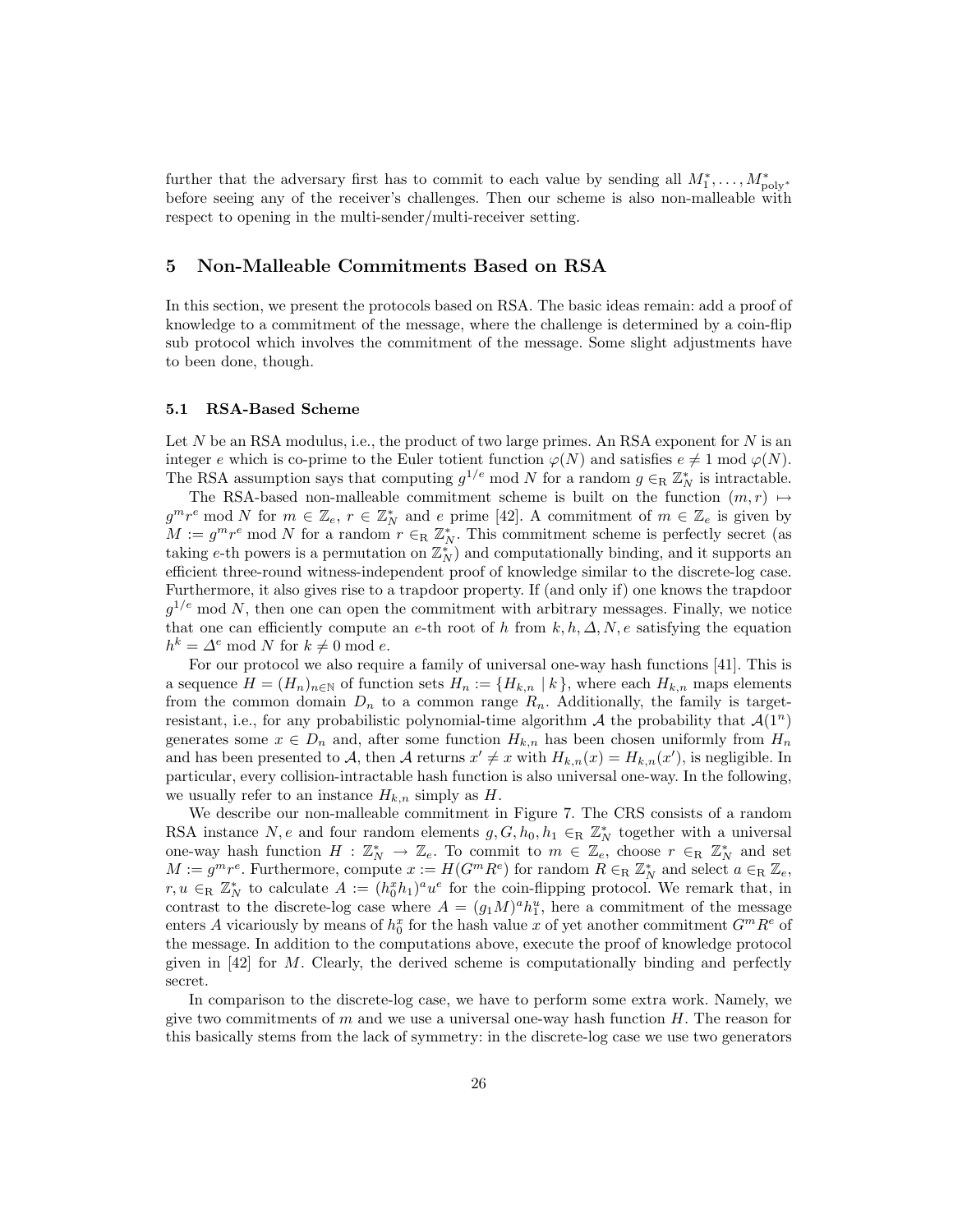Fig. 7. RSA-Based Non-Malleable Commitment Scheme

| Sender $S$                                                                                      | $N, e, q, G, h_0, h_1$<br>$H: \mathbb{Z}_N^* \to \mathbb{Z}_e$ | Receiver $R$                                                                                    |
|-------------------------------------------------------------------------------------------------|----------------------------------------------------------------|-------------------------------------------------------------------------------------------------|
| message $m \in \mathbb{Z}_e$                                                                    |                                                                |                                                                                                 |
| a) commitment phase:                                                                            |                                                                |                                                                                                 |
| select $R \in_R \mathbb{Z}_N^*$<br>let $x := H(G^m R^e)$                                        |                                                                |                                                                                                 |
| choose $a, s \in_R \mathbb{Z}_e$<br>choose $r, t, u \in_R \mathbb{Z}_N^*$<br>set $M := q^m r^e$ |                                                                |                                                                                                 |
| set $A := (h_0^x h_1)^a u^e$<br>set $S := g^s t^e$                                              | $\frac{x, M, A, S}{b}$                                         | choose $b \in_R \mathbb{Z}_e$                                                                   |
| set $c := a + b \mod e$                                                                         |                                                                |                                                                                                 |
| set $y := s + cm \mod e$<br>set $z := tr^c q^{\lfloor (s+cm)/e \rfloor} \mod N$                 | a, u, y, z                                                     | set $c := a + b \mod e$<br>check $A = (h_0^x h_1)^a u^e$<br>check $SM^c \stackrel{!}{=} q^yz^e$ |
| b) decommitment phase:                                                                          | m, r, R                                                        | check $M = g^m r^e$<br>check $x = H(G^m R^e)$                                                   |

and two exponents, whereas here the party selects one exponent and a single value raised to the e-th power. Indeed, the second commitment  $G^m R^e$  is only necessary if the message space depends on the adversarial parameters. Otherwise one could hash  $M$  to  $x$  and still achieve non-malleability with respect to such an "independent" message space.

### 5.2 Proof of Non-Malleability

It remains to prove non-malleability. The proof is very similar to the one of the discrete-log case, so we only sketch the necessary adaptions of the main steps. We again begin with the extraction procedure with respect to restricted attacks where the message space is independent of the adversarial parameters and then lift it to full-fledged attacks. Once more, the order of the messages in the executions between the sender and the adversary, and the adversary and the receiver is irrelevant to the discussion. Also, the construction of the non-malleability simulator from the extraction procedure is identical to the discrete-log case and we do not address this part of the proof here.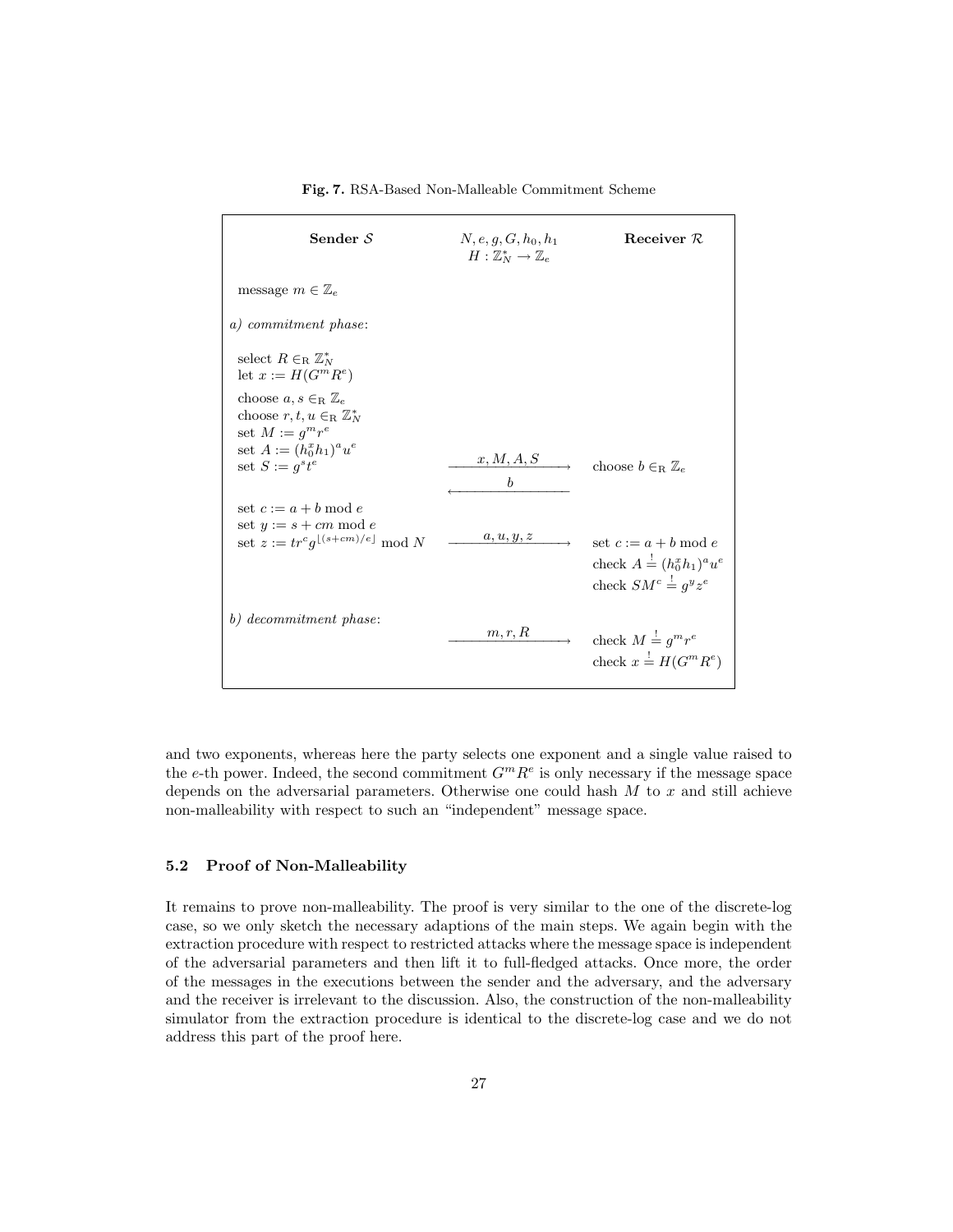Restricted Attacks. We first describe the extraction procedure in the RSA case. Given  $N, e, g$  and a commitment  $M = g^m r^e$  for an unknown messages  $m \in M$  together with a proof of knowledge, select  $v \in_R \mathbb{Z}_N^*$  and set  $G := v^e \mod N$ . Also, let  $x := H(R^e)$  for random  $R \in \mathbb{Z}_N^*$  and define  $h_0 \in_R \mathbb{Z}_N^*$  as well as  $h_1 := h_0^{-x} w^e$  for  $w \in_R \mathbb{Z}_N^*$ . With these choices the e-th root of  $h_0^x h_1$  equals w, hence the coin-flip commitment  $A := (h_0^x h_1)^a u^e$  is openable with any value a, and the extraction process is therefore identical to the discrete-log case.

The extraction works as long as the adversary does not find ambiguous decommitments for the commitment  $A^*$ . In the discrete-log case, in Lemma 1, it is shown that this probability is negligible close to  $\pi - \pi_{open}(\mathcal{A})$  under the discrete-log assumption. Basically, the technique there was to choose appropriate parameters to be able to mimic the extraction procedure and to use the ambiguous opening to  $A^*$  to compute the discrete logarithm of X with respect to g in group  $G_q$ .

Here, in an intermediate step, we first show that we can essentially restrict ourselves to the case that the adversary sends a different hash value  $x^* \neq x$ . If the adversary would be able to find a related opening with noticeable probability for  $x^* = x$ , this would contradict either the one-wayness of H or the RSA assumption. Namely, given  $N, e$  and a random  $X \in \mathbb{Z}_N^*$ let  $G := X$  and compute the other public parameters correctly, and sample  $m \in_R M$  and compute  $M := g^m r^e$  and  $G^m R^e$ . Then, given the universal one-way hash function  $H(\cdot)$ , compute  $x := H(G^m R^e)$  and run the adversary on these parameters. If the adversary chooses  $x^* = x$  and later reveals a correct decommitment  $m^*$ ,  $r^*$ ,  $R^*$  after learning  $m, r, R$ , we either have  $G^m R^e = G^{m^*}(R^*)^e$  from which we can compute the e-th root of  $G = X$ , or we have  $G^m R^e \neq G^{m^*}(R^*)^e$  yielding a collision  $H(G^m R^e) = x = x^* = H(G^{m^*}(R^*)^e)$  for  $H(\cdot)$ . Hence, the adversary succeeds for  $x = x^*$  only with negligible probability. Observe that this argument even holds if the message space depends on the adversarial parameters.

From now on we condition on the event that the adversary always selects  $x^* \neq x$ . Transferring Lemma 1 means that we are given  $N, e, X$  and try to compute the e-th root of the random value  $X \in \mathbb{Z}_N^*$ . For this, we copy  $N, e$ , sample  $m \in_R M$ , compute  $M := g^m r^e$  and  $x := H(G^m R^e)$  for  $r, g, G, R \in_R \mathbb{Z}_N^*$  and, again, set  $h_1 := h_0^{-x} w^e$  for random  $w \in_R \mathbb{Z}_N^*$  and  $h_0 := X$ . Analogously to Lemma 1 we run the extraction procedure (with the opening step in the initial execution to obtain  $m^*, r^*, R^*$ ). Under this assumption, and following the approach in Lemma 1, from an ambiguous decommitment for  $a^*$  for the values chosen above, we finally derive the equation

$$
h_0^{(x^*-x)(a_i^*-a_j^*)}=\varDelta^e\bmod N
$$

for known  $\Delta, x^* \neq x, a_i^* \neq a_j^*$ . Since  $(x^* - x), (a_i^* - a_j^*) \neq 0 \text{ mod } e$  we can compute an e-th root of  $h_0 = X$ . Hence, under the RSA assumption the extraction procedure succeeds with probability  $\pi_{\text{open}}(\mathcal{A}) - 1/e - \delta(n)$ , where  $\delta(n)$  is negligible.

The final step in the proof of the discrete-log case is Lemma 2, where we show that the extracted messages  $m'$  is (at least) a suitable replacement for  $m^*$ . In that lemma, we prove that if this were not true, then we could compute discrete logarithms. The analogous proof here is the same as in the the adaption of Lemma 1: given  $N, e, X$ , choose  $m \in_R M$ , set  $g := X$ and compute  $M := g^m r^e$  as well as  $x := H(G^m R^e)$  for random  $G, R \in_R \mathbb{Z}_N^*$ . Moreover, let  $h_0 \in_R \mathbb{Z}_N^*$  and  $h_1 := h_0^{-x}w^e$ . Run the extraction procedure (with an initial decommitment step to get  $m^*, r^*, R^*$  to obtain  $m', r', R'$  with  $M^* = g^{m^*}(r^*)^e = g^{m'}(r')^e$ ; since  $m^* \neq m'$ this yields the e-th root of  $q = X$ .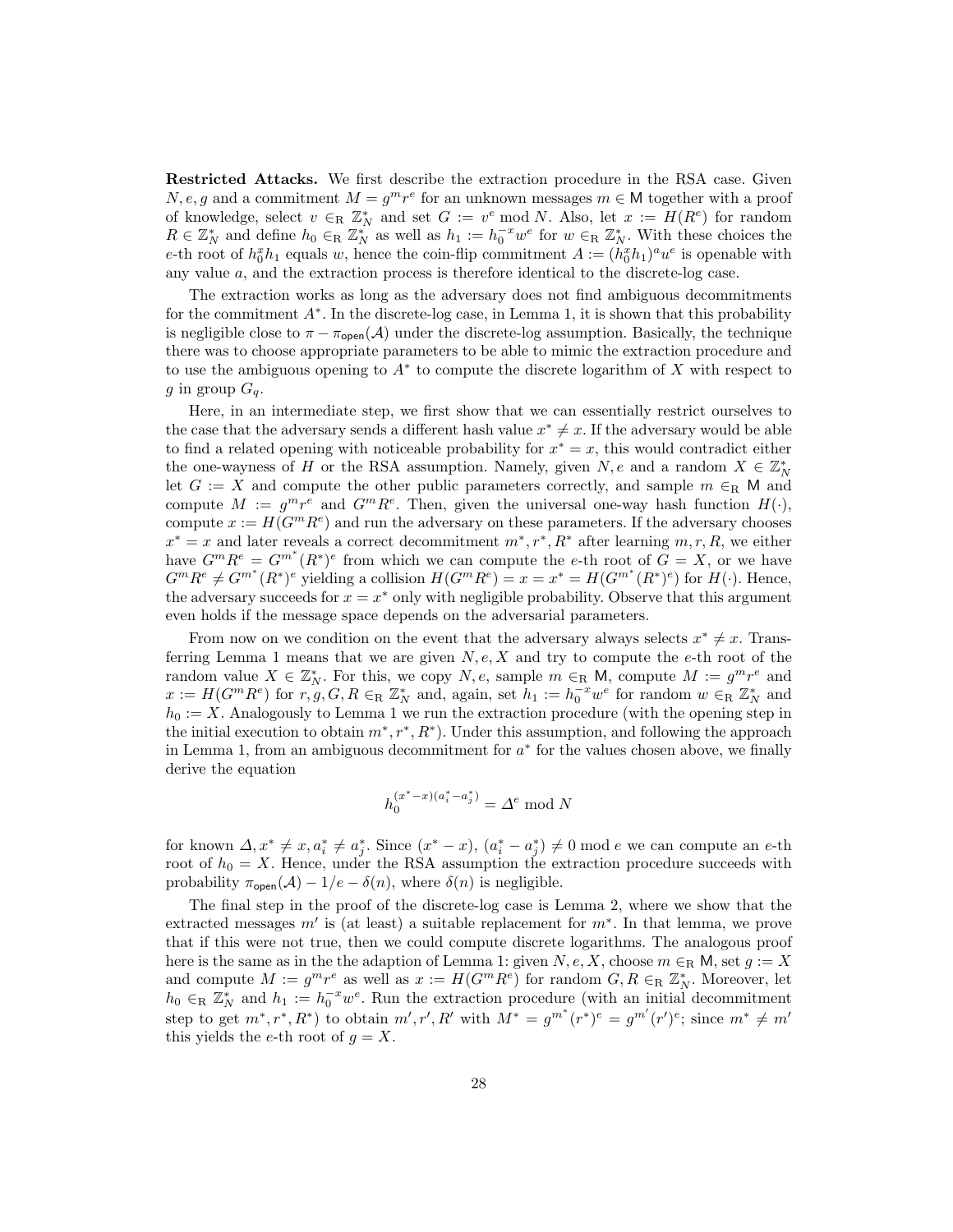Full-Fledged Attacks. Here, the messages space is not independent of the adversarial data anymore. Similar to the discrete-log case we have to ensure that we are able to produce an appropriate CRS before we get to know the message space.

For the extraction procedure we choose the same re-randomizing technique as in the discrete-log case. To adapt the modification of Lemma 1 we select  $G := v^e \mod N$  for a random  $v \in_R \mathbb{Z}_N^*$  and precompute  $x := H(R_0^e)$  for  $R_0 \in_R \mathbb{Z}_N^*$ ; since we know the e-th root of G is easy to find an appropriate value R matching  $x$  for the afterwards chosen message  $m \in_R M(ADVPAR)$ . Choose the parameters  $g, h_0 \in_R \mathbb{Z}_N^*$  honestly, and set  $h_1 := h_0^{-x}w^e \mod N$ for random  $w \in_R \mathbb{Z}_N^*$ . Conditioning again on the adversary sending  $x^* \neq x$  the proof goes through in this case as well.

Finally, we have to prove that the extracted message equals the adversary's one (or, more precisely, satisfies the relation). Similar to the previous step, we select G as  $G := v^e \mod N$ such that we are able to preselect the value  $x$ . The rest of the proof is as before, i.e., we finally derive different openings of M yielding the e-th root of  $q$ .

**Theorem 3.** If the RSA assumption holds and if H is a family of universal one-way hash functions, then the protocol in Figure  $\gamma$  is a perfectly secret commitment scheme which is liberal non-malleable with respect to opening.

Although without practical significance, one can in principle construct collision-intractable hash functions and thus universal one-way hash functions under the RSA assumption. We may therefore reduce the prerequisite of the theorem to the RSA assumption only.

### 6 Factoring-Based Non-Malleable Commitments

The DLog-based scheme as well as the RSA-based one use Okamoto's witness-independent proof of knowledge for the corresponding representation problem [42]. Although there are similar protocols for the factoring representation problem such protocols are usually not known to be proofs of knowledge, i.e., a simulator for extracting the message is missing. However, our protocols heavily rely on this extraction property.

#### 6.1 Preliminaries

We overcome the problem of not having a proof of knowledge by observing that, since we are actually interested in non-malleability with respect to opening, the proof of knowledge need not be verifiable immediately in the commitment phase. It suffices that the sender convinces the receiver of the proof's validity in the decommitment stage. To refute non-malleability, the adversary must open her commitment correctly, and particularly, the proof must be shown to be right then. Therefore, the simulator can already in the commitment phase assume that the proof is indeed valid. We call such a proof of knowledge a-posteriori verifiable. In fact, with this technique we are able to derive a non-malleable commitment scheme similar to the RSA-based one, but relying on the intractability of factoring large numbers.

Factoring Representation. We briefly recall the factoring representation. For a thorough treatment of this problem see [25]. Given an n-bit RSA modulus  $N = pq$  let  $\tau$  denote an integer such that  $2^{\tau+1}$  neither divides  $p-1$  nor  $q-1$ , e.g., let  $\tau$  be the smallest integer with this property. Now, squaring permutes the set of  $2^{\tau+1}$ -th powers modulo N. Let  $\text{HQR}_N$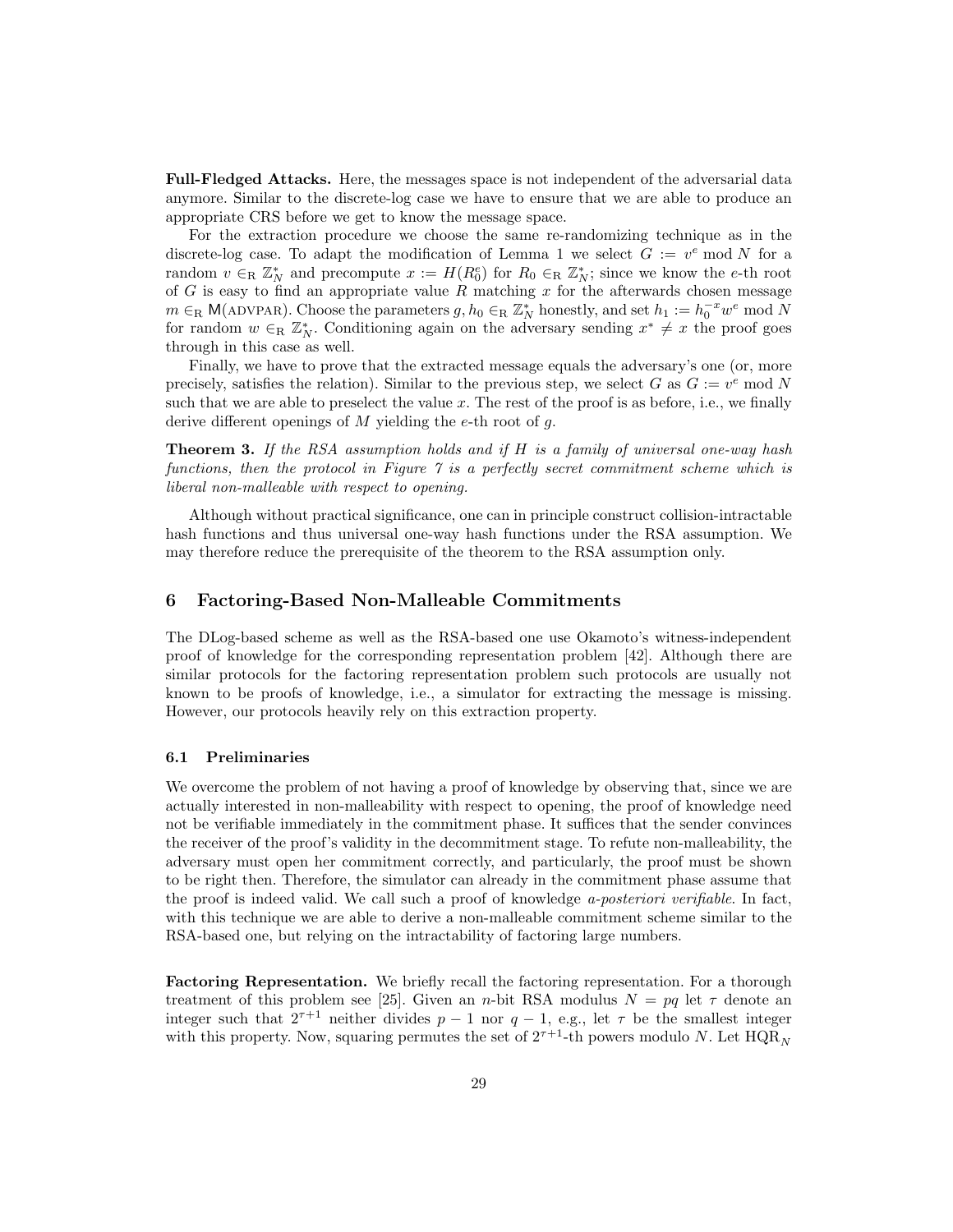denote this subgroup of higher quadratic residues which is efficiently samplable by raising a random element from  $\mathbb{Z}_N^*$  to its  $2^n$ -th power.

Our factoring-based non-malleable commitment scheme utilizes the analogue to the RSA function  $(m, r) \mapsto g^m r^e \mod N$ , namely, the mapping  $(m, r) \mapsto g^m r^{2^{r+t}} \mod N$  for  $m \in \mathbb{Z}_{2^t}$ for parameter  $t \ge 1$  and random  $g \in_R \text{HQR}_N$ . Then the ability to find  $(m, r), (m', r')$  with distinct  $m, m' \in \mathbb{Z}_{2^t}$  such that  $g^m r^{2^{\tau+t}} = g^{m'} (r')^{2^{\tau+t}}$  mod N enables to efficiently compute a  $2^{\tau+1}$ -th root of g which is as hard as factoring N. On the other hand, given a  $2^{\tau+t}$ -th root of g one may open a given commitment with appropriate values later (trapdoor property). Hence, for appropriate choices of the parameters we benefit from the same properties as for RSA. Unfortunately, unlike in the DLog or RSA case, no efficient proof of knowledge is known for this type of representation problem. As explained above, we therefore switch to a-posteriori verifiable proofs.

Outline of CRT Extraction Procedure. Using the Chinese Remainder Theorem, we present a fast a-posteriori verifiable proof of knowledge and thus a non-malleable commitment scheme based on the factoring representation problem.

We first explain the underlying idea of our construction by a simpler, yet insecure version of our proof of knowledge. Recall that given a sequence of values  $y_{p_i} = m \mod p_i$  for distinct primes  $p_1, \ldots, p_k$  such that  $\prod_i p_i \geq m$  one can efficiently reconstruct the original number m (over the integers) by applying the Chinese Remainder Theorem. To derive an a-posteriori verifiable proof of knowledge from this, we basically let the sender of the commitment to m also supply  $y = m \mod p$  for a small random prime p (determined again by a coin-flipping protocol). The receiver is then able to verify this value y later with help of the known prime p, after having received the original message  $m$  in the decommitment phase. The value  $y$ essentially serves as a proof of knowledge as we can derive  $m$  by rewinding the protocol and finishing it with different primes until the original message is recoverable according to the Chinese Remainder Theorem.

The basic construction suffers from two fundamental problems. First,  $y = m \mod p$  leaks some information about the message  $m$ , even if  $p$  is small. Second, we have to ensure that the extraction works even if some malicious prover sometimes supplies incorrect values y. In particular, the extractor should be able to detect if the recovered message is correct or not. Next, we describe how to solve these problems, yielding our a-posteriori verifiable proof of knowledge.

To ensure secrecy of the message we first demand that the actual message length is only  $t - 2d$  instead of t, where d is an appropriate parameter. The slightly shorter message is then padded with random bits  $s \in_R \mathbb{Z}_{2^{2d}}$  and the sender S now commits to the message  $m_{\text{pad}} := s + 2^{2d}m \in \mathbb{Z}_{2^t}$  instead of m (using randomness r to compute the commitment). Then both parties agree on a d-bit prime number  $p$  as the challenge and  $S$  reveals the residue  $y_p := m_{\text{pad}} + 2^t r \mod p$ , i.e., the sender also includes the randomness r of the commitment into the computation of the residue (this is to ensure verifiability for the extractor, as we will see below). Because of the 2d random bits s in the padded message the distribution of  $y_p$ is almost independent of the message. Specifically, for superlogarithmic  $d$  the distribution of  $y_p$  is statistically close to the uniform distribution on  $\mathbb{Z}_p$  and therefore  $y_p$  does not leak any essential information about m.

To extract the message we repeat the challenge/response step several times with different challenges i.e., independent prime numbers. As explained above, we could easily retrieve the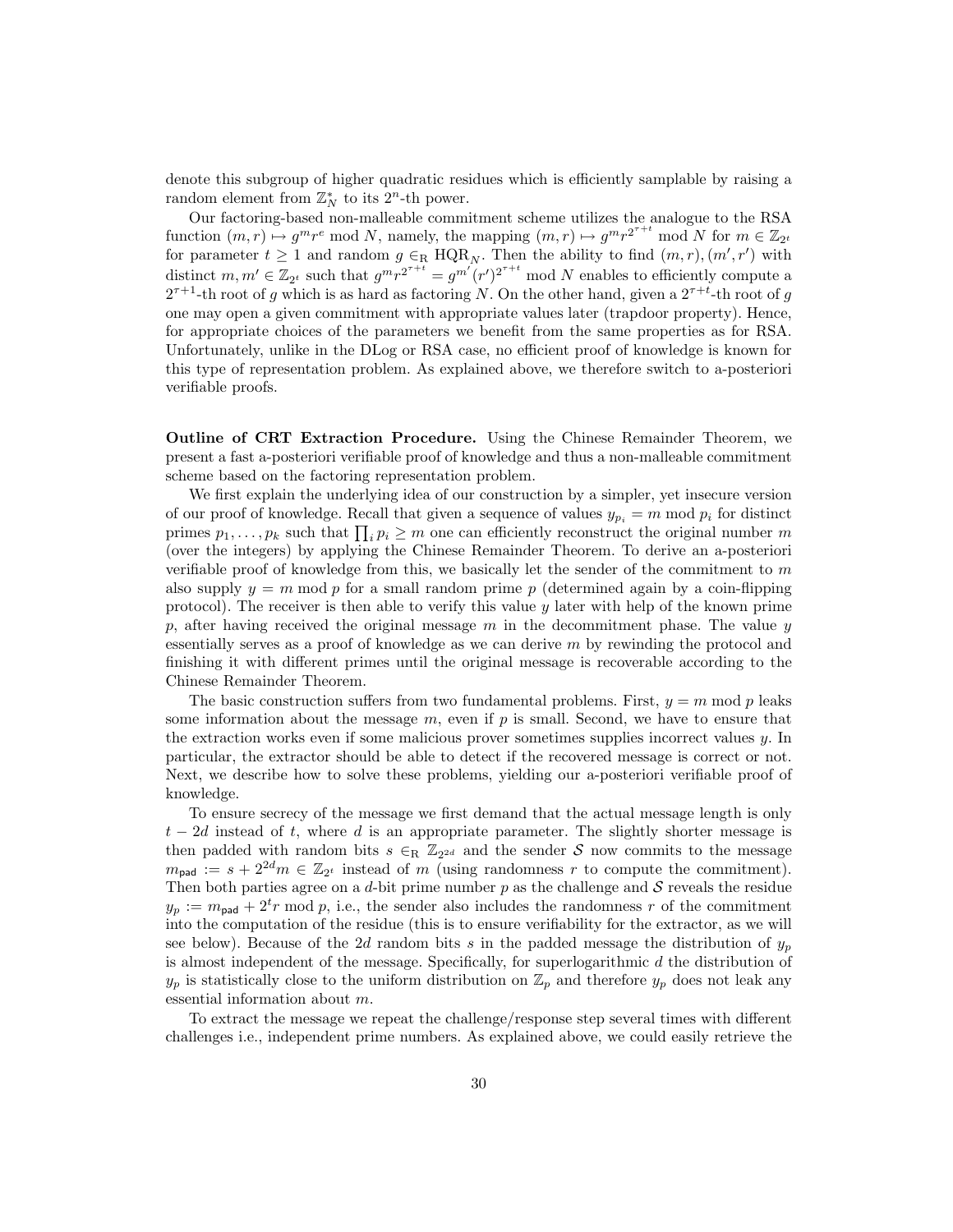value  $(m_{\text{pad}}, r)$  and thus the message m by applying the Chinese Remainder Theorem if all replies were correct. But this assumption is too optimistic. The situation is even worse due to the a-posteriori verifiability. For common proofs of knowledge the extractor identifies the successful responses by simply checking the verifier's control equation. But our new approach lacks such a possibility as the proof would only be verifiable afterwards in the decommitment phase.

Luckily, since the adversary for non-malleability with respect to opening must also open her commitment successfully —which includes a successful check of the previously sent  $y_p$  repeating the challenge/response step still guarantees that a small set of correct residues can be found among such repetitions. And although we may not be able to distinguish good from bad values immediately, such a list of residues allows to identify the right pair  $(m_{\text{pad}}, r)$  in principle by checking which of the possible CRT solutions matches the given commitment for  $m_{\text{pad}}$  under randomness  $r.^7$ 

But how fast can we reconstruct the "right" pair  $(m_{pad}, r)$  from a list including presumably invalid residues? This problem has already been solved in the context of codes, namely, transmitting the residues of a message modulo different primes can be viewed a linear errorcorrecting code. So-called list decoding algorithms generate a list of all possible messages which match the received codeword up to a given number of errors. In our context, we ask for the message/randomness pair which fulfills the codeword  $(y_{p_1}, y_{p_2}, \ldots, y_{p_k})$  for at least K out of k primes (where we choose the number of repetitions  $k$  in dependence of the adversary's success probability). We then apply the following result [5, Corollary 2.1]:

**Lemma 3 (Boneh 2000).** Given primes  $p_1 < p_2 < \cdots < p_k$ , integers  $y_{p_1}, y_{p_2}, \ldots, y_{p_k} \in \mathbb{Z}$ and a threshold B. A list of all positive integers  $m < B$  with  $m = y_{p_i} \mod p_i$  for at least K of the k congruences can be computed in polynomial time if  $\frac{K}{k} \geq \frac{\log_2 p_k}{\log_2 p_1}$  $\frac{\log_2 p_k}{\log_2 p_1} \cdot \sqrt{\frac{\log_2 4B}{\log_2 P}}$  $\frac{\log_2 4B}{\log_2 P}$  where  $P := \prod_{i=1}^{k} p_i$ .

See also [30] for a slightly better bound on  $K/k$ . Yet, in our setting the algorithm of [30] only improves the value  $\log p_k / \log p_1 \leq 2$  to an arbitrarily small constant (whose inverse affects the running time of the reconstruction algorithm).

 $\epsilon$ -Non-Malleability. Extracting via the CRT list decoding algorithm requires to collect a sufficiently large number  $k$  of congruences, among which there must be  $K$  good ones. To guarantee that the extractor works in polynomial time, we use the  $\epsilon$ -variant of nonmalleability. That is, the simulator using the extractor is given a parameter  $\epsilon = \epsilon(n)$  and has to compute a related message with the same probability as the adversary, up to an error  $\epsilon$  (plus a negligible function). The running time of the simulator may now also depend on  $\epsilon^{-1}(n)$ .

For our approach we further require that  $\epsilon$  is not too small. Specifically, we assume that any algorithm running in time  $poly(n) \cdot \epsilon^{-2}(n)$  for some polynomial  $poly(n)$  factors a random modulus with negligible probability only. For instance, take the subexponential running time  $L[n] = e^{O(n^{1/3}(\log n)^{2/3})}$  of the currently best factorization algorithm for moduli of bit size n (see [35] for a discussion about the estimated security of such moduli), and let  $\epsilon^{-1}(n)$  be bounded by, say, the time  $L[n/8]$  to factor moduli of length  $n/8$ . Similar assumptions about the subexponential hardness of cryptographic problems have been used in other settings, e.g., [39, 10, 36].

<sup>7</sup> Here we exploit the fact that the proof of knowledge comprises the message and the randomness.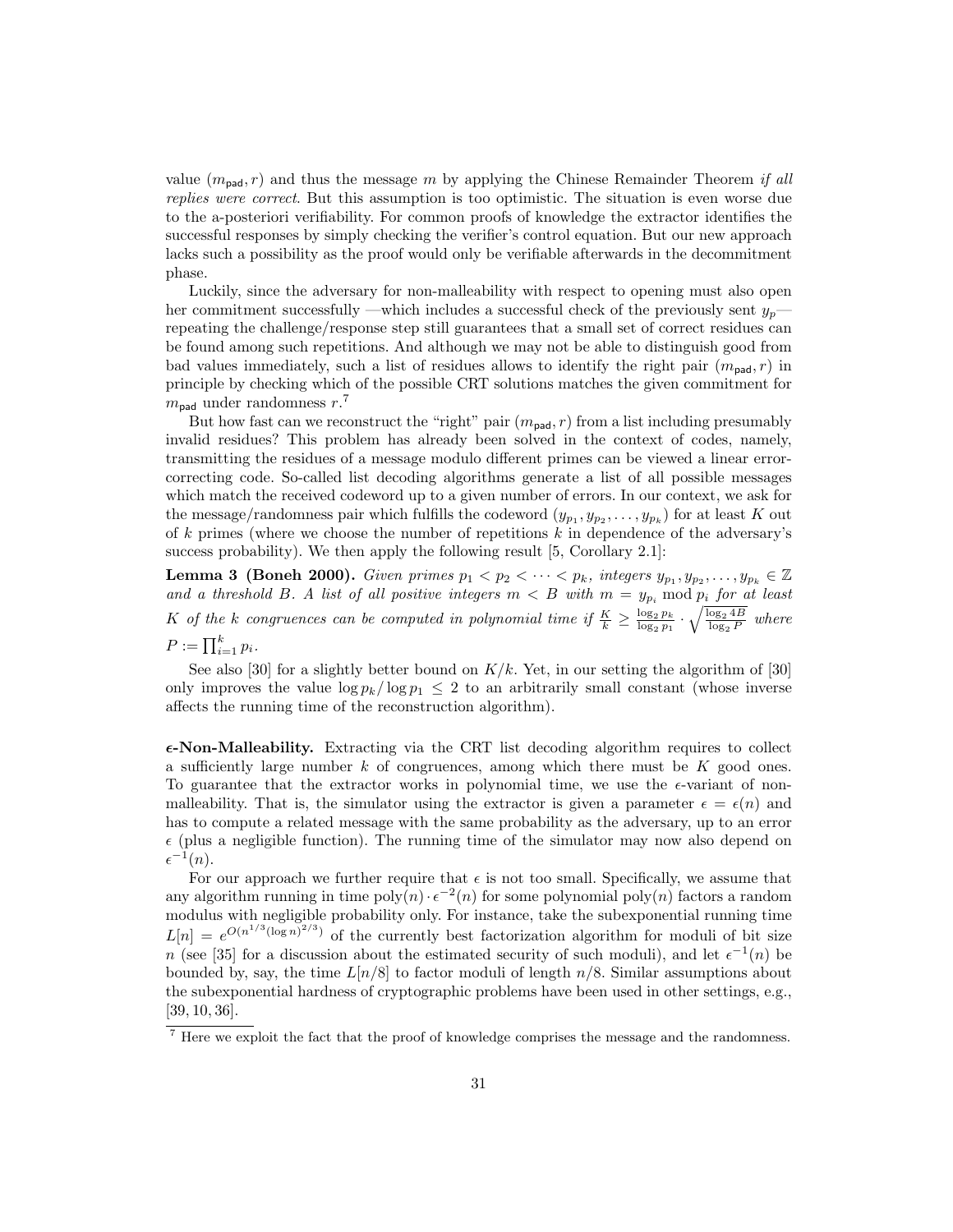Fig. 8. Factoring Based Non-Malleable Commitment Scheme

Sender S  $N, \tau, t, g, G, h_0, h_1$  Receiver R  $H: \mathbb{Z}_N^* \to \mathbb{Z}_{2^t}$ message  $m \in \mathbb{Z}_{2^{t-2d}}$ a) commitment phase choose  $R \in_R \mathbb{Z}_N^*$  $x := H(G^m R^{2^{r+t}})$ choose  $s \in \mathbb{R} \mathbb{Z}_{2^{2d}}, a \in \mathbb{R} \mathbb{Z}_{2^t}$ choose  $u, r \in \overline{\mathbb{Z}}_N^*$  $m_{\rm pad} := s + 2^{2d}m$  $M:=g^{m_{\mathsf{pad}}}r^{2^{\tau+t}}\bmod N$  $A := (h_0^x h_1)^a u^{2^{\tau+2t}}$  $(N)$  $\frac{x, M, A}{b}$  choose  $b \in_R \mathbb{Z}_{2^t}$  $\overline{b}$  ←  $c := a + b \mod 2^t$  $p := \mathsf{PrimeGen}_d(c)$  $y_p := m_{\text{pad}} + 2^t r \bmod p$  $a, u, y_p$  $=(h_0^x h_1)^a u^{2^{\tau+2t}}$  $(N)$  $c := a + b \mod 2^t$  $p := \mathsf{PrimeGen}_d(c)$ b) decommitment phase  $m, s, r, R \longrightarrow m_{\text{pad}} := s + 2^{2d} m$  $M \stackrel{!}{=} g^{m_{\sf pad}} r^{2^{\tau+t}} \ \ (N)$  $x = H(G^m R^{2^{r+t}})$  $y_p \stackrel{!}{=} m_{\text{pad}} + 2^t r (p)$ 

#### 6.2 Factoring-Based Scheme

The factoring-based non-malleable commitment scheme is given in Figure 8. The public parameters consist of a random instance  $N, \tau, t, g$  of the factoring representation problem and three random elements  $G, h_0, h_1 \in_R \text{HQR}_N$  together with a universal one-way hash function  $H: \mathbb{Z}_N^* \to \mathbb{Z}_{2^t}$ . We assume that  $N \leq 2^n$  such that values from  $\mathbb{Z}_N^*$  can be described with n bits.

To commit to  $m \in \mathbb{Z}_{2^{t-2d}}$ , choose  $s \in_R \mathbb{Z}_{2^{2d}}$ ,  $r \in_R \mathbb{Z}_N^*$  and set  $m_{\text{pad}} := s + 2^{2d}m$ ,  $M := g^{m_{\text{pad}}} r^{2^{\tau+t}}$ . Furthermore, compute  $x := H(G^m R^{2^{\tau+t}})$  for random  $R \in R \mathbb{Z}_N^*$  and select  $a \in_R \mathbb{Z}_{2^t}$ ,  $r, u \in_R \mathbb{Z}_N^*$  to calculate  $A := (h_0^x h_1)^a u^{2^{\tau+2t}}$  for the coin-flipping protocol. Note, that for technical reasons the exponent for the commitment A is  $2^{\tau+2t}$  rather than  $2^{\tau+t}$ .

To derive the challenge prime  $p$ , both parties run the coin-flipping protocol agreeing on a random  $c \in \mathbb{Z}_{2^t}$ . Then they map c to a d-bit prime  $p := \mathsf{PrimeGen}_d(c)$  via function  $\mathsf{PrimeGen}_d$ . The sender finally answers with the residue of  $y_p = m_{\text{pad}} + 2^t r \mod p$ .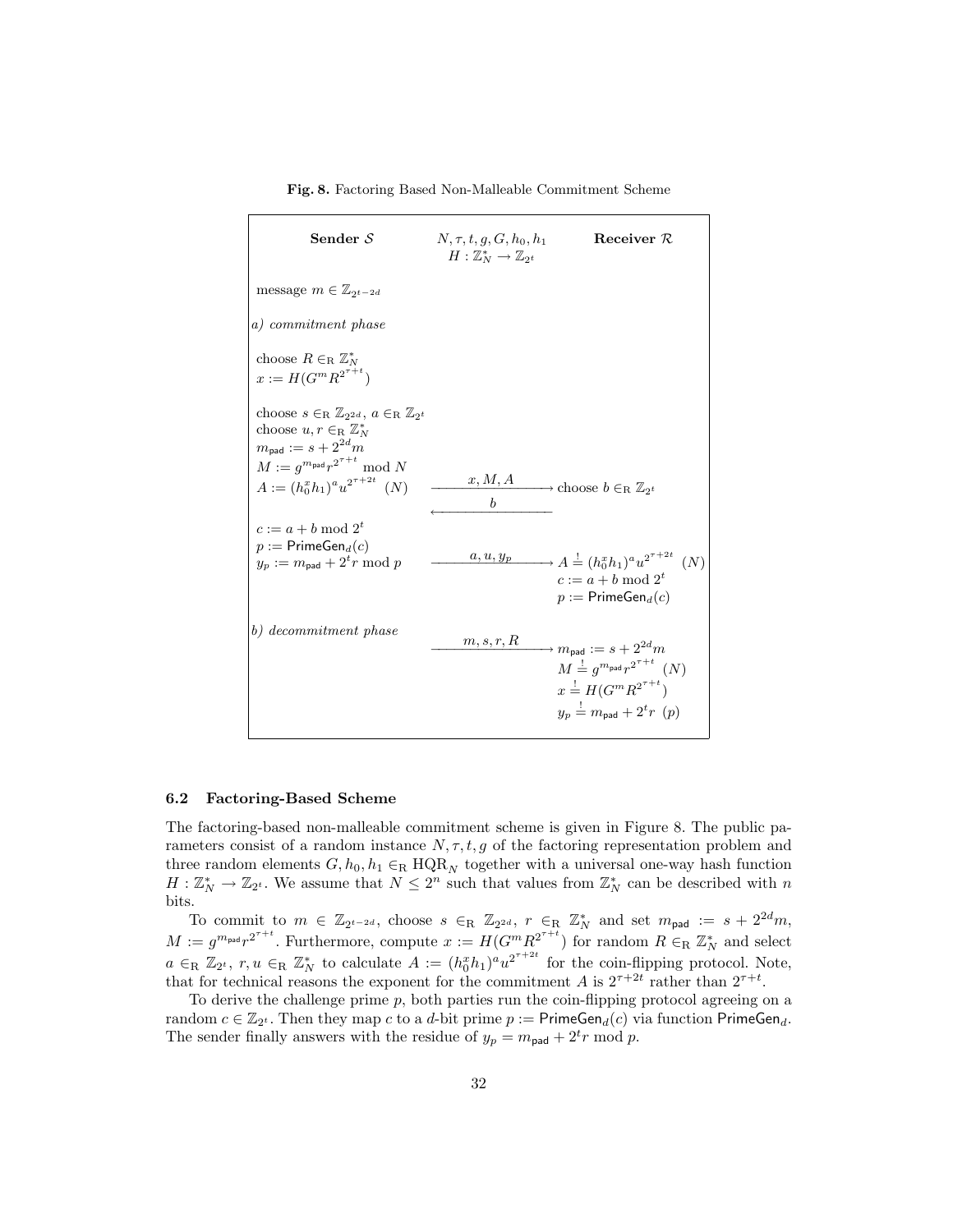The function PrimeGen<sub>d</sub> is assumed to be collision-intractable in the sense that two distinct random values  $c, c' \in \mathbb{Z}_{2^t}$  are hardly ever sent to the same prime. The function may also fail to generate a truly prime number with some very small probability. We specify the exact requirement below. The function  $PrimeGen_d$  can be built, for instance, based on ideas developed by Maurer [38] or Cramer and Shoup [13]. Indeed, generating a random prime slows down the protocol significantly, and we therefore later explore alternatives based on relatively prime polynomials.

As for the technical parameters, let  $t > 2d \geq 8$  and suppose d and  $\frac{t+n}{d-1}$  are superlogarithmic but polynomial in n. Assume further that any algorithm running in time  $poly(n) \cdot \epsilon^{-2}(n)$  for some polynomial  $poly(n)$  factors a random modulus with negligible probability only. Also, let the probability of  $PrimeGen<sub>d</sub>$  generating a collision or producing a composite number in poly $(n) \cdot \epsilon^{-2}$  independent executions be negligible. We call such parameters  $t, d, n$  and  $\epsilon$ admissible.

### 6.3 Security Proof

Again, first we show that the factoring-based non-malleable commitment scheme in Figure 8 is non-malleable for restricted attacks. Namely,  $A$  does not "mix" the order of messages and the messages space M is independent of the adversarial parameters. The step from such restricted attacks to full-fledged attacks follows straightforwardly from the RSA setting and is omitted.

As in the RSA case for restricted attacks, we first prove that we can condition on the adversary sending a different hash value  $x^* \neq x$ . Suppose towards contradiction that the adversary is able to find a related opening with noticeable probability for such  $x^* = x$ . Then we claim that this contradicts either the one-wayness of  $H$  or the factoring assumption. To see this, assume we are given N and a random  $X \in \mathbb{Z}_N^*$ . Let  $G := X$  and compute the other public parameters correctly. Sample  $m \in_R M$  and set  $M := g^{m_{pad}} r^{2^{\tau+t}}$  and  $G^m R^{2^{\tau+t}}$ . Then, after receiving the universal one-way hash function  $H(\cdot)$ , compute  $x := H(G^m R^{2^{r+t}})$  and run the adversary on these data. Suppose the adversary selects  $x^* = x$  and, after seeing the opening  $m, r, R$ , later decommits correctly to  $m^*, r^*, R^*$ . Then, if  $G^m R^{2^{r+t}} = G^{m^*}(R^*)^{2^{r+t}}$ we derive the  $2^{\tau+1}$ -th root of  $G = X$ , and if  $G^m R^{2^{\tau+t}} \neq G^{m^*}(R^*)^{2^{\tau+t}}$  we get a collision  $H(G^mR^{2^{r+t}})=x=x^*=H(G^{m^*}(R^*)^{2^{r+t}})$  for the function  $H(\cdot)$ . It follows that the adversary succeeds for  $x = x^*$  with negligible probability only. We finally remark that the argument remains valid if the message space depends on the adversarial parameters.

In the following we can now assume that the adversary always selects  $x^* \neq x$ . Next we address the CRT extractor. Given  $N, \tau, t, g$  and a commitment  $M := g^{m_{\text{pad}}} r^{2^{\tau+t}}$  for an unknown messages  $m \in M$ , select  $v \in_R \mathbb{Z}_N^*$  and set  $G := v^{2^{\tau+t}} \mod N$ . Also, let  $x :=$  $H(R^{2^{\tau+t}})$  for random  $R \in \mathbb{Z}_N^*$  and define  $h_0 \in_R \mathbb{Z}_N^*$  as well as  $h_1 := h_0^{-x} w^{2^{\tau+2t}}$  for  $w \in_R \mathbb{Z}_N^*$ . With these choices the  $2^{\tau+2t}$ -th root of  $h_0^x h_1$  equals w, hence the coin-flipping commitment  $A := (h_0^x h_1)^a u^{2^{\tau+2t}}$  is openable with any value  $a_i$ :

$$
A = (h_0^x h_1)^a u^{2^{\tau+2t}} = (h_0^x h_1)^{a_i} (w^{a_i - a} u)^{2^{\tau+2t}}.
$$

Therefore we are in the analogous situation to the RSA case, being able to open A ambiguously.

The extractor next starts to emulate the PIM attack by pretending to be  $S$  and  $R$  using the given values and the constructed CRS. It suspends the simulation right before the receiver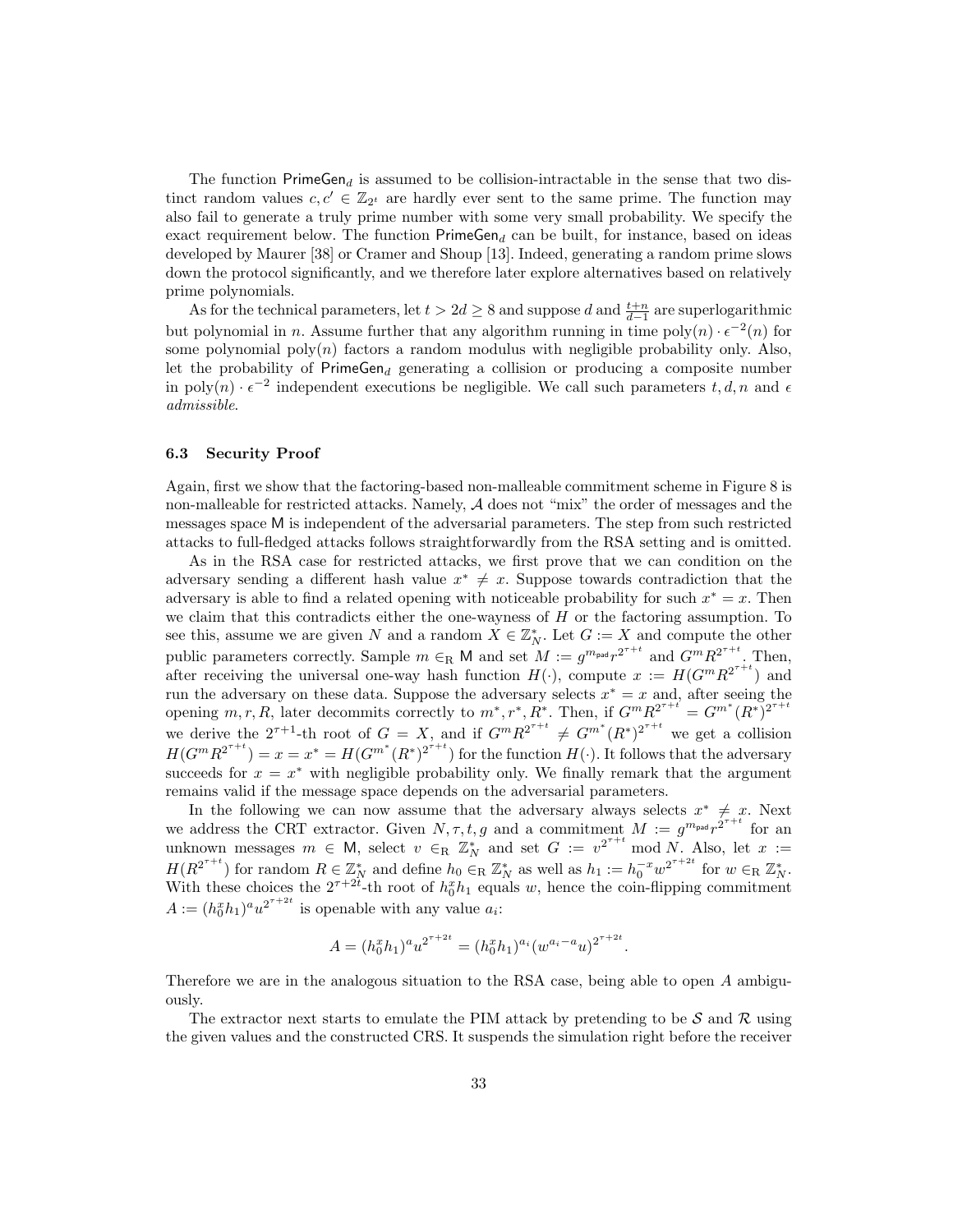sends b. Next, the extractor repeats the challenge/response step

$$
k := \frac{32(t + n + 2)\epsilon^{-2}}{d - 1}
$$

times. It finally runs Boneh's algorithm on the data, trying to obtain a decommitment  $m'_{\text{pad}}$ ,  $r'$ of the adversary's commitment  $M^*$ . If the algorithm returns such a pair the extractor outputs the unpadded message  $m'$ . If it returns more than one pair then we take the first one which is a valid decommitment to  $M^*$ .

For the analysis of the extractor's success probability we first prove an analogous statement to Lemma 1 about the adversary being essentially unable to open her "coin" commitment ambiguously during the extraction procedure (i.e., counterfeits a coin). Here, this should hold under the factoring assumption in the sense that, given  $N, \tau, t, g, X$ , we should not be able to efficiently compute the  $2^{\tau+1}$ -th root of the random value  $X \in \mathbb{Z}_N^*$ . To show that we can use an allegedly successful adversary to refute this, copy  $N, \tau, t$ , sample  $m \in_R M$ , compute  $M := g^{m_{\text{pad}}} r^{2^{r+1}}$  and  $x := H(G^m R^{2^{r+1}})$  for  $G \in_R \text{HQR}_N$  and  $r, R \in_R \mathbb{Z}_N^*$ . Also, set  $h_1 := h_0^{-x} w^{2^{\tau+2t}}$  for random  $w \in_R \mathbb{Z}_N^*$  and  $h_0 := X$ .

As in the proof for Lemma 1 we run our extraction procedure here, including an opening step in the initial execution to obtain  $m^*, r^*, R^*$ . From an ambiguous decommitment  $a_i^*, a_j^*$ of the adversary to A<sup>∗</sup> for the values chosen above, we finally derive the equation

$$
h_0^{(x^*-x)(a_i^*-a_j^*)} = \Delta^{2^{\tau+2t}} \bmod N
$$

for known  $\Delta, x^* \neq x, a_i^* \neq a_j^*$ . Since  $0 < |x^* - x|, |a_i^* - a_j^*| < 2^t$  one has  $0 < |x^* - x| \cdot |a_i^* - a_j^*| <$  $2^{2t}$ . Hence, we can compute an  $2^{\tau+1}$ -th root of  $h_0 = X$ . The running time of this algorithm is clearly bounded by  $poly(n) \cdot \epsilon^{-2}$ , and we would thus be able to factor the modulus N in this time with noticeable probability. Altogether, since the parameters are admissible, under the factoring assumption the probability that the adversary ambiguously decommitments to  $A^*$  during the k repetitions is negligible.

Next, note that the probability of generating collisions among the primes or to derive a composite number by running  $PrimeGen_d$  during the k repetitions is negligible by assumption. Hence, from now on we condition on the adversary opening her commitment  $A^*$  unambiguously and having k distinct primes output by  $PrimeGen_d$ . By this, we only lose a negligible probability in total.

Now fix the random bits  $\omega$  of the adversary. The tuple describing the execution up to the rewind point,

$$
ExSoFar = (N, \tau, t, g, G, h_0, h_1, w, \omega, x, M, A),
$$

is called good, if the PIM adversary completes this commitment phase after receiving b and later reveals a valid decommitment (event Succ) with probability at least  $\frac{1}{2}\epsilon(n)$ . In other words, the adversary's choice  $y_p^*$  corresponds to some related message which the adversary would later open. Since all other parameters are fixed, the probability space now merely consists of the choice of b.

We claim that the probability of  $ExSoFar$  being good is at at least  $\frac{1}{2}\epsilon(n)$ . This can been seen as follows. We can assume without loss of generality that  $\pi_{open}(\mathcal{A})$  is larger than  $\epsilon(n)$  for the specific parameter  $n$ ; else, even if the simulator completely fails to produce a related output,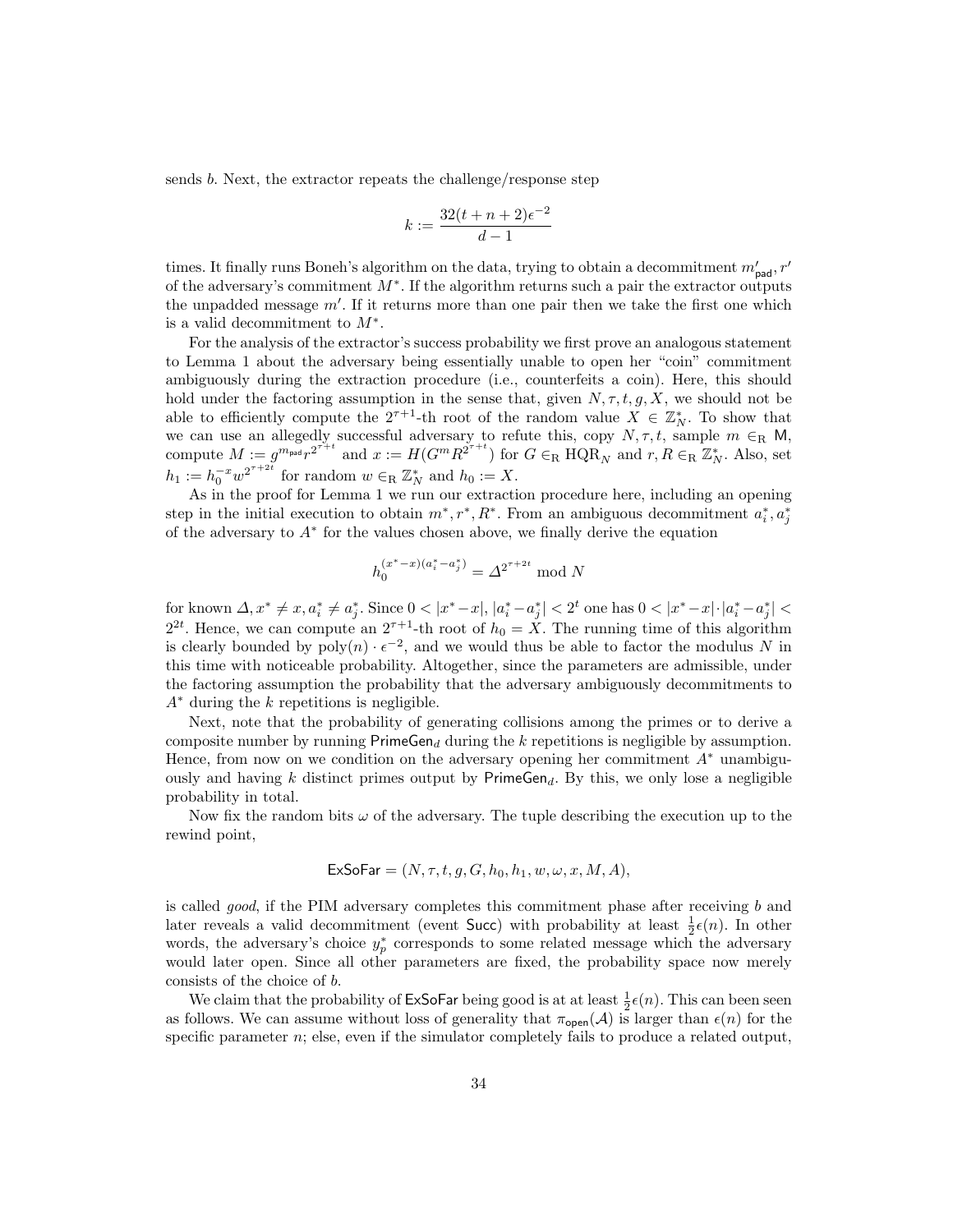the simulator's success probability would be  $\epsilon(n)$ -close. But if we had Prob [ExSoFar good] <  $\frac{1}{2}\epsilon(n)$  then

$$
\begin{aligned} \pi_{\mathsf{open}}(\mathcal{A}) & \leq \mathrm{Prob}\left[\mathsf{Succ} \mid \mathsf{ExSoFar} \text{ not good}\right] + \mathrm{Prob}\left[\mathsf{ExSoFar} \text{ good}\right] \\ & < \frac{1}{2}\epsilon(n) + \frac{1}{2}\epsilon(n) = \epsilon(n) \end{aligned}
$$

This would contradict  $\pi_{open}(\mathcal{A}) > \epsilon(n)$ , of course.

Given the prefix  $ExSoFar$  is good,  $A$  reveals a residue which matches a successful opening with probability at least  $\frac{1}{2}\epsilon$ . For the number K of correct residues  $y_p^*$  among the k repetitions it therefore holds

$$
K \ge \frac{8(t+n+2)\epsilon^{-1}}{d-1}
$$

except with probability  $e^{-2\frac{(t+n+2)\epsilon^{-2}}{d-1}}$  by the Chernoff bound. Since the parameters are admissible, this probability is negligible.

Note that the correctness of a residue  $y_p^*$  merely assures that this value matches *some* valid decommitment of the adversary. In principle, all K correct residues could correspond to different adversarial decommitments. However, using an approach similar to the one above showing that the adversary essentially cannot open the commitment for A<sup>∗</sup> ambiguously under the factoring assumption, we can also prove that the adversary cannot open her commitment  $M^*$ ambiguously, except with negligible probability. For this execute the same protocol as above but this time we also open the sender's commitment to see the adversarial decommitment to  $M^*$  in each repetition; if we find distinct valid decommitments we can compute a  $2^{\tau+1}$ -th root of  $g$  and therefore factor the modulus. Hence, except with negligible probability, all  $K$ good residues correspond to a single decommitment and there must be at least one entry in the list output by Boneh's algorithm which is also a valid decommitment to  $M^*$ .

We have  $\log_2 4B \leq t + n + 2$  for the  $(t + n)$ -bit number  $(m_{\text{pad}}^*, r^*)$ ,  $\log_2 P \geq k(d-1)$  =  $32(t+n+2)\epsilon^{-2}$  for the product of k distinct d-bit primes and  $\frac{\log_2 p_k}{\log_2 p_1} \leq \frac{d}{d-1} \leq$ √ 2 for  $d \geq 4$ . Hence, the prerequisites to apply Boneh's algorithm (Lemma 3) are satisfied:

$$
\frac{K}{k} \ge \frac{\epsilon}{4} = \sqrt{\frac{2}{32\epsilon^{-2}}} \ge \sqrt{\frac{2\cdot(t+n+2)}{32(t+n+2)\epsilon^{-2}}} \ge \frac{\log_2 p_k}{\log_2 p_1} \cdot \sqrt{\frac{\log_2 4B}{\log_2 P}}.
$$

Overall, the extractor thus retrieves a decommitment  $m'$  except with probability negligibly close to  $\frac{1}{2}\epsilon$ . Taking an analogous approach as in the RSA case one easily proves that the extracted message  $m'$  is also a suitable replacement for  $m^*$ . This too implies that, if Boneh's algorithm returns more than a single valid decommitment  $m'_{\text{pad}}$ ,  $r'$  to  $M^*$ , then simply taking the first one is an admissible strategy.

**Theorem 4.** Let t, n, d,  $\epsilon$  be admissible parameters. If the factoring assumption holds and if  $H$  is a family of universal one-way hash functions, then the protocol in Figure 8 is a statistically-secret commitment scheme which is  $\epsilon$ -non-malleable with respect to opening.

Hash-And-Commit Paradigm. The a-posteriori proof of knowledge may also be applied to the DLog and RSA based scheme. It allows to hash longer messages before committing. In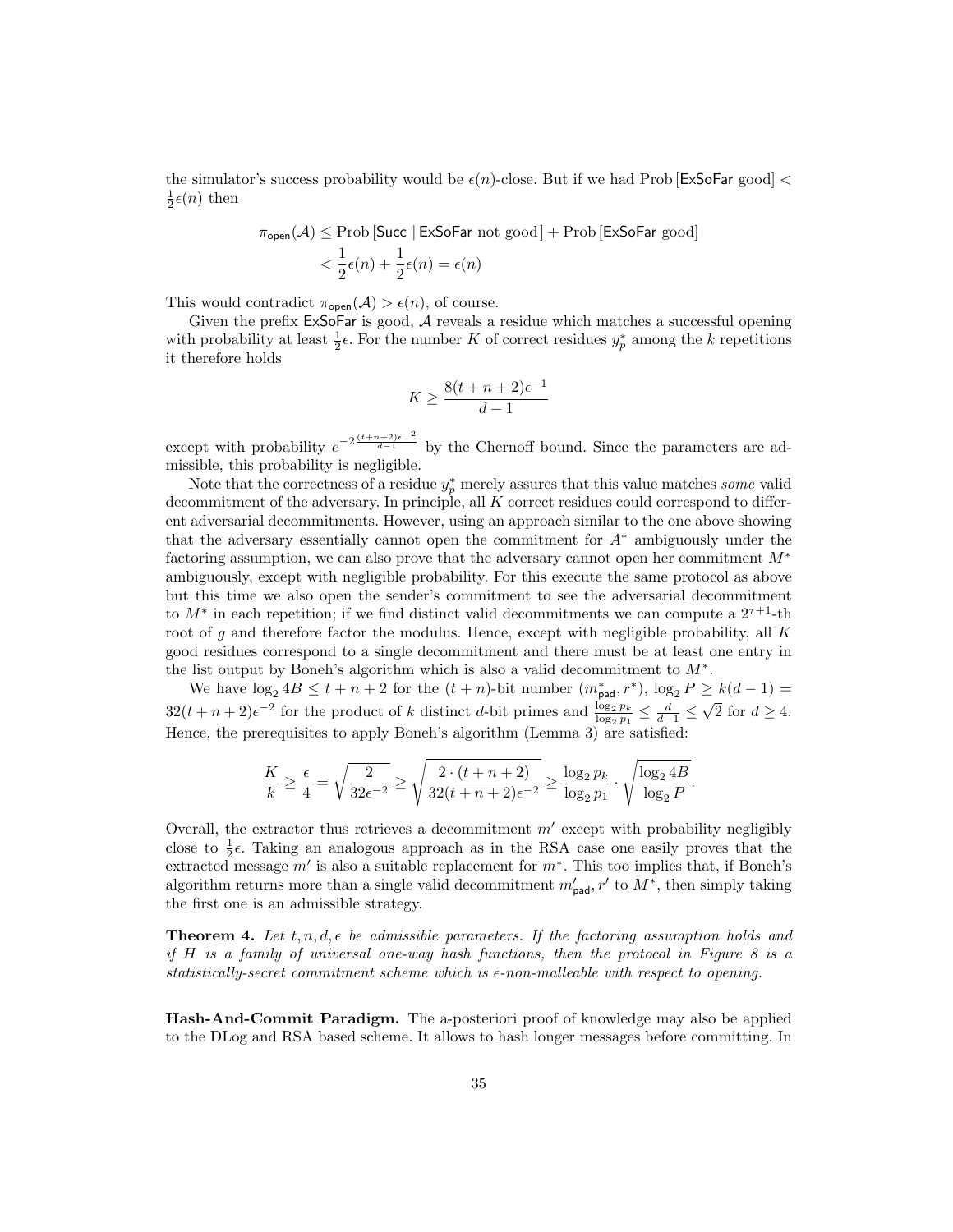this case the sender S pads the  $\ell$ -bit long message m by 2d random bits s. Then, S hashes  $m_{\text{pad},h} := h(m_{\text{pad}}) := h(s + 2^{2d}m)$  using some collision-resistant function  $h : \mathbb{Z}_{2^{e+2d}} \to \mathbb{Z}_{2^t}$  and commits to  $M := g^{m_{\text{pad},h}} r^{2^{\tau+t}}$ . The response corresponds to the actual message  $m_{\text{pad}}$  rather than its hash value:  $y_p := m_{\text{pad}} + 2^{2d+\ell}r \mod p$ . One can easily identify a right message by applying the hash function and see if the result matches the given commitment M.

#### 6.4 Construction Based on Polynomials

A disadvantage of our a-posteriori proof of knowledge is the generation of prime numbers. A faster approach can be based on polynomials over a finite fields. For this let  $q$  be a prime of bit size  $\sqrt{d}$ . For simplicity, assume  $D := \sqrt{d}$  is an integer. Use  $\psi_q(z) := \sum_{i>0} z_i \chi^i \in \mathbb{Z}_q[\chi]$  to embed a non-negative integer  $z = \sum_{i \geq 0} z_i q^i$  to the polynomial ring  $\mathbb{Z}_q[\chi]$  over the field  $\mathbb{Z}_q$ .

For the proof of knowledge both parties as before agree on a uniformly distributed  $c \in \mathbb{Z}_{q^D}$ via the coin-flipping protocol. Then they use the polynomial

$$
p(\chi) := \mathsf{PolyGen}_{q,D}(c) := \chi^D + \psi_q(c).
$$

as the challenge for the proof of knowledge. The sender replies with

$$
y_p(\chi) := \psi_q(m_{\text{pad}} + 2^t r) \bmod p(\chi)
$$

where  $m_{\text{pad}} = s + q^D m$  and  $s \in_R \mathbb{Z}_{q^D}$ .

First observe that PolyGen<sub>a,D</sub>(c) is an injective mapping. Then, we remark that the Chinese Remainder Theorem holds for polynomial rings over fields, too (see Knuth [34, Sec. 4.6.2, Ex. 3.): given  $y_p(\chi)$  for pairwise co-prime polynomials  $p(\chi)$  one can efficiently construct  $\psi_q(m_{\text{pad}} + 2^t r)$ . Note, that  $\psi_q(s)$  (which is part of  $\psi_q(m_{\text{pad}} + 2^t r)$ ) is uniformly distributed in  $\mathbb{Z}_q[\chi]/(p)$ . Therefore, it serves as a real one-time pad and as a result the commitment scheme achieves even perfect secrecy.

The main advantage of using polynomials is that random elements are more likely to be relatively prime than random integers: two randomly chosen monic polynomials of the same degree over  $\mathbb{Z}_q$  are relatively prime with overwhelming probability  $1-\frac{1}{q}$  (see [34, 4.6.5, Ex. 5]). Hence, even generating a large number of random polynomials is unlikely to result in polynomials with a non-trivial gcd.

On the downside, to best of our knowledge CRT list-decoding algorithms do not work for polynomials instead of integers. Ideas how one could derive such a procedure for polynomials are described in a more general framework by Sudan [47]. Here we restrict the number of correct solutions to be collected to constant such that searching all possible subsets of congruences can be done in polynomial time.

We call parameters  $t, n, D, \epsilon$  admissible if the all of the following properties hold. Suppose that  $t \geq 2d$ , that  $\frac{t+n}{D}$  is constant and that  $\frac{t+n}{D}e^{-1}$  is superlogarithmic. Assume further that any algorithm running in time  $poly(n) \cdot \epsilon^{-1}(n)$  for some polynomial  $poly(n)$  factors a random modulus with negligible probability only. Moreover, let the probability of PolyGen<sub>a, D</sub> generating two polynomials which are not relatively prime in  $poly(n) \cdot \epsilon^{-1}$  independent executions be negligible. Then,

**Theorem 5.** Let  $t, n, D$ ,  $\epsilon$  be admissible. If the factoring assumption holds and if H is a family of universal one-way hash functions, then the version of the protocol in Figure 8 based on polynomials is a perfectly-secret commitment scheme which is  $\epsilon$ -non-malleable with respect to opening.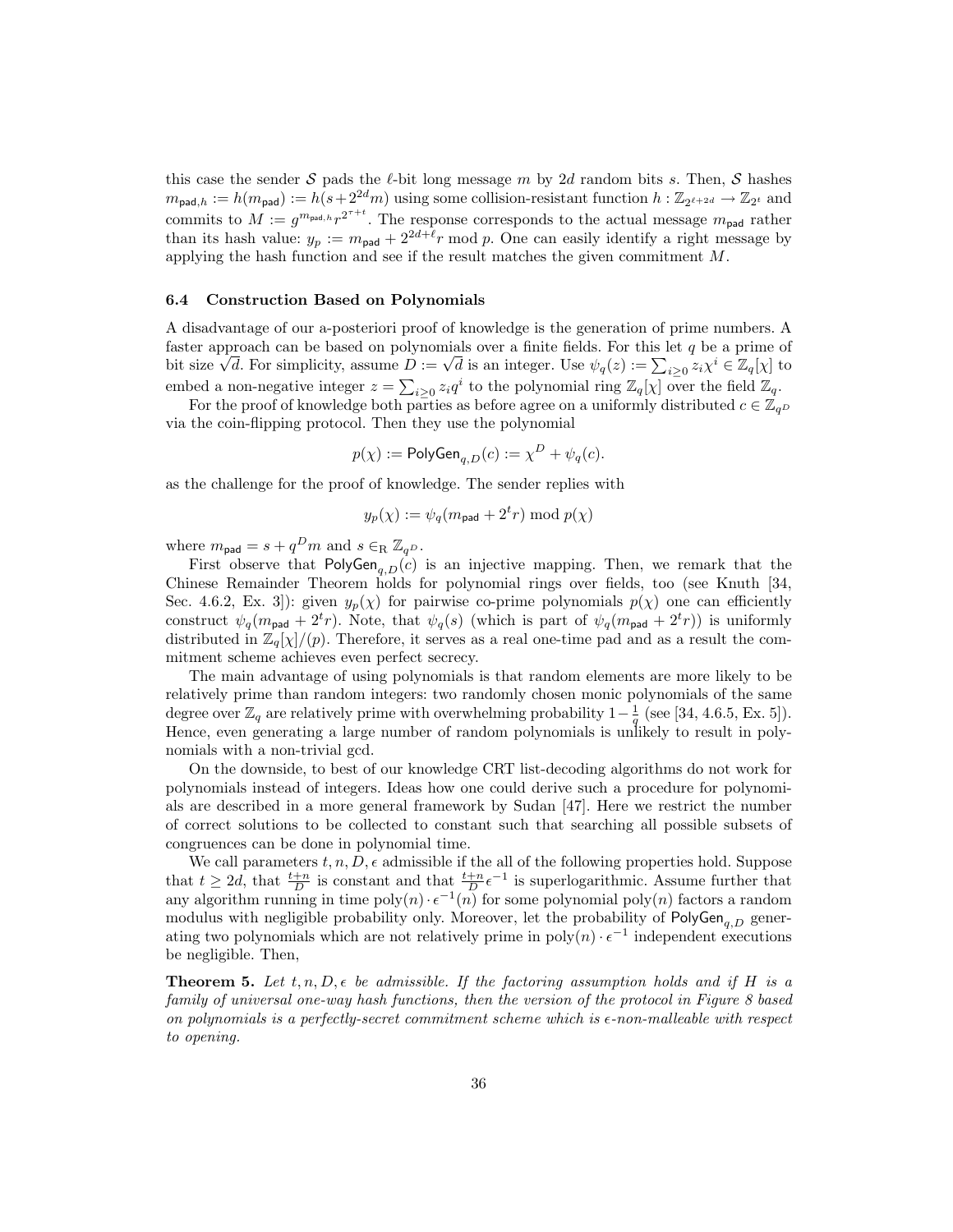The proof is almost identical to the prime generation case. Only this time we let the extractor make  $k := 4 \frac{t+n}{D} \epsilon^{-1}(n)$  repetitions to get  $K \ge \frac{t+n}{D}$  correct solutions, except with negligible probability  $\exp(-2\frac{t+n}{D}\epsilon^{-1}(n))$ . Then, we run Knuth's polynomial-based CRT algorithm for each subset of  $\frac{t+n}{D}$  values among the k answers; we check each possible solution against the given commitment. This gives us the right pair in polynomial time.

# Acknowledgments

We are indebted to Cynthia Dwork for discussions about non-malleability. We also thank the participants of the Luminy 1999 crypto workshop for stimulating discussions, as well as the Crypto 2000 reviewers and program committee, especially Shai Halevi. We are also grateful to Yehuda Lindell and to Jonathan Katz for informing us about their works. Finally, we thank Rosario Gennaro, Tal Rabin and Alon Rosen for discussions and pointing out a gap in the main proof, and Claus Schnorr for drawing our attention to problems with the previously given definitions of non-malleability in the proceedings version of our paper.

Most of this work was done while both authors were at the Johann Wolfgang Goethe-University Frankfurt. Part of the work of the first author supported by the Emmy Noether Program Fi 940/1-1 and Fi 940/2-1 of the German Research Foundation (DFG).

### References

- 1. B. Barak: Constant-Round Coin-Tossing with a Man in the Middle or Realizing the Shared Random String Model, Proceedings of  $43<sup>rd</sup>$  IEEE Symposium on Foundations of Computer Science (FOCS), IEEE Computer Society Press, 2002.
- 2. M. BELLARE and O. GOLDREICH: On Defining Proofs of Knowledge, Advances in Cryptology — Proceedings Crypto '92, Lecture Notes in Computer Science, vol. 740, pp. 390–420, Springer Verlag, 1993.
- 3. M. Bellare and P. Rogaway: Random Oracles are Practical: a Paradigm for Designing Efficient Protocols, First ACM Conference on Computer and Communication Security, ACM Press, pp. 62–73, 1993.
- 4. M. Bellare and P. Rogaway: Optimal Asymmetric Encryption, Advances in Cryptology Proceedings Eurocrypt '94, Lecture Notes in Computer Science, vol. 950, pp. 92–111, Springer Verlag, 1993.
- 5. D. BONEH: Finding Smooth Integers Using CRT Decoding, Proceedings of the 32.<sup>nd</sup> Annual ACM Symposium on Theory of Computing (STOC), ACM Press, 2000.
- 6. G. BRASSARD, D. CHAUM and C. CRÉPEAU: Minimum Disclosure Proofs of Knowledge, Journal of Computer and Systems Science, vol. 37(2), pp. 156–189, 1988.
- 7. I.DAMGÅRD, T.PEDERSEN, B.PFITZMANN: On the Existence of Statistically Hiding Bit Commitment Schemes and Fail-Stop Signatures, Advances in Cryptology — Proceedings Crypto '93, Lecture Notes in Computer Science, Vol. 773, pp. 250–265, Springer-Verlag, 1993.
- 8. R. CANETTI, Y. LINDELL, R. OSTROVSKY and A. SAHAI: Universally Composable Two-Party and Multi-Party Secure Computation, Proceedings of the 34.<sup>th</sup> Annual ACM Symposium on Theory of Computing (STOC), pp. 459–503, ACM Press, 2002.
- 9. R. CANETTI and M. FISCHLIN: Universally Composable Commitments, Advances in Cryptology — Proceedings Crypto 2001, Lectaure Notes in Computer Science, vol. 2139, pp. 19–40, Springer-Verlag, 2001.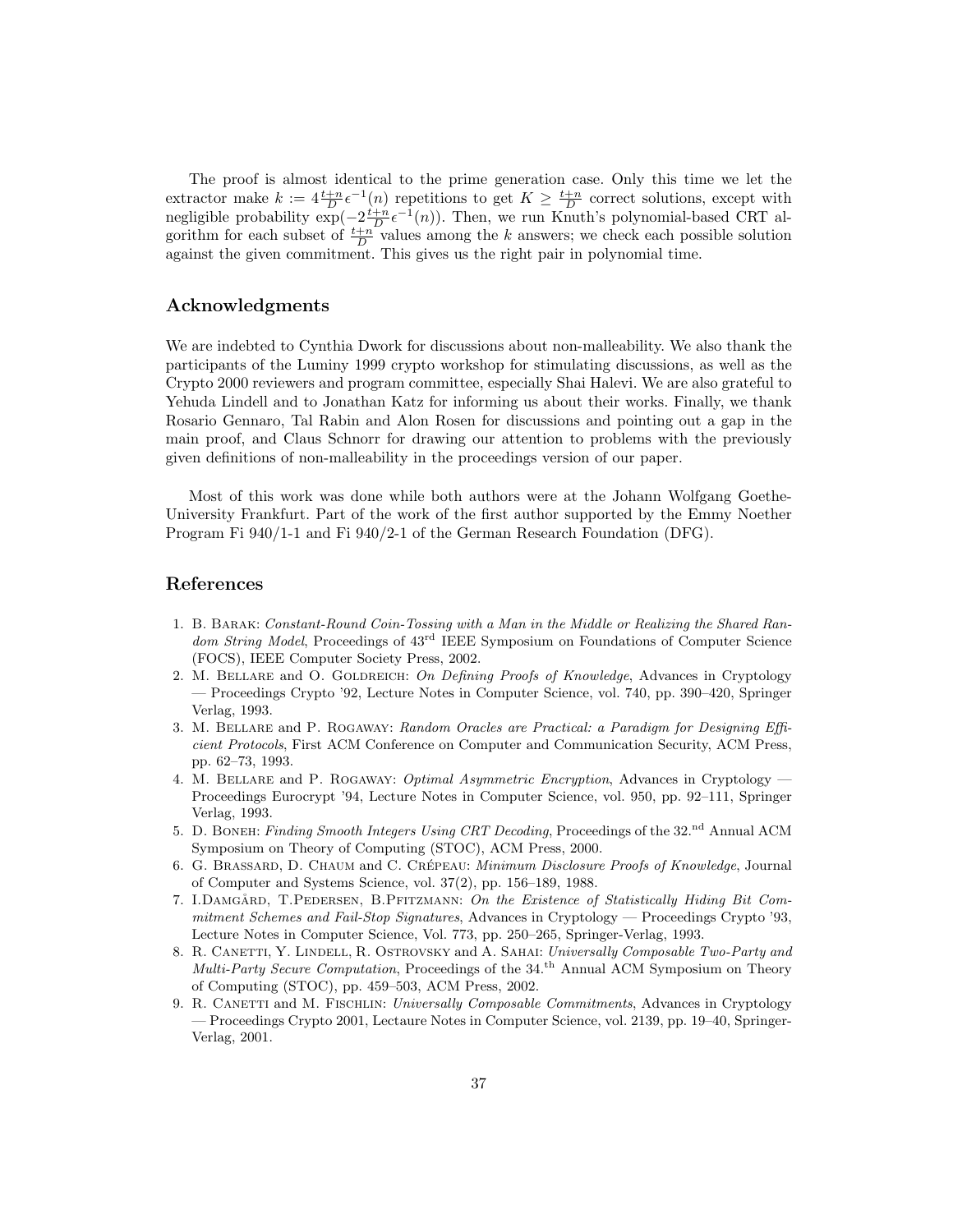- 10. R. CANETTI, O. GOLDREICH, S. GOLDWASSER and S. MICALI: Resettable Zero-Knowledge. Proceedings of the 32. nd Annual ACM Symposium on Theory of Computing (STOC), ACM Press, 2000.
- 11. R. CANETTI, O. GOLDREICH and S. HALEVI: The Random Oracle Methodology, Revisited, Proceedings of the 30. th Annual ACM Symposium on Theory of Computing (STOC), pp. 209–218, ACM Press, 1998.
- 12. R. Cramer and V. Shoup: Design and Analysis of Practical Public Key Cryptosystem Provable Secure Against Adaptive Chosen Ciphertext Attack, SIAM Journal on Computing, vol. 33, pp. 167–226, 2003.
- 13. R. Cramer and V. Shoup: Signature Schemes Based on the Strong RSA Assumption, ACM Transactions on Information and System Security (ACM TISSEC), vol. 3(3), pp. 161–185, 2000.
- 14. I. DAMGÅRD and J. GROTH: Non-interactive and Reusable Non-Malleable Commitment Schemes, Proceedings of the 35.<sup>th</sup> Annual ACM Symposium on Theory of Computing (STOC), pp. 426– 437, ACM Press, 2003.
- 15. I. DAMGÅRD and J. NIELSEN: Perfect Hiding and Perfect Binding Universally Composable Commitment Schemes with Constant Expansion Factor, Advances in Cryptology — Crypto 2002, Lecture Notes in Computer Science, Vol. 2442, Springer-Verlag, pp. 581–596, 2002.
- 16. G. Di Crescenzo, J. Katz, R. Ostrovsky and A. Smith: Efficient And Non-Interactive Non-Malleable Commitment, Advances in Cryptology — Proceedings Eurocrypt 2001, Lecture Notes in Computer Science, vol. 2045, pp. 40–59, Springer Verlag, 2001.
- 17. G. Di Crescenzo, Y. Ishai and R. Ostrovsky: Non-interactive and Non-Malleable Commitment, Proceedings of the 30<sup>th</sup> Annual ACM Symposium on Theory of Computing (STOC), pp. 141–150, ACM Press, 1998.
- 18. D. Dolev, C. Dwork and M. Naor: Non-Malleable Cryptography, SIAM Jornal on Computing, vol. 30(2), pp. 391–437, 2000.
- 19. U. FEIGE, A. FIAT and A. SHAMIR: Zero-Knowledge Proofs of Identity, Journal of Cryptology, vol. 1(2), pp. 77–94, Springer-Verlag, 1988.
- 20. U. FEIGE and A. SHAMIR: Zero-Knowledge Proofs in Two Rounds, Advances in Cryptology Proceedings of Crypto '89, Lecture Notes in Computer Science, vol. 435, pp. 526–544, Springer-Verlag, 1990.
- 21. A. Fiat and A. Shamir: How to Prove Yourself: Practical Solutions to Identification and Signature Schemes, Advances in Cryptology — Crypto '86, Lecture Notes in Computer Science, vol. 263, pp. 186–194, Springer-Verlag, 1986.
- 22. A. FIAT and A. SHAMIR: Witness Indistinguishable and Witness Hiding Protocols Proceedings of the 22.<sup>nd</sup> Annual ACM Symposium on the Theory of Computing (STOC), pp. 416–426, ACM Press, 1990.
- 23. M. FISCHLIN: Completely Non-Malleable Schemes, ICALP 2005, Lecture Notes in Computer Science, vol. 3580, pp. 779–790, Springer-Verlag, 2005.
- 24. M. FISCHLIN and R. FISCHLIN: Efficient Non-Malleable Commitment Schemes, Advances in Cryptology — Crypto 2000, Lecture Notes in Computer Science, vol. 1880, pp. 414–432, Springer-Verlag, 2000.
- 25. M. FISCHLIN and R. FISCHLIN: The Representation Problem Based on Factoring, RSA Cryptographer's Track 2002, Lecture Notes in Computer Science, Vol. 2271, pp. 96–113, Springer-Verlag, 2002.
- 26. R. GENNARO: Multi-trapdoor Commitments and Their Applications to Proofs of Knowledge Secure Under Concurrent Man-in-the-Middle Attacks, Advances in Cryptology — Proceedings Crypto 2004, Lecture Notes in Computer Science, vol. 3152, pp. 220–236, Springer-Verlag, 2004.
- 27. O. GOLDREICH: Foundations of Cryptography, Fragments of a Book, Version 2.03, 1998.
- 28. O. GOLDREICH and Y. LINDELL: Session-Key Generation Using Human Passwords Only, Advances in Cryptology — Proceedings Crypto 2001, Lecture Notes in Computer Science, vol. 2139, pp. 408–432, Springer-Verlag, 2001.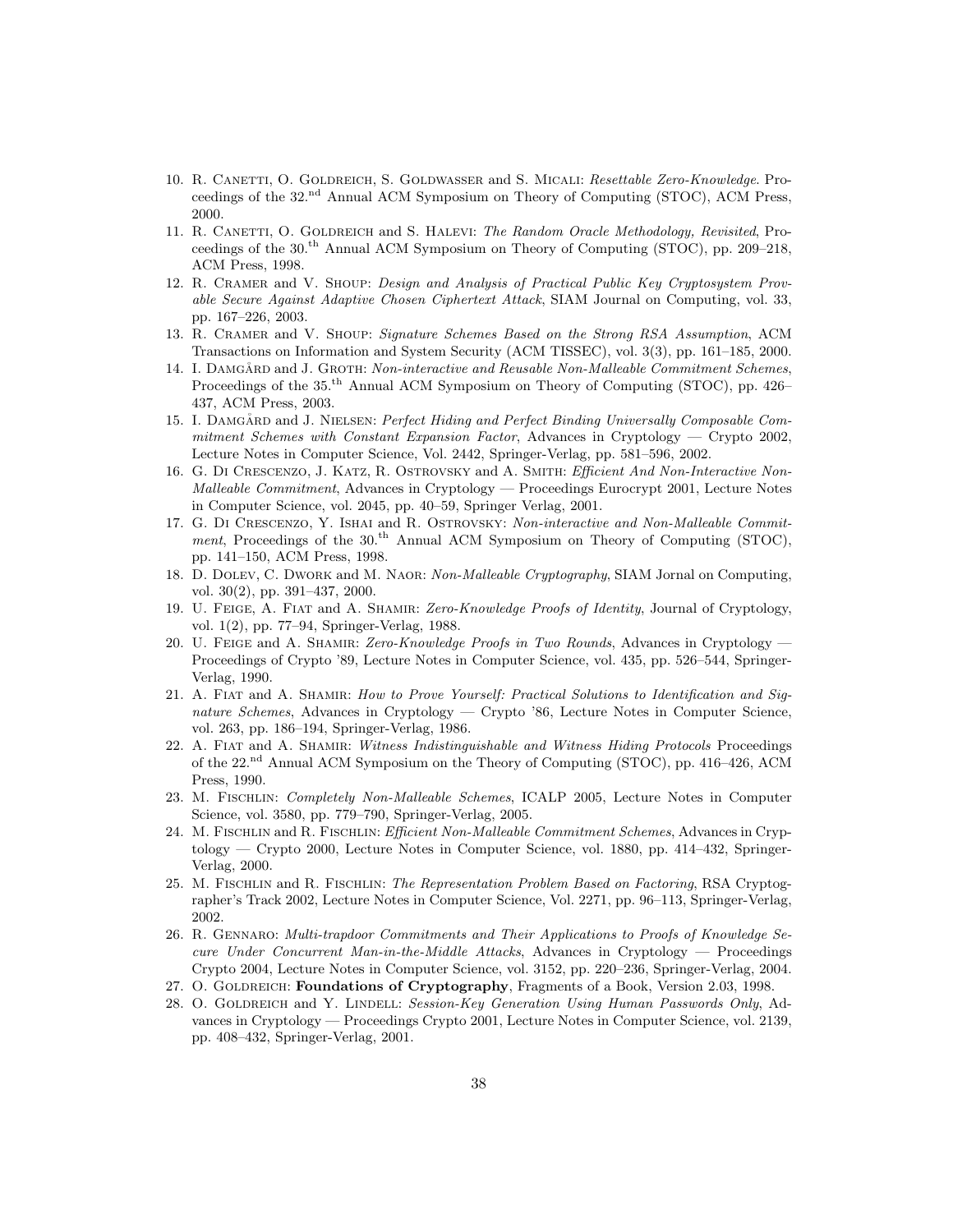- 29. O. GOLDREICH, D. RON and M. SUDAN: Chinese Remainder With Errors, Proceedings of the 31.<sup>st</sup> Annual ACM Symposium on Theory of Computing (STOC), pp. 225–234, ACM Press, 1999.
- 30. V. GURUSWAMI, A. SAHAI and M. SUDHAN: "Soft-Decision" Decoding of Chinese Remainder Theorem, Proceedings of 41<sup>st</sup> IEEE Symposium on Foundations of Computer Science (FOCS), IEEE Computer Society Press, 2000.
- 31. S. Halevi and S. Micali: Practical and Provably-Secure Commitment Schemes from Collision-Free Hashing, Advances in Cryptology — Proceedings Crypto '96, Lecture Notes in Computer Science, vol. 1109, Springer Verlag, Berlin/Heidelberg, pp. 201–215, 1996.
- 32. J. HÅSTAD, R. IMPAGLIAZZO, L.A. LEVIN and M. LUBY: A Pseudorandom Generator from any One-way Function, SIAM Journal on Computing, vol. 28(4), pp. 1364–1396, 1999.
- 33. R. IMPAGLIAZZO and M. LUBY: One-way Functions are Essential for Complexity Based Cryptography, Proceedings of  $30<sup>th</sup>$  IEEE Symposium on Foundations of Computer Science (FOCS), IEEE Computer Society Press, pp. 230–235, 1989.
- 34. D.E. KNUTH: Seminumerical Algorithms, The Art of Computer Programming, vol. 2,  $3<sup>rd</sup>$ edition, Addison Wesley, 1998.
- 35. A. LENSTRA and E. VERHEUL: Selecting Cryptographic Key Sizes, Journal of Cryptology, vol. 14, Springer-Verlag, pp. 255–293, 2001.
- 36. M. Liskov, A. Lysyanskaya, S. Micali, L. Reyzin and A. Smith: Mutually Independent Commitments, Advances in Cryptology — Asiacrypt 2001, Lecture Notes in Computer Science, Vol. 2248, pp. 385–401, Springer-Verlag, 2001.
- 37. P. MacKenzie and K. Yang: On Simulation-Sound Trapdoor Commitments, Advances in Cryptology — Proceedings Eurocrypt 2004, Lecture Notes in Computer Science, vol. 3027, pp. 382– 400, Springer Verlag, 2004.
- 38. U. MAURER: Fast Generation of Prime Numbers and Secure Public-Key Cryptographic Parameters, Journal of Cryptology, vol. 8, pp. 123–155, Springer-Verlag, 1995.
- 39. S. MICALI, M. RABIN and S. VADHAN: Verifiable Random Functions, Proceedings of the 40.<sup>th</sup> IEEE Symposium on Foundations of Computer Science (FOCS), pp. 120–130, IEEE Computer Society Press, 1999.
- 40. M. NAOR: Bit Commitment Using Pseudo-Randomness, Journal of Cryptology, vol. 4, Springer-Verlag, pp. 151–158, 1991.
- 41. M. Naor, M. Yung: Universal One-Way Hash Functions and Their Cryptographic Applications, Proceedings of the 21st Annual ACM Symposium on the Theory of Computing (STOC), pp. 33– 43, 1989.
- 42. T. Okamoto: Provable Secure and Practical Identification Schemes and Corresponding Signature Schemes, Advances in Cryptology — Proceedings Crypto '92, Lecture Notes in Computer Science, vol. 740, pp. 31–53, Springer Verlag, 1993.
- 43. R. PASS and A. ROSEN: Concurrent Non-Malleable Commitments, Proceedings of the 46.<sup>th</sup> IEEE Symposium on Foundations of Computer Science (FOCS), pp. 563–572, IEEE Computer Society Press, 2005.
- 44. T.P. Pedersen: Non-Interactive and Information-Theoretical Secure Verifiable Secret Sharing, Crypto '91, Lecture Notes in Computer Science, Vol. 576, pp. 129–140, Springer-Verlag, 1991.
- 45. M. PRABHAKARAN and A. SAHAI, New Notions of Security: Achieving Universal Composability without Trusted Setup, Proceedings of the Annual ACM Symposium on the Theory of Computing (STOC), pp. 242–251, 2004.
- 46. R. RIVEST, A. SHAMIR and L. ADLEMAN: A Method for Obtaining Digital Signatures and Public-Key Cryptosystems, Communication of the ACM, vol. 21(2), pp. 120–126, 1978.
- 47. M. SUDAN: Ideal Error-Correcting Codes: Unifying Algebraic And Number-Theoretic Algorithms, Proceedings of the 14.<sup>th</sup>. Symposium on Applied Algebra, Algebraic Algorithms and Error-Correcting (AAECC-14), Lecture Notes in Computer Science, vol. 2227, pp. 36–45, Springer Verlag, 2001.